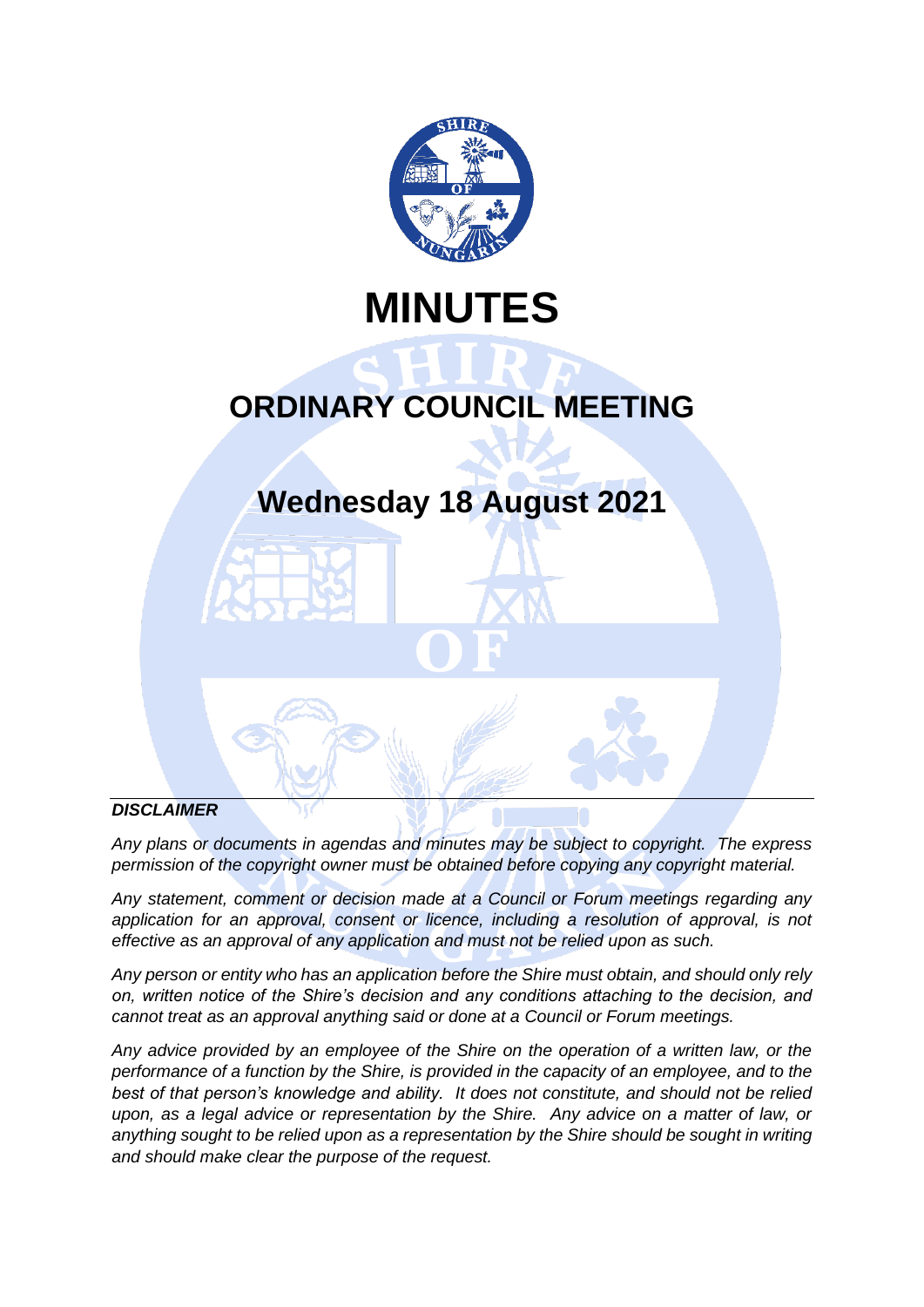## **TABLE OF CONTENTS**

| 1.               |      |                                                                           |  |
|------------------|------|---------------------------------------------------------------------------|--|
| 2.               |      |                                                                           |  |
|                  | 2.1  |                                                                           |  |
|                  | 2.2  |                                                                           |  |
|                  | 2.3  |                                                                           |  |
|                  |      |                                                                           |  |
|                  | 3.1  |                                                                           |  |
|                  | 3.2  |                                                                           |  |
|                  |      |                                                                           |  |
|                  | 4.1  | RESPONSE TO PREVIOUS PUBLIC QUESTIONS TAKEN ON NOTICE  5                  |  |
|                  | 4.2  |                                                                           |  |
|                  |      |                                                                           |  |
|                  | 5.1  |                                                                           |  |
|                  | 5.2  | DISCLOSURES OF INTEREST THAT MAY CAUSE A CONFLICT                         |  |
| 6.               |      | ANNOUNCEMENT BY THE PRESIDING MEMBER (WITHOUT DISCUSSION)  5              |  |
| $\overline{7}$ . |      | PREVIOUS COUNCIL MEETING MINUTES <b>AND ALL AND CONTACT AND COUNCIL</b> 5 |  |
|                  | 7.1  |                                                                           |  |
|                  | 7.2  |                                                                           |  |
| 8.               |      |                                                                           |  |
|                  | 8.1  |                                                                           |  |
|                  | 8.2  | REQUEST TO WAIVE HIRE FEES - HOMEGROWN MUSIC FESTIVAL 9                   |  |
|                  | 8.3  | <b>CEACA MEMBERSHIP CONSIDERATION FOR 21/22 FINANCIAL YEAR.</b> 12        |  |
|                  | 8.4  | REFUSE COLLECTION TENDER.                                                 |  |
|                  | 8.5  |                                                                           |  |
|                  | 8.6  | MONTHLY STATEMENT OF FINANCIAL ACTIVITY FOR THE PERIOD                    |  |
|                  | 8.7  | <b>PAYMENT OF RATES OPTIONS AND INTEREST CHARGES FOR 2021 -</b>           |  |
|                  | 8.8  |                                                                           |  |
|                  | 8.9  | <b>VALUATIONS AND GENERAL RATES FOR 2021 - 2022 ANNUAL BUDGET 35</b>      |  |
|                  | 8.10 | MINIMUM RATES PAYMENT FOR 2021 - 2022 ANNUAL BUDGET 38                    |  |
|                  | 8.11 |                                                                           |  |
|                  |      | 8.12 CHIEF EXECUTIVE OFFICERS - KEY PERFORMANCE INDICATORS                |  |
| 9.               |      |                                                                           |  |
|                  |      |                                                                           |  |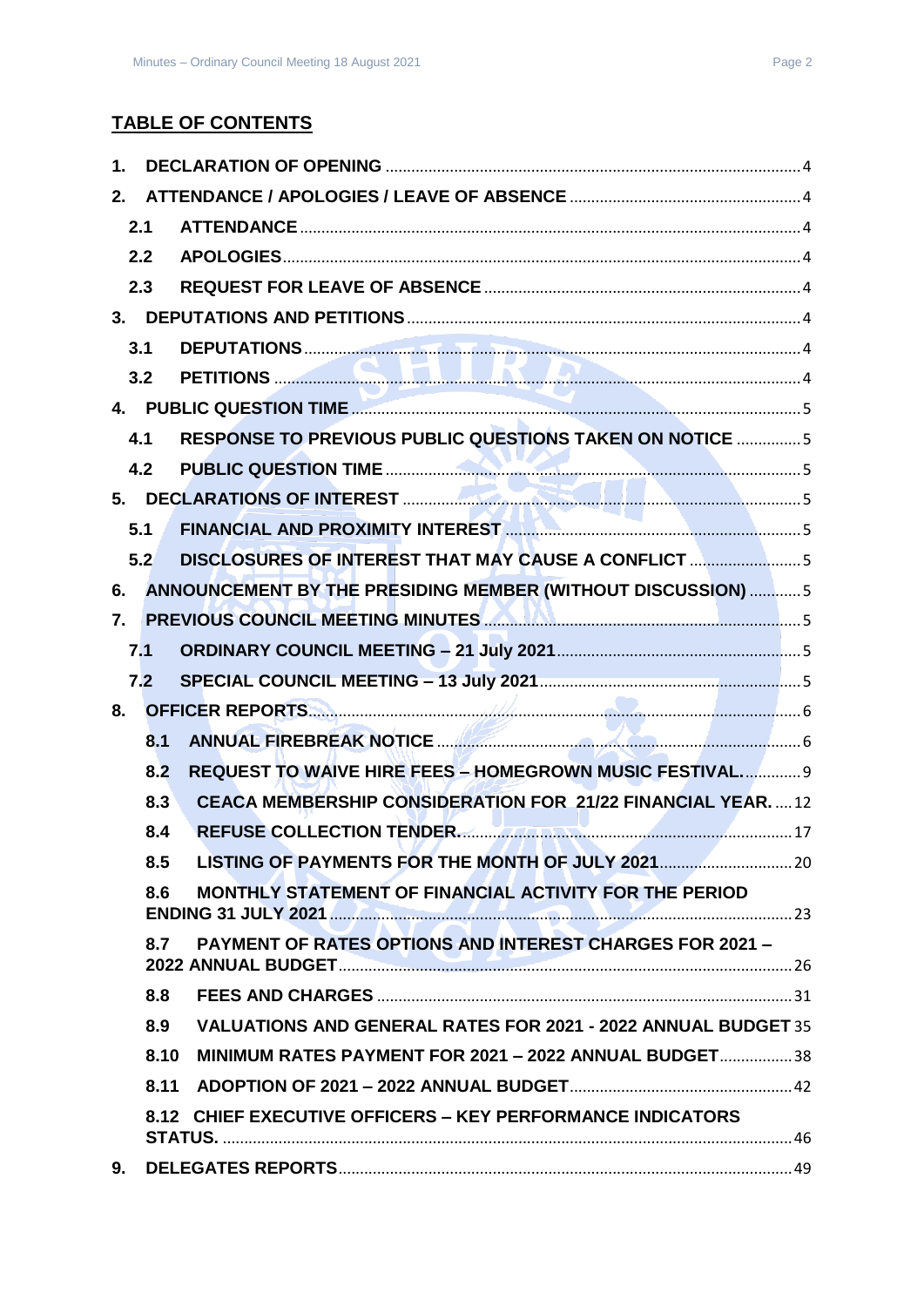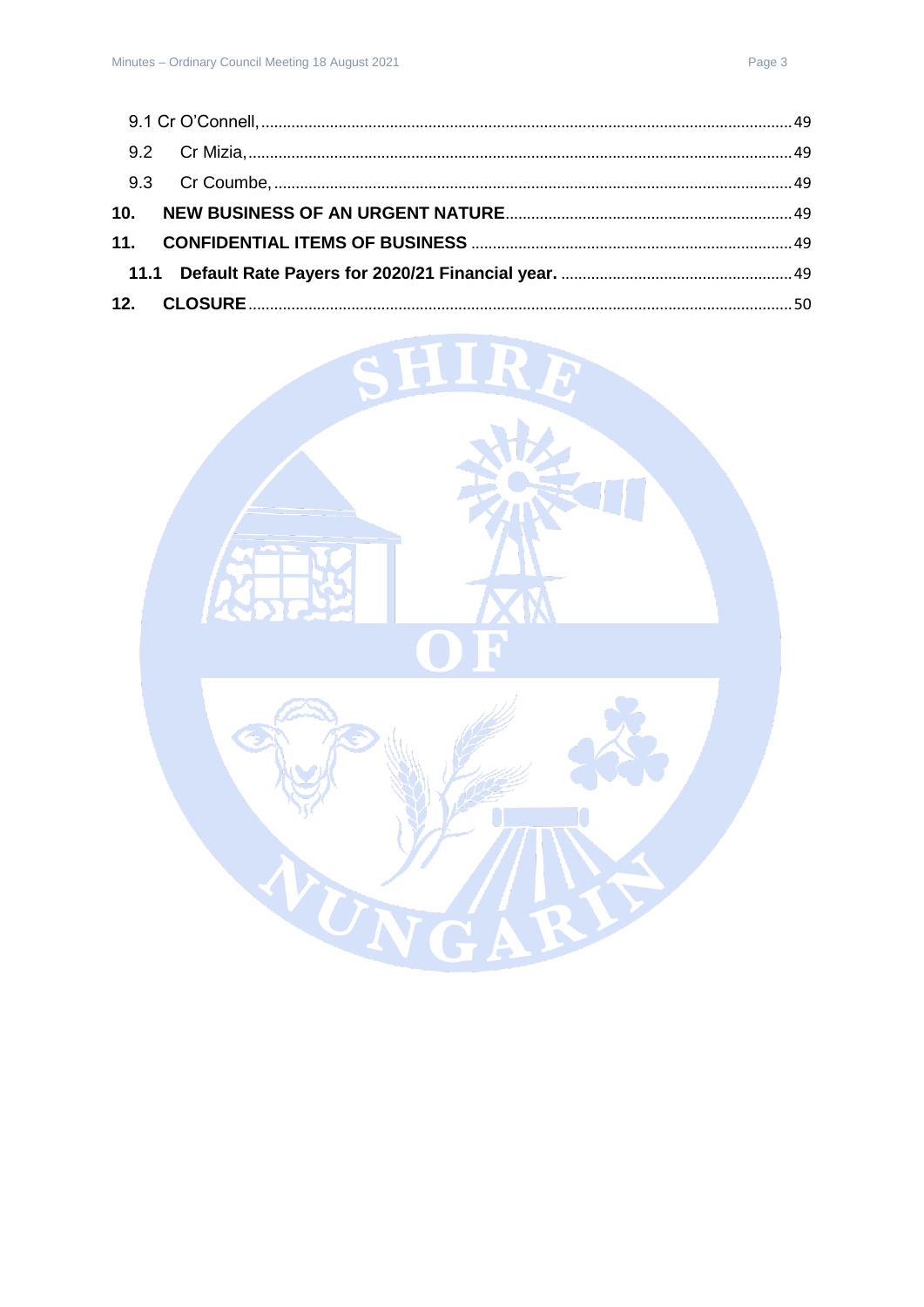## **AGENDA**

#### <span id="page-3-0"></span>**1. DECLARATION OF OPENING**

The Shire President declared the meeting open at 3:00pm Cr R Mizia read the Affirmation of Civic Duty and Responsibility and Cr de Lacy read out the Acknowledgment of Traditional Custodians.

## *Affirmation of Civic Duty and Responsibility*

*I make this Affirmation in good faith on behalf of Councillors and Officers of the Shire of Nungarin. We collectively declare we will duly, faithfully, honestly and with integrity fulfil the duties of our respective office and positions for all the people in the district according to the best of our judgment and ability.*

#### Acknowledgement of Traditional Custodians

We wish to acknowledge the Traditional Custodians of the land we are meeting on, the Njaki Njaki Nyoongar people, and recognise the contribution of Elders past, present and future.

## <span id="page-3-2"></span><span id="page-3-1"></span>**2. ATTENDANCE / APOLOGIES / LEAVE OF ABSENCE**

## **2.1 ATTENDANCE**

Shire President Cr P de Lacy Deputy Shire President Cr G Coumbe Elected Member Cr RE O'Connell Elected Member Cr K Dayman Elected Member Cr J Davis Elected Member New Cr W Lee Elected Member Cr R Mizia

Chief Executive Officer Mr L Long Manager Works & Services Mr C Large

# <span id="page-3-3"></span>**2.2 APOLOGIES**

Nil

<span id="page-3-4"></span>**2.3 REQUEST FOR LEAVE OF ABSENCE** Nil

## <span id="page-3-6"></span><span id="page-3-5"></span>**3. DEPUTATIONS AND PETITIONS**

- **3.1 DEPUTATIONS** Nil
- <span id="page-3-7"></span>**3.2 PETITIONS** Nil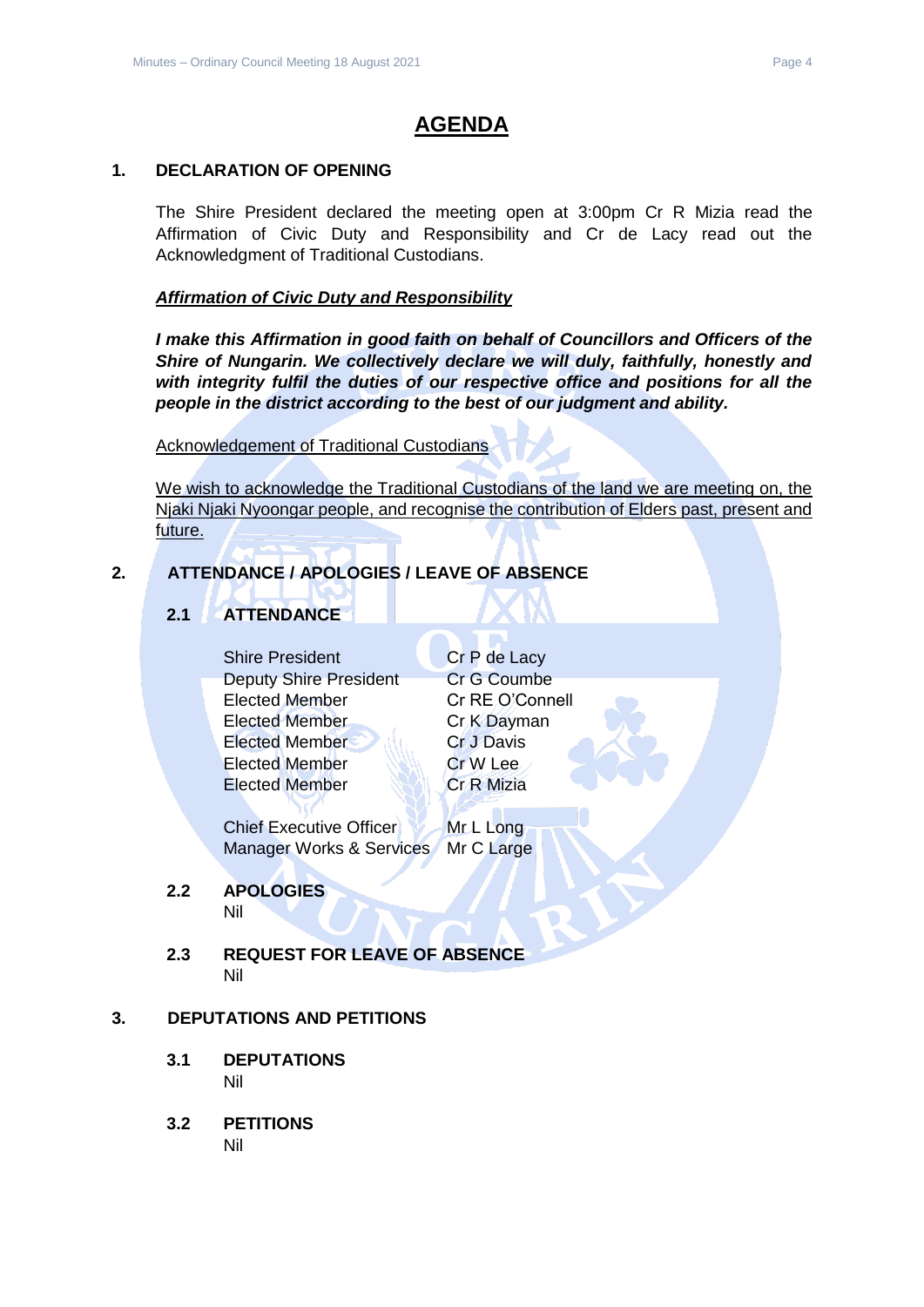#### <span id="page-4-1"></span><span id="page-4-0"></span>**4. PUBLIC QUESTION TIME**

- **4.1 RESPONSE TO PREVIOUS PUBLIC QUESTIONS TAKEN ON NOTICE** Nil
- <span id="page-4-2"></span>**4.2 PUBLIC QUESTION TIME** Nil

#### <span id="page-4-4"></span><span id="page-4-3"></span>**5. DECLARATIONS OF INTEREST**

#### **5.1 FINANCIAL AND PROXIMITY INTEREST**

- Cr de Lacy Affecting Impartiality 8.2 Request to Waive Hire Fees Homegrown Music Festival – being a committee member for the festival.
- Cr O'Connell Affecting Impartiality Confidential Item 11.1

## **5.2 DISCLOSURES OF INTEREST THAT MAY CAUSE A CONFLICT**

<span id="page-4-6"></span><span id="page-4-5"></span>**6. ANNOUNCEMENT BY THE PRESIDING MEMBER (WITHOUT DISCUSSION)** Nil

## <span id="page-4-8"></span><span id="page-4-7"></span>**7. PREVIOUS COUNCIL MEETING MINUTES**

**7.1 ORDINARY COUNCIL MEETING – 21 July 2021**

#### **COUNCIL RESOLUTION 6729:**

**That the Minutes of the Ordinary Council Meeting held on 21 July 2021 be confirmed as being a true and accurate record.**

**Moved: Cr K Dayman Seconded: Cr R Mizia**

**CARRIED 7/0**

## <span id="page-4-9"></span>**7.2 SPECIAL COUNCIL MEETING – 13 July 2021**

**COUNCIL RESOLUTION 6730:**

**That the Minutes of the Special Council Meeting held on 13 July 2021 be confirmed as being a true and accurate record.**

**Moved: Cr G Coumbe Seconded: Cr RE O'Connell**

**CARRIED 7/0**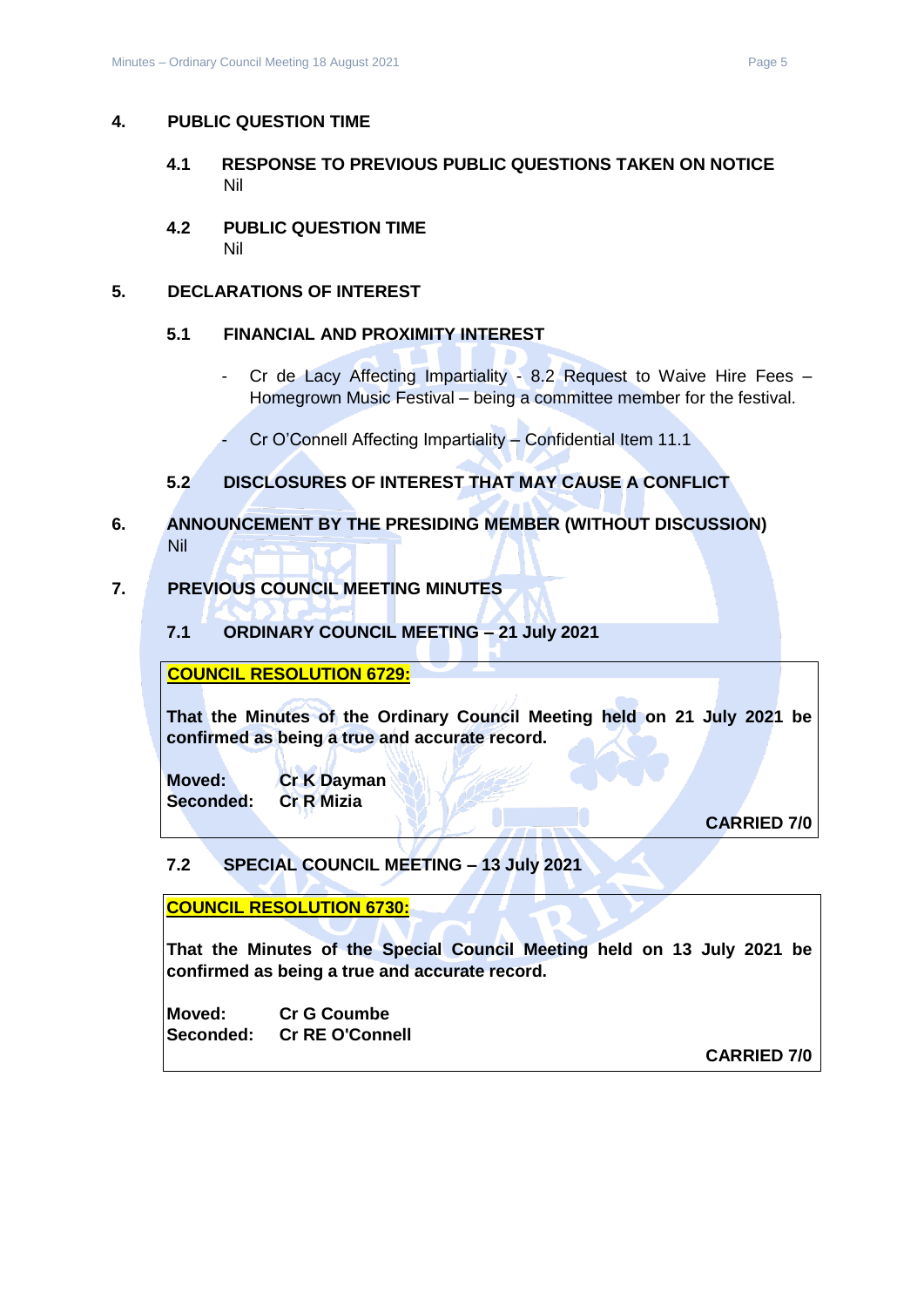#### <span id="page-5-0"></span>**8. OFFICER REPORTS**

<span id="page-5-1"></span>

| <b>ANNUAL FIREBREAK NOTICE</b><br>8.1 |                                          |  |
|---------------------------------------|------------------------------------------|--|
| File Ref:                             | 51010                                    |  |
| <b>Previous Item Ref:</b>             | Nil                                      |  |
| <b>Applicant:</b>                     | Nil                                      |  |
| <b>Author and Title:</b>              | Leonard Long, Chief Executive Officer    |  |
| <b>Declaration of Interest:</b>       | Nil                                      |  |
| <b>Voting Requirements</b>            | Simple Majority                          |  |
| <b>Attachment Number:</b>             | Attachment 8.1A - Draft Firebreak Notice |  |

#### **COUNCIL RESOLUTION 6731:**

**That Council:**

**1. Approves the Firebreak Notice (ATTACHMENT 8.1A).**

**2. Publish the Notice in the Government Gazette before 1 September 2020.**

| Moved:    | <b>Cr RE O'Connell</b> |  |  |
|-----------|------------------------|--|--|
| Seconded: | <b>Cr R Mizia</b>      |  |  |
|           |                        |  |  |

**CARRIED 7/0**

## **IN BRIEF**

Council is requested to consider the Firebreak Notice **(ATTACHMENT 8.1A)** for the Shire of Nungarin pursuant to the *Bush Fires Act 1954*.

## **BACKGROUND**

Council have a duty of care to exercise powers provided under s33 of the *Bush Fires Act 1954*, to direct property owners to maintain their property to a set standard. This will assist to reduce the threat of fire across the district.

By setting a minimum standard provides clear guidance to property owners, empowering them to take ownership of the bushfire preparedness and defend ability of their property and ensure they can maintain the level of preparedness between 1<sup>st</sup> October and 15<sup>th</sup> April each year.

## **REPORT DETAIL**

The proposed notice **(ATTACHMENT 8.1A)** provides a starting point for re-introducing a Firebreak Notice for the Shire of Nungarin. The notice will encourage a standard approach that is consistent across the whole Shire and will make it easier for residents to understand their obligations under the *Bush Fires Act 1954* and clearly identifying non-compliant properties.

The Firebreak Notice includes clarification around imposing a Harvest, Vehicle Movement and Hot Works Ban (HVMB), and under what conditions these will be imposed.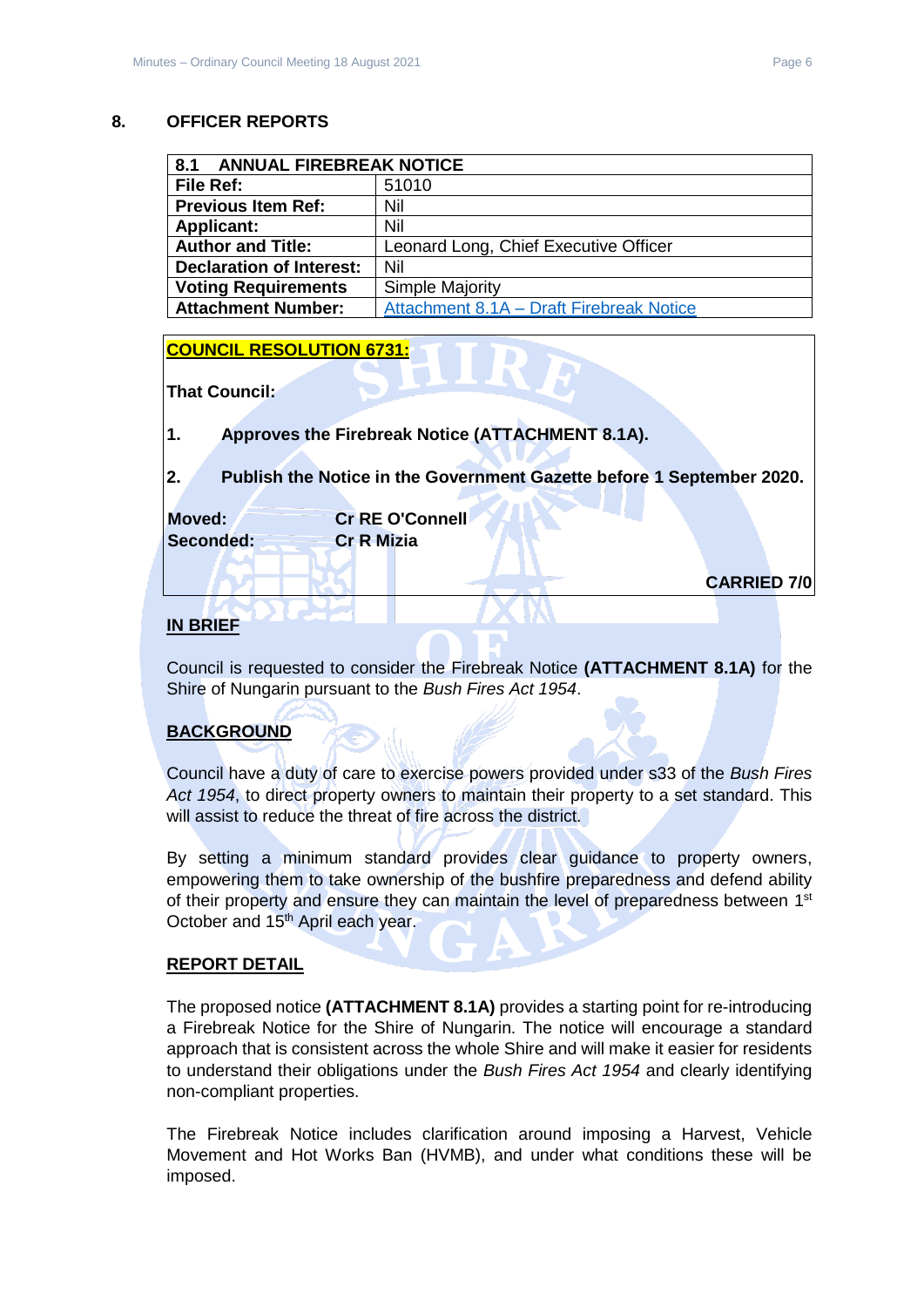As has been the accepted scenario it is recommend for any day where the Fire Danger Rating (FDR) reaches very high or above, a HVMB is automatically imposed, this again will make it easier to educate the community and prevent any potential escaped burns.

#### **SHIRE OF NUNGARIN COMMUNITY STRATEGIC PLAN 2023**

| <b>Focus Area</b> | Social                                                                                                                                              |
|-------------------|-----------------------------------------------------------------------------------------------------------------------------------------------------|
| <b>Aspiration</b> | Our Shire is healthy and happy, contributing to our progress, with<br>accessible places and spaces and our transport is well connected<br>and safe. |
| <b>Objective</b>  | 3. Maintain community safety and accessibility to services and<br>facilities.                                                                       |

## **OTHER STRATEGIC LINKS**

Nil

## **STATUTORY ENVIRONMENT**

Section 33 of the *Bush Fires Act 1954* provides a local government the ability to make a Notice requiring all owners or occupiers of land within the district to take measures for preventing the outbreak of a bush fire, or for preventing the spread or extension of a bush fire.

## **SUSTAINABILITY AND RISK CONSIDERATIONS**

*Economic - (Impact on the Economy of the Shire and Region)* Bushfires can have a devastating effect on the economy of the Shire and the Region.

#### *Social - (Quality of life to community and/or affected landowners)*

The aftermath of a bushfire often lingers for years and has a negative impact on the community's quality of life.

#### *Policy Implications*

Nil

#### **Risk Management Implications**

| <b>Risk Level</b> | <b>Comment</b>                                                       |
|-------------------|----------------------------------------------------------------------|
| High              | Whilst most of the municipal area is not densely vegetated bushland, |
|                   | not having accessible firebreaks could result in major bushfires and |
|                   | leave Council open to legal action.                                  |

#### **CONSULTATION**

- Department of Fire and Emergency Services.
- Chief Fire Control Officer

#### **RESOURCE IMPLICATIONS**

**Financial** Nil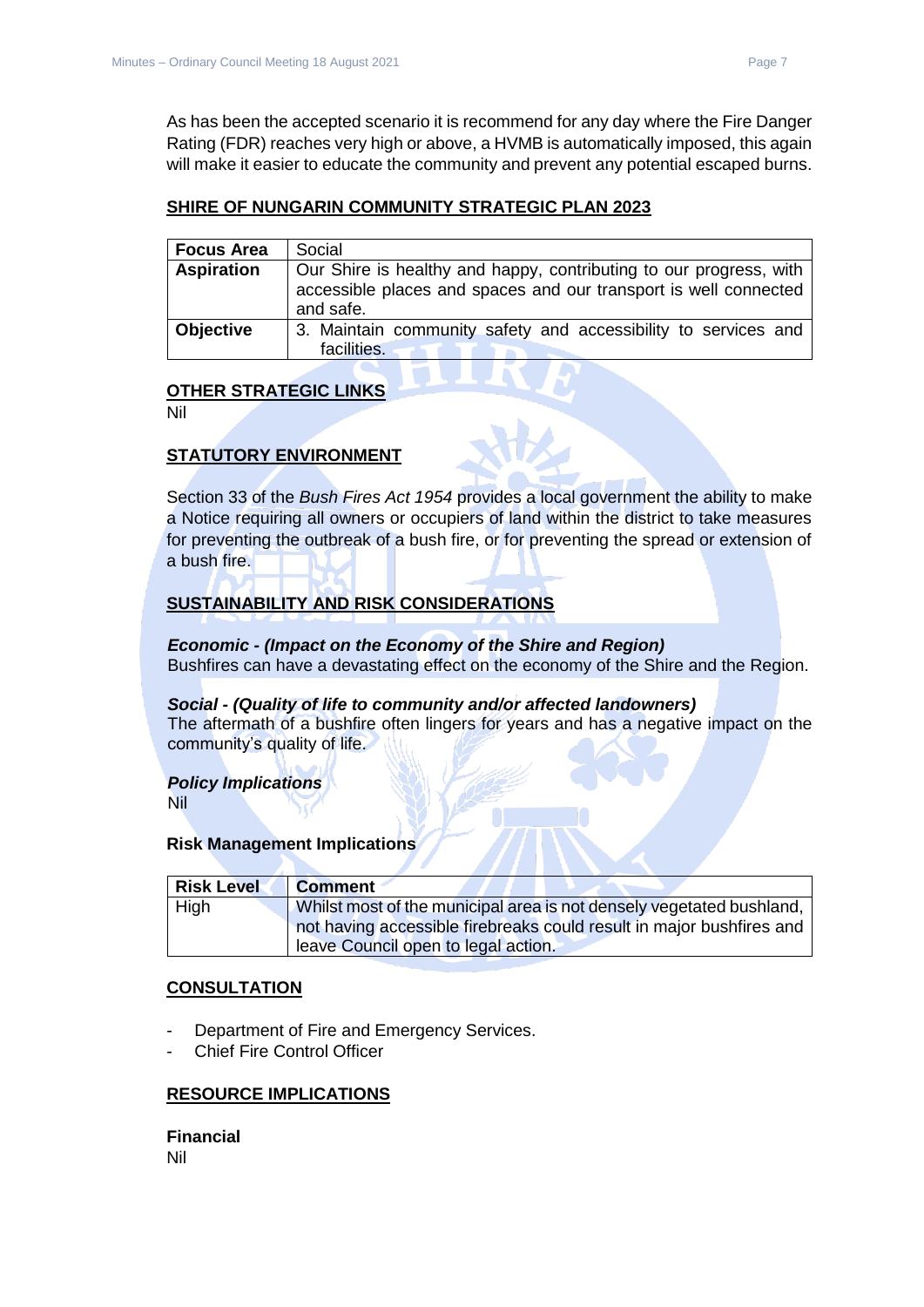## **Workforce**

An allocation has been included in the 2021/22 Annual Financial Budget for the employment of a contract Ranger. The Ranger will be spot checking that to ensure firebreaks are installed.

## **CONCLUSION**

A firebreak notice is an important tool to ensure residents are aware of their responsibilities regarding the maintenance of individual fire breaks, which are used for emergency vehicle access should a bushfire occur.

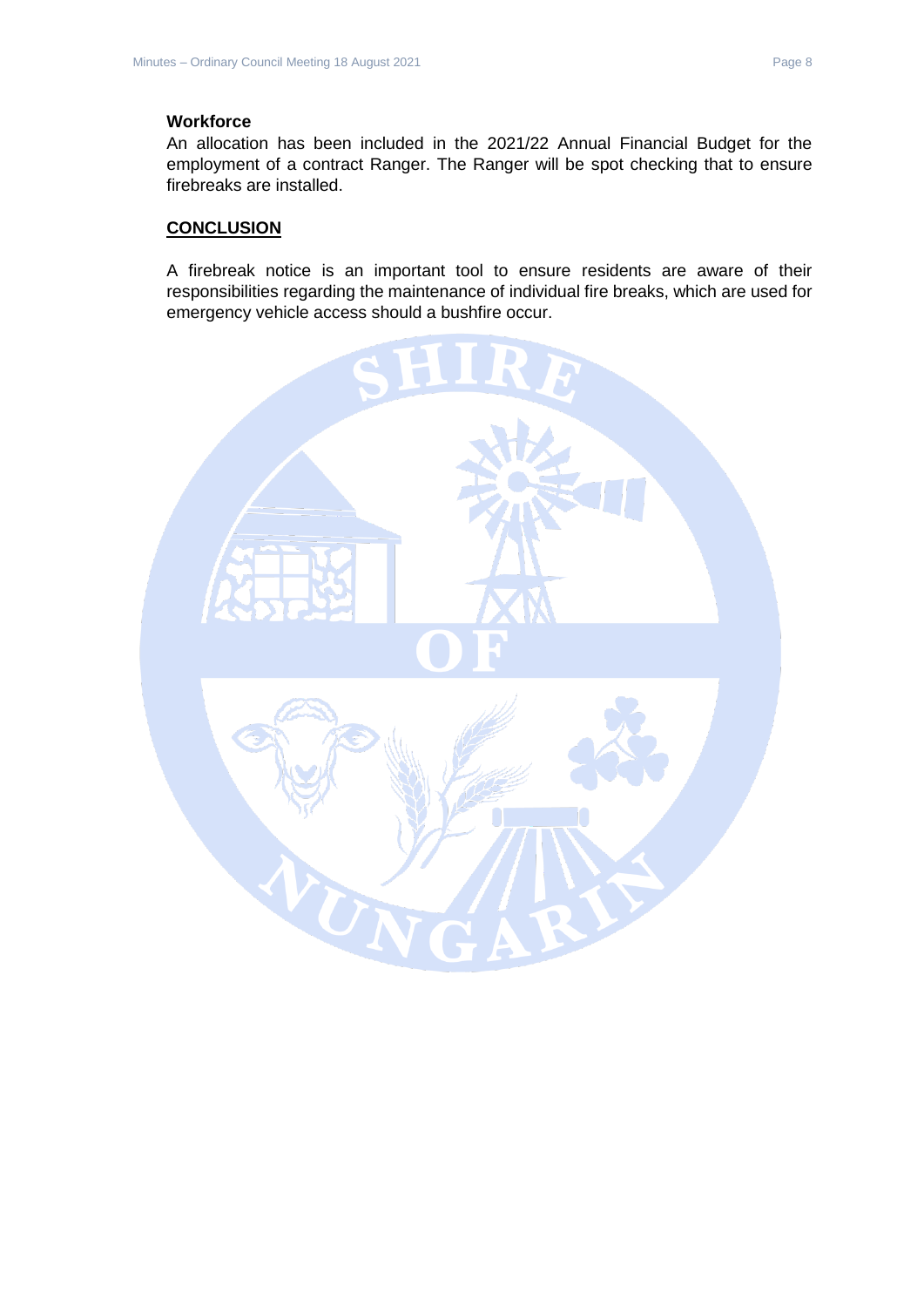Cr de Lacy Affecting Impartiality - 8.2 Request to Waive Hire Fees – Homegrown Music Festival – being a committee member for the festival.

<span id="page-8-0"></span>

| 8.2 REQUEST TO WAIVE HIRE FEES - HOMEGROWN MUSIC FESTIVAL. |                                           |  |
|------------------------------------------------------------|-------------------------------------------|--|
| File Ref:                                                  | 111205.1                                  |  |
| <b>Previous Item Ref:</b>                                  | Nil                                       |  |
| <b>Applicant:</b>                                          | Nil                                       |  |
| <b>Author and Title:</b>                                   | Leonard Long, Chief Executive Officer     |  |
| <b>Declaration of Interest:</b>                            | Nil                                       |  |
| <b>Voting Requirements</b>                                 | <b>Simple Majority</b>                    |  |
| <b>Attachment Number:</b>                                  | Attachment 8.2A - Event Organiser Request |  |

#### **COUNCIL RESOLUTION 6732:**

**That Council:**

- **1. Approves the request from the HomeGrown Music Festival event organiser to waive the hire fee for the recreation centre building, recreation oval and portable toilets, subject to the payment of all the required bonds prior to the event.**
- **2. In lieu of the waiver the Shire of Nungarin would like to be recognised as a sponsor for the event.**

**Moved: Cr G Coumbe Seconded: Cr K Dayman**

**CARRIED 7/0**

## **IN BRIEF**

Council is requested to consider waiving the hire fee associated with hiring Council facilities required to host the inaugural HomeGrown Music Festival.

## **BACKGROUND**

A request has been received from the event organisers for the HomeGrown Music Festival to be held at the Nungarin Recreation grounds on 9 October 2021, to waive the hire fee imposed through the approved Fees and Charges.

#### **REPORT DETAIL**

New events generally carry a high risk of not been as successful as hoped. The initial outlay to host a music event is high due to the cost of hiring bands as well as the equipment and security at the event. Being the inaugural event there are a number of unknows associated with the potential attendance of the event.

Events such as the HomeGrown Music Festival are good for the economy of the Town due to the volume of festival goers attracted to town, who use the local shop and or pub. It also showcases other attractions in town like the Nungarin Heritage Machinery and Army Museum.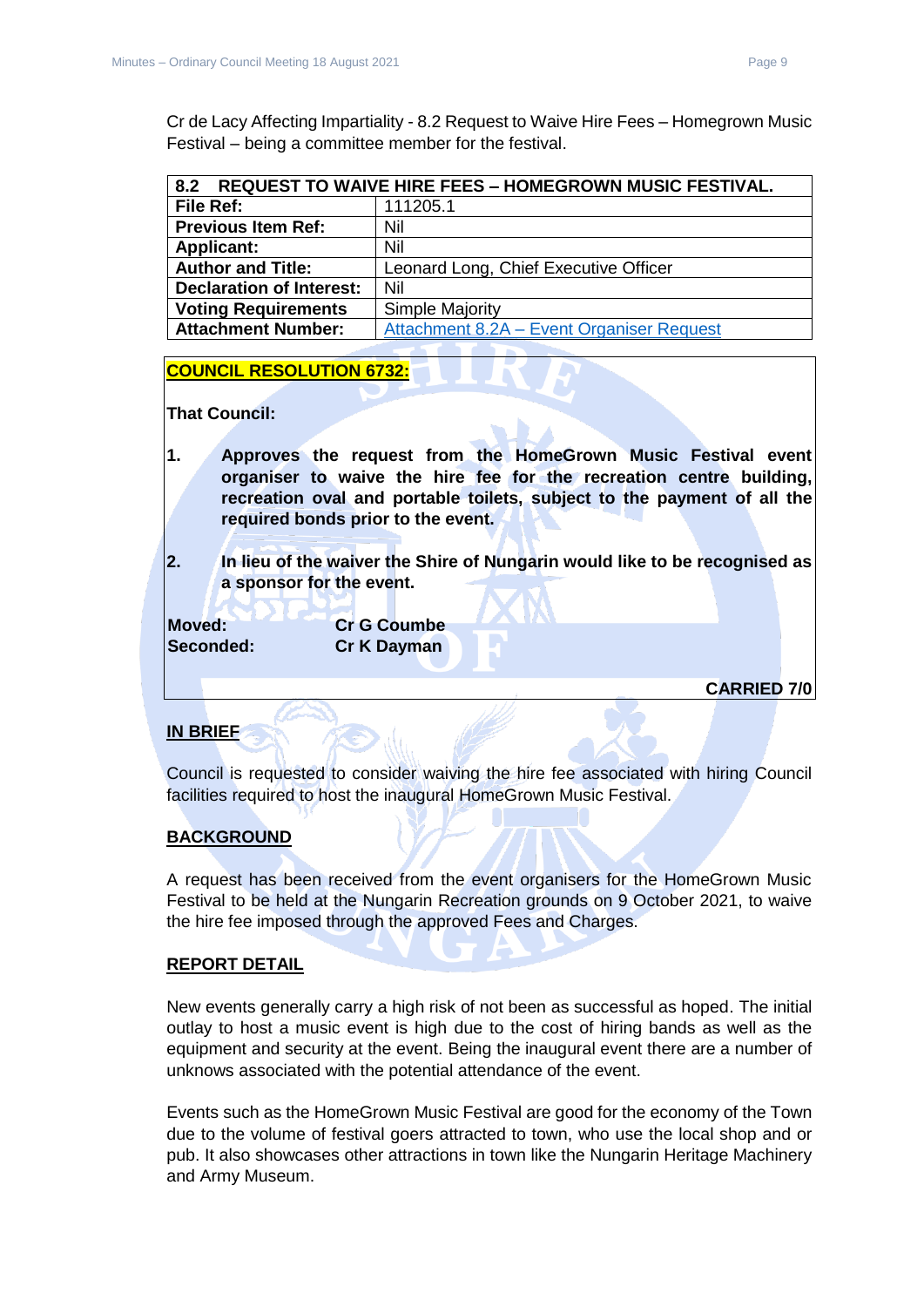Officers believe it is important for the Council to support any event held in town and as such recommend the waiver of hire fees. However, Officers do not support the waiver of any bonds due to the potential of damage to the facility, and the fact that should the facility and grounds be returned and provided the bonds will be refunded.

#### **SHIRE OF NUNGARIN COMMUNITY STRATEGIC PLAN 2023**

| <b>Focus Area</b> | Social                                                                                                                                 |
|-------------------|----------------------------------------------------------------------------------------------------------------------------------------|
| <b>Aspiration</b> | Our Shire is healthy and happy, contributing to our progress, with<br>accessible places and spaces and our transport is well connected |
|                   | and safe.                                                                                                                              |
| <b>Objective</b>  | 2. Plan and deliver sport and recreation, public and community                                                                         |
|                   | events.                                                                                                                                |

#### **OTHER STRATEGIC LINKS**

Nil

#### **STATUTORY ENVIRONMENT**

Nil

## **SUSTAINABILITY AND RISK CONSIDERATIONS**

#### *Economic - (Impact on the Economy of the Shire and Region)*

The economy of the Shire will benefit from the event, due to the number of people the event attracts to town who are likely to spend money in town.

#### *Social - (Quality of life to community and/or affected landowners)*

Due to the relative remote location of Nungarin an event such as being proposed will provide both the immediate community as well as the surrounding community an additional social event to attend.

#### *Policy Implications*

Nil

#### **Risk Management Implications**

| Risk Level | <b>Comment</b>                                                    |
|------------|-------------------------------------------------------------------|
| Moderate   | Events as proposed could attract large numbers of people. Waiving |
|            | the bond is considered a risk due to potential damage.            |

#### **CONSULTATION**

Nil

#### **RESOURCE IMPLICATIONS**

#### **Financial**

Waiving the fees will cost the Shire \$1,387 in potential income.

#### **Workforce**

Nil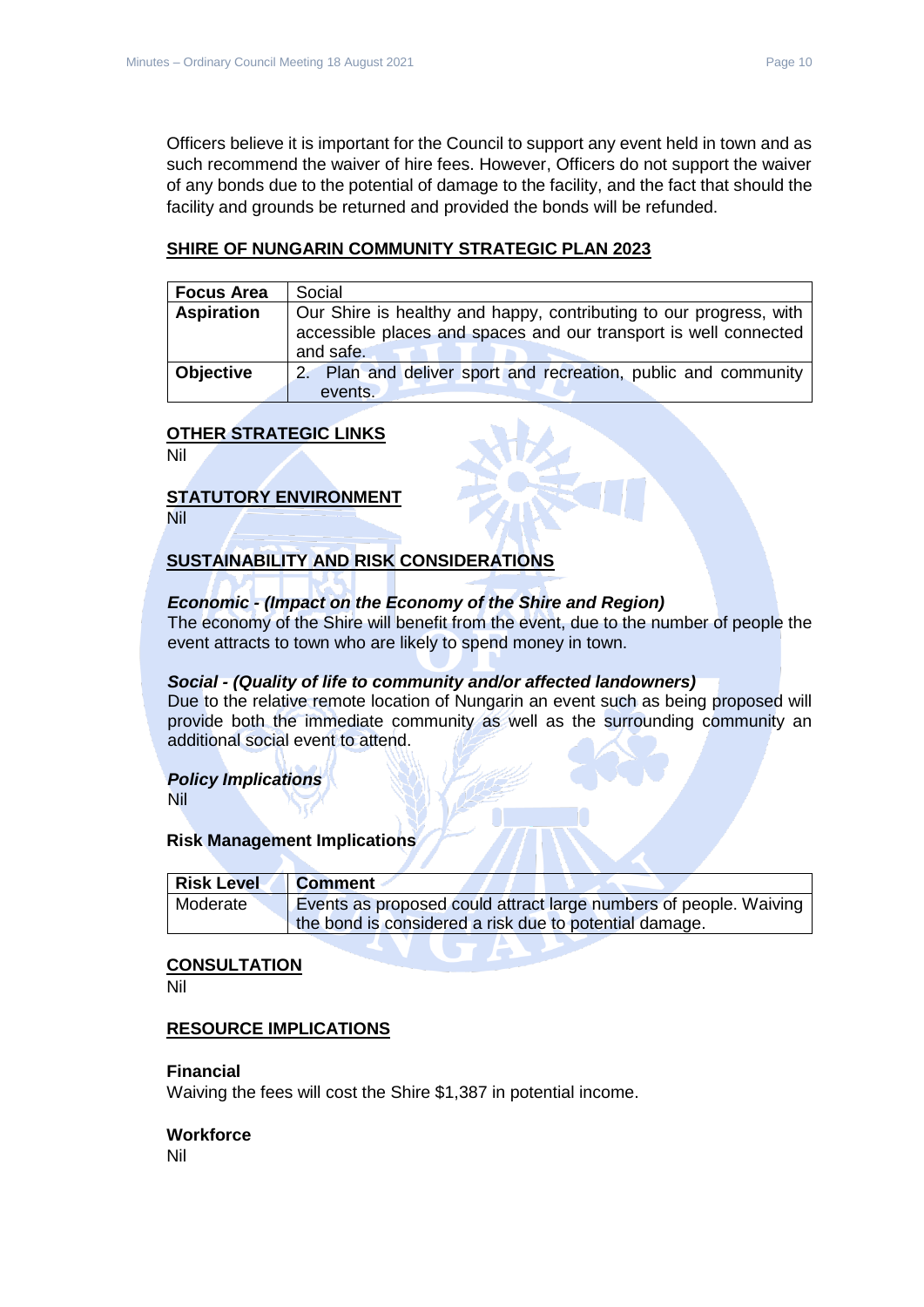## **CONCLUSION**

Introducing new events in the Shire has several positive aspects i.e. economic and social and should be supported while still being established on the events calendar.

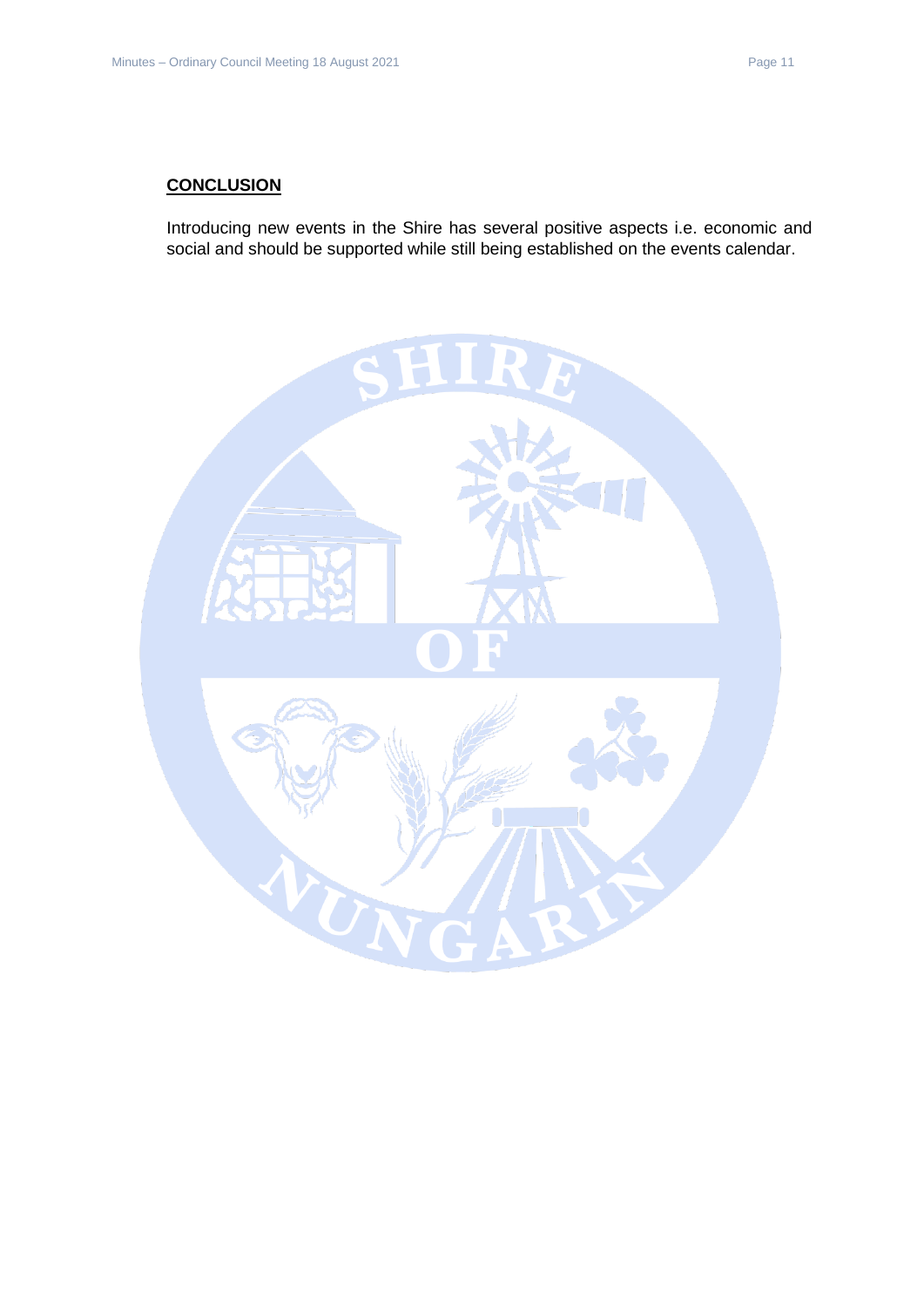<span id="page-11-0"></span>

| <b>CEACA MEMBERSHIP CONSIDERATION FOR 21/22 FINANCIAL YEAR.</b><br>8.3 |                                                |  |
|------------------------------------------------------------------------|------------------------------------------------|--|
| File Ref:                                                              | 96010                                          |  |
| <b>Previous Item Ref:</b>                                              | Council Resolution 6691 of 21 April 2021       |  |
|                                                                        | Council Resolution 6210 of 19 June 2019        |  |
| <b>Applicant:</b>                                                      | Nil                                            |  |
| <b>Author and Title:</b>                                               | Leonard Long, Chief Executive Officer          |  |
| <b>Declaration of Interest:</b>                                        | Nil                                            |  |
| <b>Voting Requirements</b>                                             | <b>Simple Majority</b>                         |  |
| <b>Attachment:</b>                                                     | Attachment 8.3A - CEACA Minutes of 26 November |  |
|                                                                        | 2015                                           |  |
|                                                                        | <b>Attachment 8.3B - Funding Business Case</b> |  |
|                                                                        | Attachment 8.3C - CEACA Info Page              |  |

#### **COUNCIL RESOLUTION 6733:**

**That Council:**

**1. Revokes Council Resolution 6692 of 21 April 2021.**

**(Note: this recommendation will need three (3) Councillors to support this, being a mover, seconder and a third Councillor)**

**Seconded: Cr W Lee Third Councillor: Cr J Davis**

**Moved: Cr RE O'Connell**

**CARRIED 7/0**

## **COUNCIL RESOLUTION 6734:**

**That Council:**

- **1. Resolves to continue the Shire of Nungarin's membership of the Central East Accommodation and Care Alliance (CEACA) subject to:**
	- **a. The Central East Accommodation and Care Alliance resolving to make the investigation of the possible expansion of CEACA accommodation units in locations required by each CEACA member its number one (1) strategic priority.**
- **2. Requests the Chief Executive Officer to include the Central East Accommodation and Care Alliance membership fee of \$20,000 in the 2021/22 Financial Budget.**

**Moved: Cr RE O'Connell Seconded: Cr K Dayman**

**CARRIED 7/0**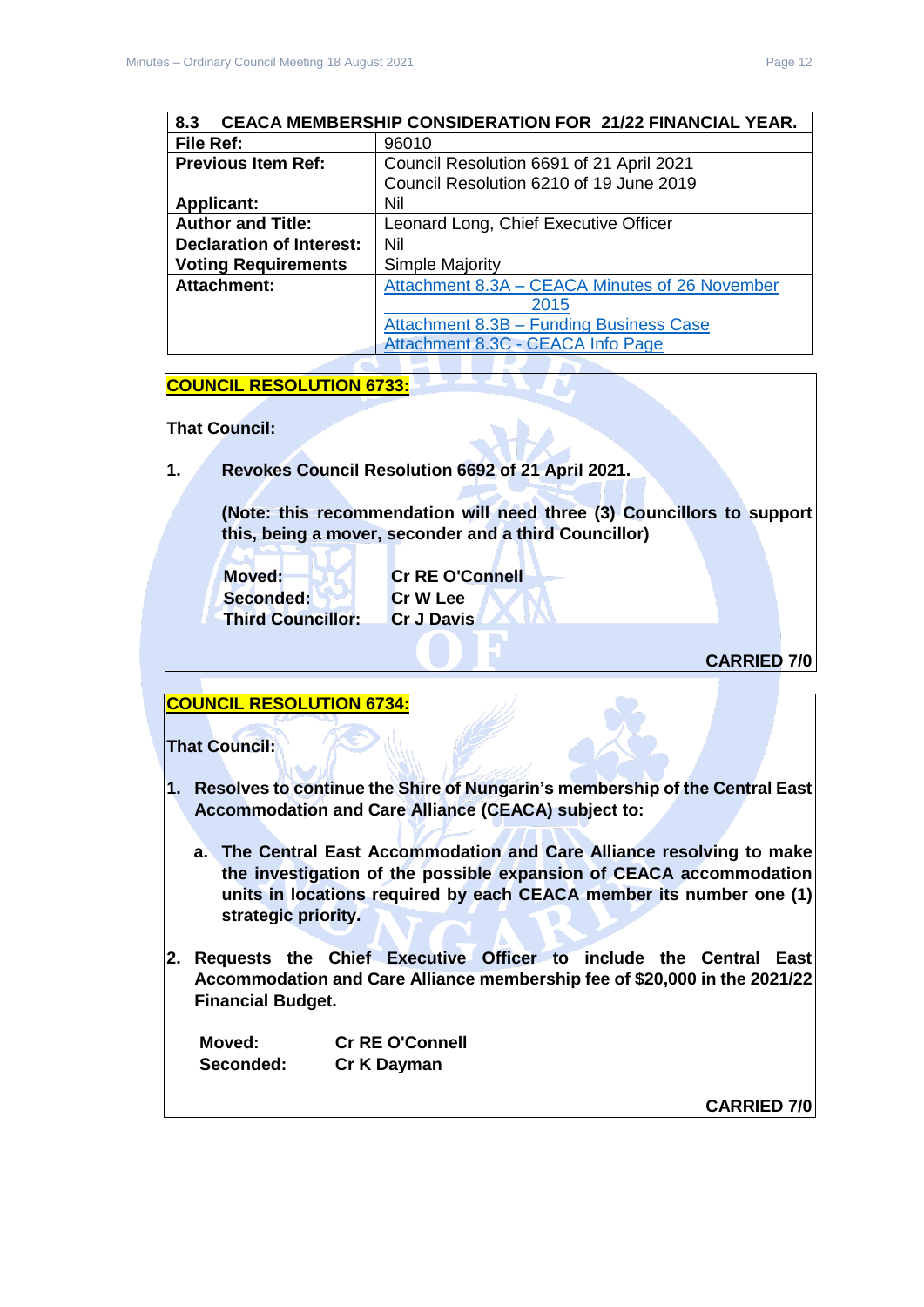#### **IN BRIEF**

Following the discussions with two (2) representatives from the Central East Accommodation and Care Alliance (CEACA) Council is requested to reconsider whether to remain a member of CEACA.

#### **BACKGROUND**

In 2012, eleven local governments formed an alliance known as the Central East Aged Care Alliance (CEACA), to address the issues affecting aged care in the Central Wheatbelt Region. CEACA was successful in obtaining funds through both Federal and State grants to construct independent living units spread across the member shires.

At the CEACA committee meeting of 26 November 2015 (**ATTACHMENT 8.3A**), the following item was considered which relates to the business case (**ATTACHMENT 8.3B**) associated with a funding application, indicating the Shire of Nungarin was earmarked to receive two (2) Independent Living Units.

*"Central East Aged Care Alliance Inc (CEACA) Aged Housing Project – Preparation of a further Application for Royalties for Regions Funding*

*RESOLUTION: Moved: Mr Fosyth Seconded: Mrs O'Connell*

*That, subject to any agreed changes, CEACA's business case for further funding for its aged housing project be adopted and the completed business case be lodged with the Wheatbelt Development Commission by 1 December 2015."*

At its Ordinary Council Meeting of 21 April 2021, Council resolved as follows:

*"That Council:*

- *1. Subject to the commitment from the Central East Accommodation and Care Alliance to prioritise the construction of the remaining four (4) independent living units in Nungarin as its number one priority, will commit to paying the \$20,000 to remain a member of the Central East Accommodation and Care Alliance for the 2021/22 financial year only.*
- *2. Advise the Central East Accommodation and Care Alliance, should (1.) above not be accepted, the Shire withdraws from CEACA and request that CEACA subdivide and transfer back to the Shire at their cost the portion of land given to the Central East Accommodation and Care Alliance which is vacant.*

#### *Reason*

*To continue being a member will not be beneficial to the Shire*

*Moved: Cr RE O'Connell Seconded: Cr R Mizia*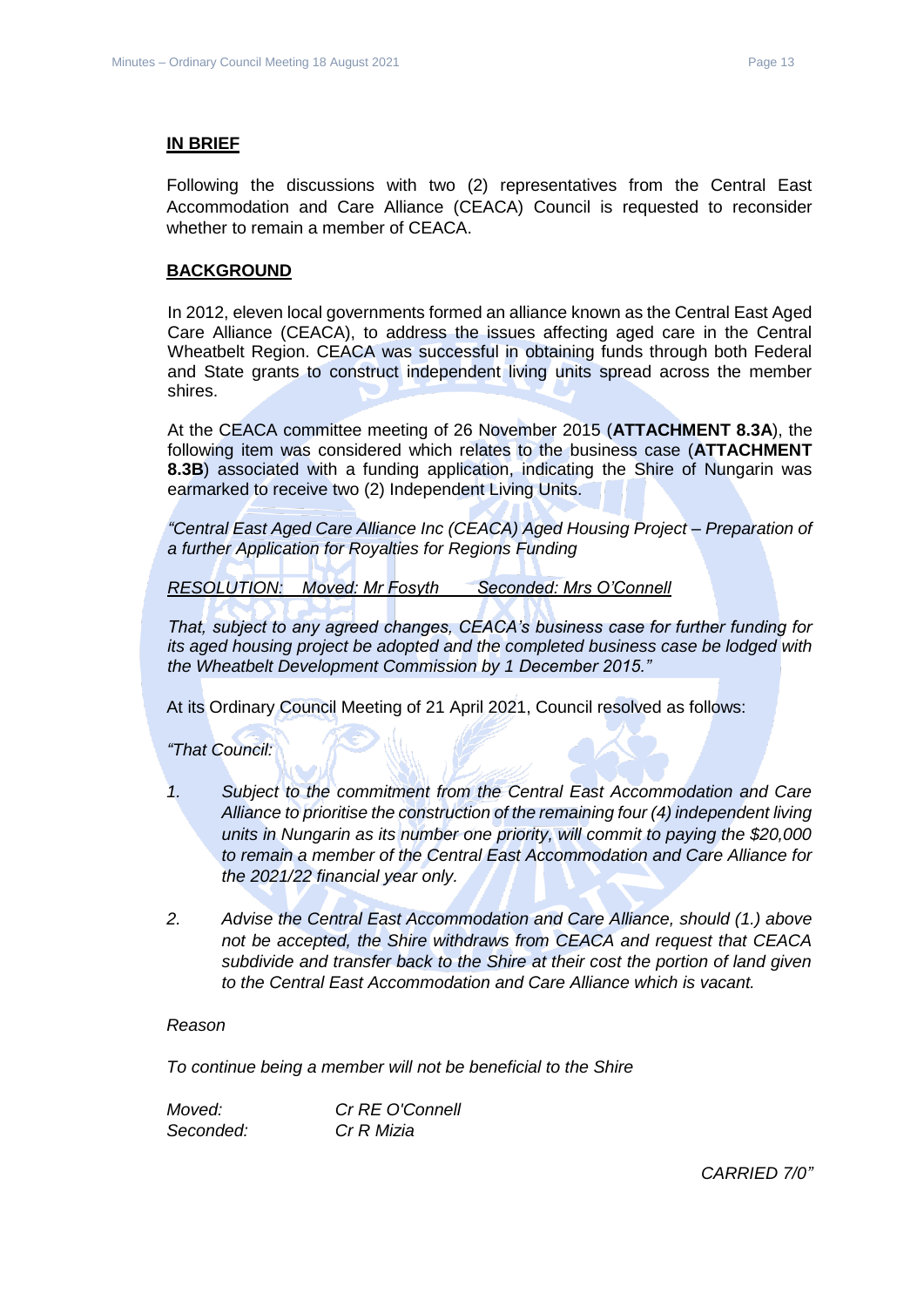In response to Council resolution of 21 April 2021, the Interim Chief Executive Officer of the Central East Accommodation and Care Alliance Inc responded as follows:

*"I refer to your letter to CEACA dated 22 June 2021.*

*Nungarin Council's resolution of 21 April 2021 was advised to the CEACA Management Committee meeting on 25 May 2021 by Eileen O'Connell, representing the Shire of Nungarin.*

*In response to Eileen's advice, CEACA Chairperson Terry Waldron noted that whilst the construction of additional Units is a strategic priority for CEACA, the number and location of additional Units will need to be discussed and agreed to by all the CEACA Shires.*

*It was explained to the meeting that all CEACA Shires had received less Units than was originally planned, due to a reduction in funding from the State Government.*

*There was a general agreement at the CEACA Management Committee meeting on 25 May that it is in the interests of both CEACA and each Shire, that all member Shires remain members of CEACA. There was a general agreement that there is considerable upside for Shires to remain a part of CEACA.*

*Members of the CEACA Executive Committee, including Shire Presidents and Shire CEOs, have offered to attend other Shire Council meetings, to explain the benefits of membership of CEACA from a Shire perspective. Also, CEACA Chairperson Terry Waldron and I have offered to attend a Nungarin Council meeting if this may assist Councillors.*

*CEACA values the membership and contribution of Nungarin Shire.*

*On behalf of CEACA, I respectfully request that Nungarin Council reviews its decision of 21 April 2021, considering the discussions held at the CEACA Management Committee meeting of 25 May."*

At its Ordinary Council Meeting of 19 June 2019, Council resolved as follows:

*"That Council:*

- *1. Advises Central East Aged Care Alliance that it supports the member contribution of \$20,000 (ex GST) for the 2019/20 year;*
- *2. Further advises Central East Aged Care Alliance that it will not support a general member contribution for the 2020/21 year and onwards unless such contributions are reduced by offsetting such with income from housing and other activities.*

*CARRIED: 6/0"*

Notwithstanding the above resolution the approved 2020/21 financial budget included the CEACA membership fee of \$20,000 and was subsequently paid in November 2020.

#### **REPORT DETAIL**

At is Executive Meeting of 23 March 2021, the Executive Committee of CEACA agreed on the following strategic priorities: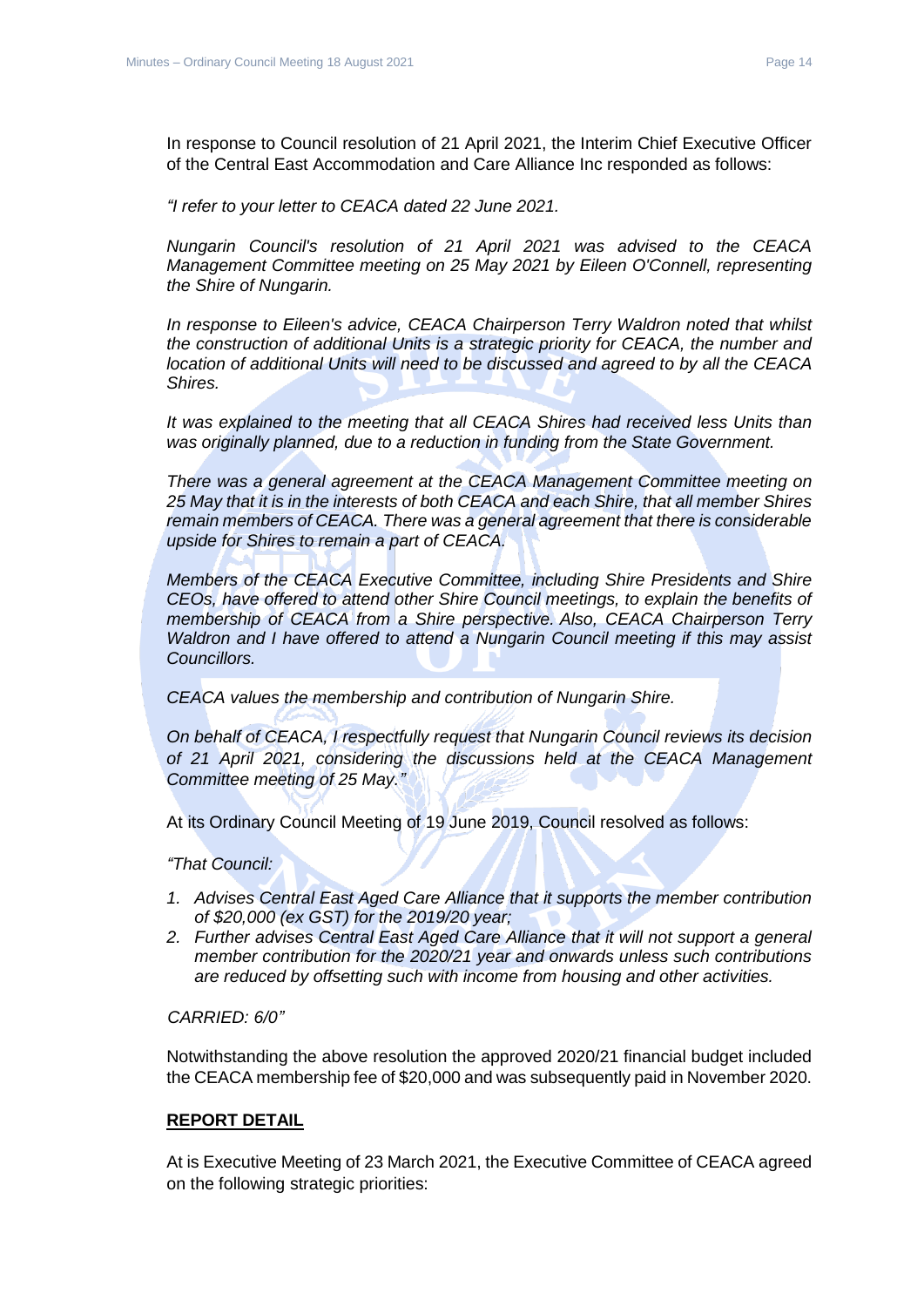- *"1. Investigate and develop proposals for the provision of care services, including NDIS and mental health support, for the citizens of CEACA members.*
- *3. Investigate the possible expansion of CEACA accommodation units in locations required by each CEACA member.*
- *4. Investigate and develop proposals for the provision of transport services for the citizens of each CEACA member.*
- *5. Investigate the availability of government funding to CEACA from both state and federal governments to implement priorities 1 to 3 above.*
- *6. Examine the feasibility of CEACA taking over the management of accommodation units owned by each CEACA member.*
- *7. Investigate the possibility of other Wheatbelt shires becoming a member of CEACA."*

Of the six (6) strategic priorities agreed upon by the CEACA Executive Committee, the opinion is held only priority two (2), is of importance to the Shire of Nungarin. Should CEACA agree to make "*Investigate the possible expansion of CEACA accommodation units in locations required by each CEACA member"* their number one (1) priority it may be of benefit for the Shire of Nungarin to remain a member for another year. Council can then monitor the priority and if not satisfied with its progress reconsider its membership next financial year.

#### **SHIRE OF NUNGARIN COMMUNITY STRATEGIC PLAN 2023**

| <b>Focus Area</b> | Social                                                                                                                                              |
|-------------------|-----------------------------------------------------------------------------------------------------------------------------------------------------|
| <b>Aspiration</b> | Our Shire is healthy and happy, contributing to our progress, with<br>accessible places and spaces and our transport is well connected<br>and safe. |
| <b>Objective</b>  | Provide and maintain adequate community services and facilities<br>that responds well to the needs of all ages and sectors of the<br>community.     |

## **OTHER STRATEGIC LINKS**

T.T.

Nil

**STATUTORY ENVIRONMENT** Nil

#### **SUSTAINABILITY AND RISK CONSIDERATIONS**

**Economic – (Impact on the Economy of the Shire and Region)** Nil

**Social – (Quality of life to community and / or affected land owners)** Nil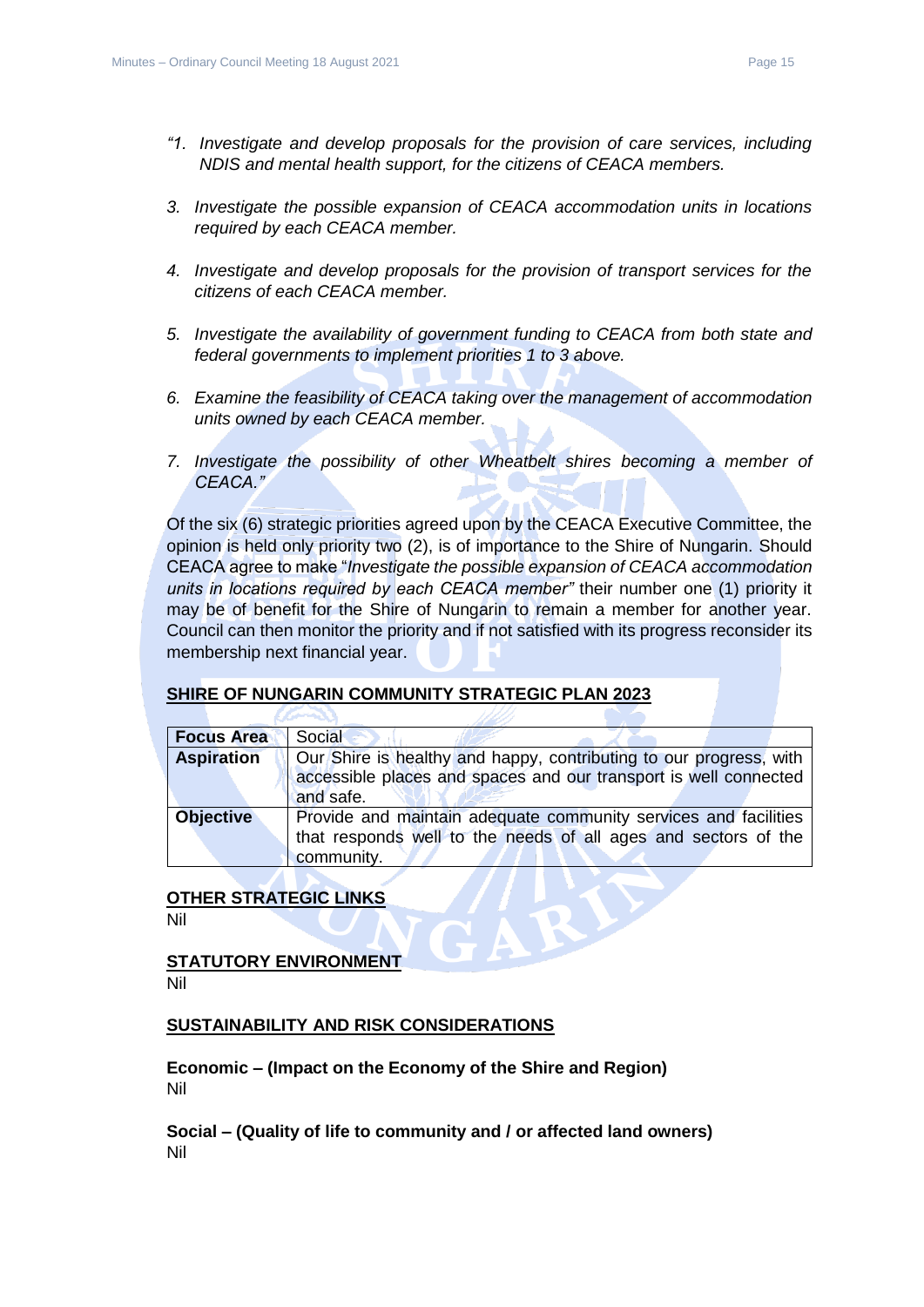Nil

#### **Risk Management Implications**

| Risk Level | <b>Comment</b>                                                                                                                       |
|------------|--------------------------------------------------------------------------------------------------------------------------------------|
| Moderate   | Should Council resolve not to remain a member and CEACA is<br>successful in obtaining funds to construct additional units, the Shire |
|            | of Nungarin will not be eligible.                                                                                                    |

#### **CONSULTATION**

12 April 2021 – Chairman and the Interim Chief Executive Officer addressed Council. 21 July 2021 – Two Executive Committee Members addressed Council.

## **RESOURCE IMPLICATIONS**

#### **Financial**

The Shire has since the 2016/17 financial year paid a total of \$117,821 membership fees, broken down as indicated below. In addition, the Shire also transferred land to CEACA on which six (6) independent living units could be constructed.

| ۰  | 16/17 | \$40,000 |
|----|-------|----------|
|    | 17/18 | \$14,400 |
| ۰. | 18/19 | \$23,421 |
| ۳  | 19/20 | \$20,000 |
| -  | 20/21 | \$20,000 |
|    |       |          |

Considering the financial input of \$117,821 versus the outcome of two (2) residential units estimated to be worth \$400,000 to \$500,000 is considered a worthwhile financial outcome.

#### **Workforce**

Continued attendance by a Shire representative, currently Cr O'Connell and the Chief Executive Officer.

## **CONCLUSION**

It is considered the original priority of CEACA, being the construction of Independent Living Units was a sound investment of Council funds.

However, of the strategic priorities adopted by the CEACA executive only strategic priority two (2), is of any consequence to the Shire of Nungarin and in the opinion of Shire Officers should be considered the main strategic priority.

Officers believe should the CEACA executive be willing to elevate its current strategic priority two (2) to be there main priority that Council should consider remaining a member of CEACA.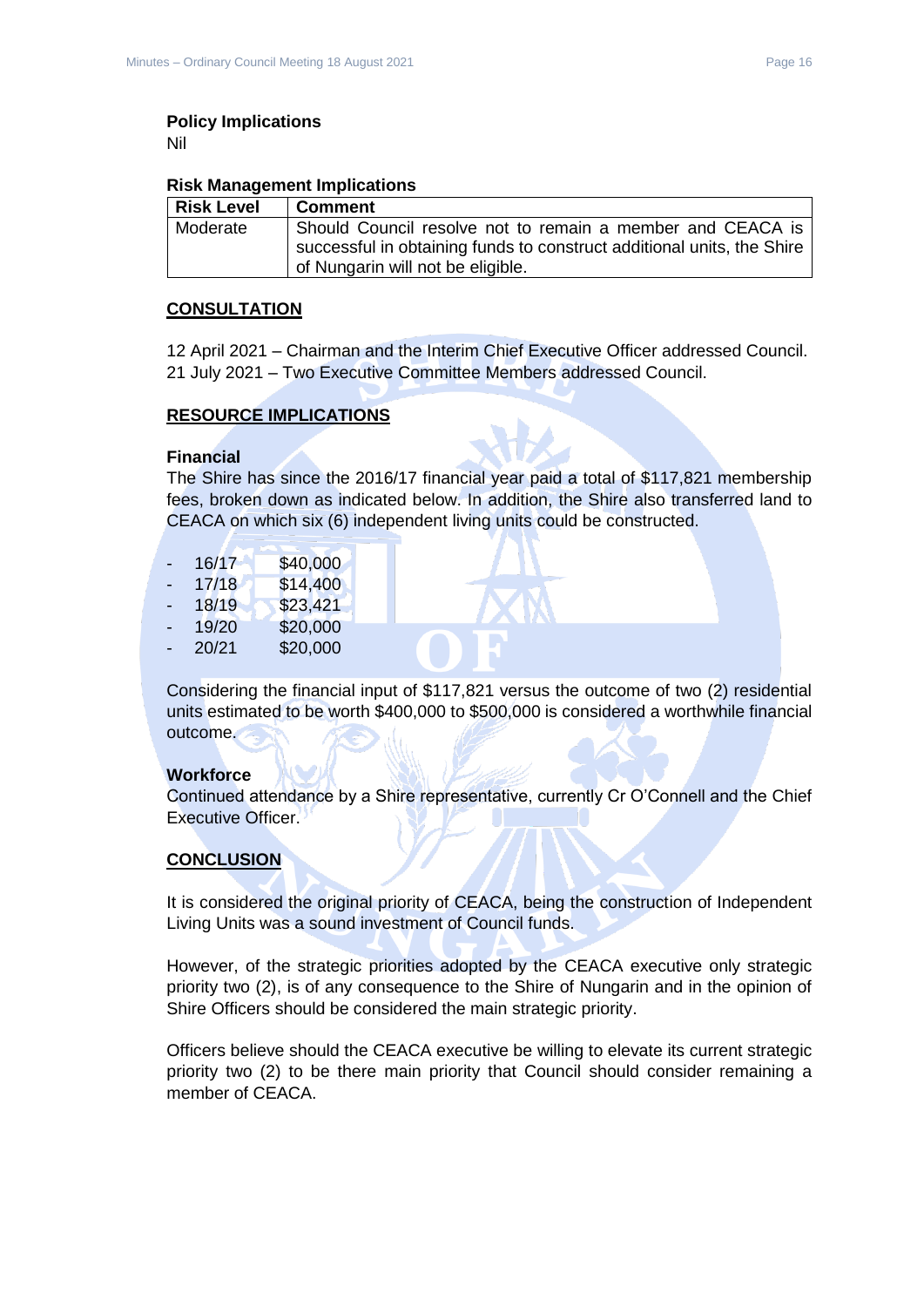<span id="page-16-0"></span>

| 8.4<br><b>REFUSE COLLECTION TENDER.</b> |                                       |
|-----------------------------------------|---------------------------------------|
| File Ref:                               | 102020                                |
| <b>Previous Item Ref:</b>               | Nil                                   |
| <b>Applicant:</b>                       | Nil                                   |
| <b>Author and Title:</b>                | Leonard Long, Chief Executive Officer |
| <b>Declaration of Interest:</b>         | Nil                                   |
| <b>Voting Requirements</b>              | <b>Simple Majority</b>                |
| <b>Attachment:</b>                      | Nil                                   |

#### **COUNCIL RESOLUTION 6735:**

**That Council:**

- **1. Awards tender RFQ VP2511238 for Waste Collection and Processing to Stondon Pty Ltd TA Avon Waste.**
- **2. Authorises the Chief Executive Officer to sign the Waste Collection and Processing contract.**

**Moved: Cr G Coumbe Seconded: Cr K Dayman**

**CARRIED 7/0**

#### **IN BRIEF**

Council is requested to consider the awarding of the Waste Collection and Processing contract to Stondon Pty Ltd TA Avon Waste (Avon Waste).

#### **BACKGROUND**

Avon Waste is the Shires current contractor for waste collection and processing. A contract was entered between Avon Waste and the Shire in January 2017 for a three (3) year period expiring in January 2020.

As a result of the discussions within NEWROC regarding the potential for a transfer station the current contract was only extended for an additional 12 months (ending January 2021). Unfortunately, the transfer station concept will take several years before it will come to fruition.

To achieve the best value for money the Shires of Nungarin, Koorda, Trayning and Wyalkatchem did a joint tender through the Western Australian Local Government Association (WALGA). This approach is also beneficial with regard to the waste transfer station as it will result in all four (4) Shires contracts ending at the same time making the potential transition easier.

#### **REPORT DETAIL**

The Tender Documentation was prepared by WALGA and approved by each member Shire.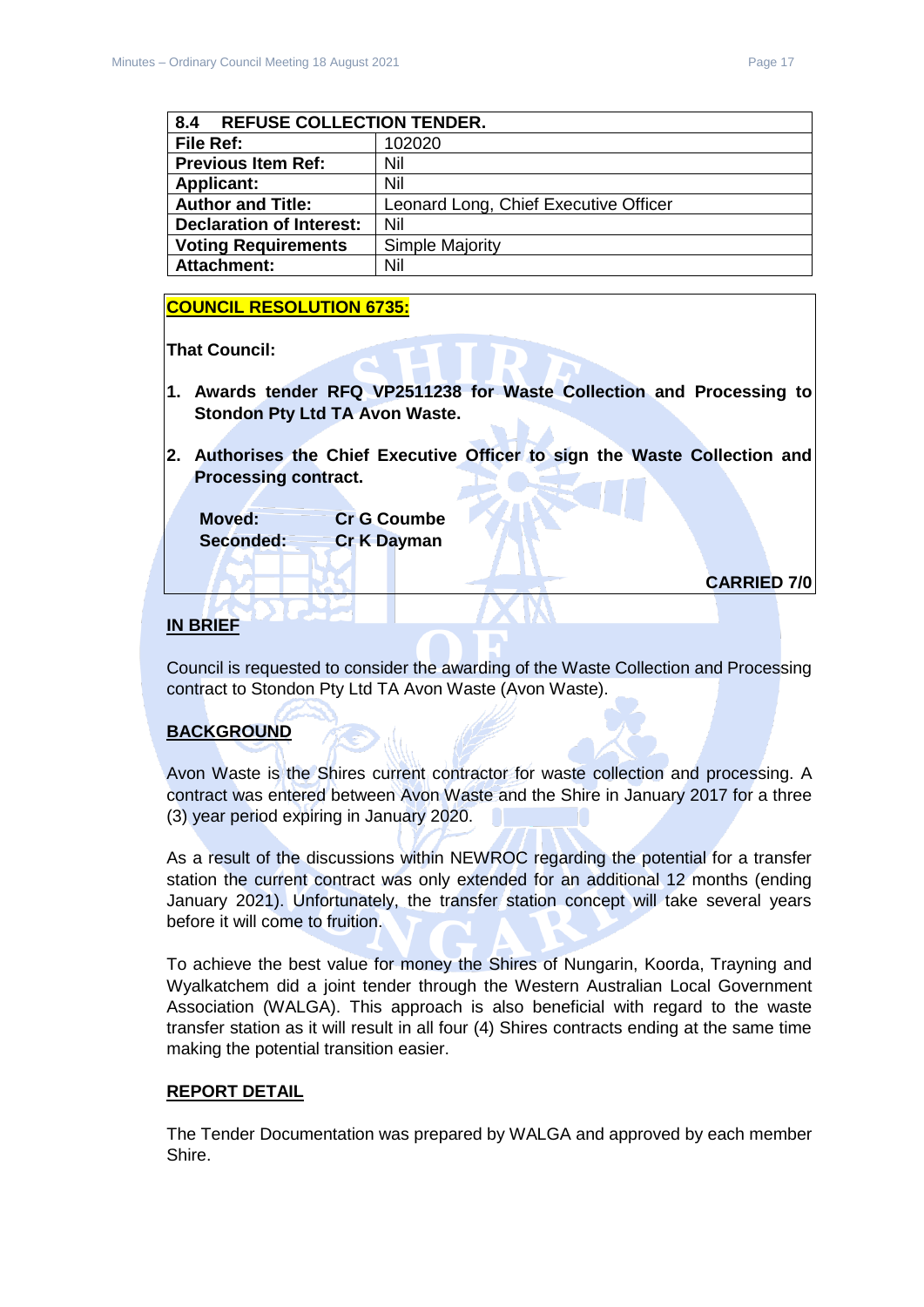Only one tender was received from Avon Waste. Nonetheless, the tender was evaluated against the required criteria below.

As part of the tender the following selection criteria had to be addressed:

- Compliance Criteria
- Qualitative Criteria

The following weightings were applied:

- Experience in waste and recycling collection 20%
- Experience in equipment and mechanical breakdowns 20%
- Price 60%

Notwithstanding only one tender was received Avon Waste scored 100% when assessed against the above criteria.

## **SHIRE OF NUNGARIN COMMUNITY STRATEGIC PLAN 2023**

| <b>Focus Area</b> | Social                                                             |  |  |
|-------------------|--------------------------------------------------------------------|--|--|
| <b>Aspiration</b> | Our Shire is healthy and happy, contributing to our progress, with |  |  |
|                   | accessible places and spaces and our transport is well connected   |  |  |
|                   | and safe.                                                          |  |  |
| <b>Objective</b>  | 3. Maintain community safety and accessibility to services and     |  |  |
|                   | facilities.                                                        |  |  |

## **OTHER STRATEGIC LINKS**

Nil

## **STATUTORY ENVIRONMENT**

- Waste Avoidance and Recovery Act 2007
- Waste Avoidance and Recovery Regulations 2008

## **SUSTAINABILITY AND RISK CONSIDERATIONS**

## **Economic – (Impact on the Economy of the Shire and Region)** Nil

#### **Social – (Quality of life to community and / or affected land owners)** Nil

#### **Policy Implications**

Nil

#### **Risk Management Implications**

| <b>Risk Level</b> | <b>Comment</b>                                                        |
|-------------------|-----------------------------------------------------------------------|
| High              | Not having a waste collection service may result in illegal dumping   |
|                   | resulting in high cost to Council to remove and possible legal action |
|                   | if resulting in damage to the environment.                            |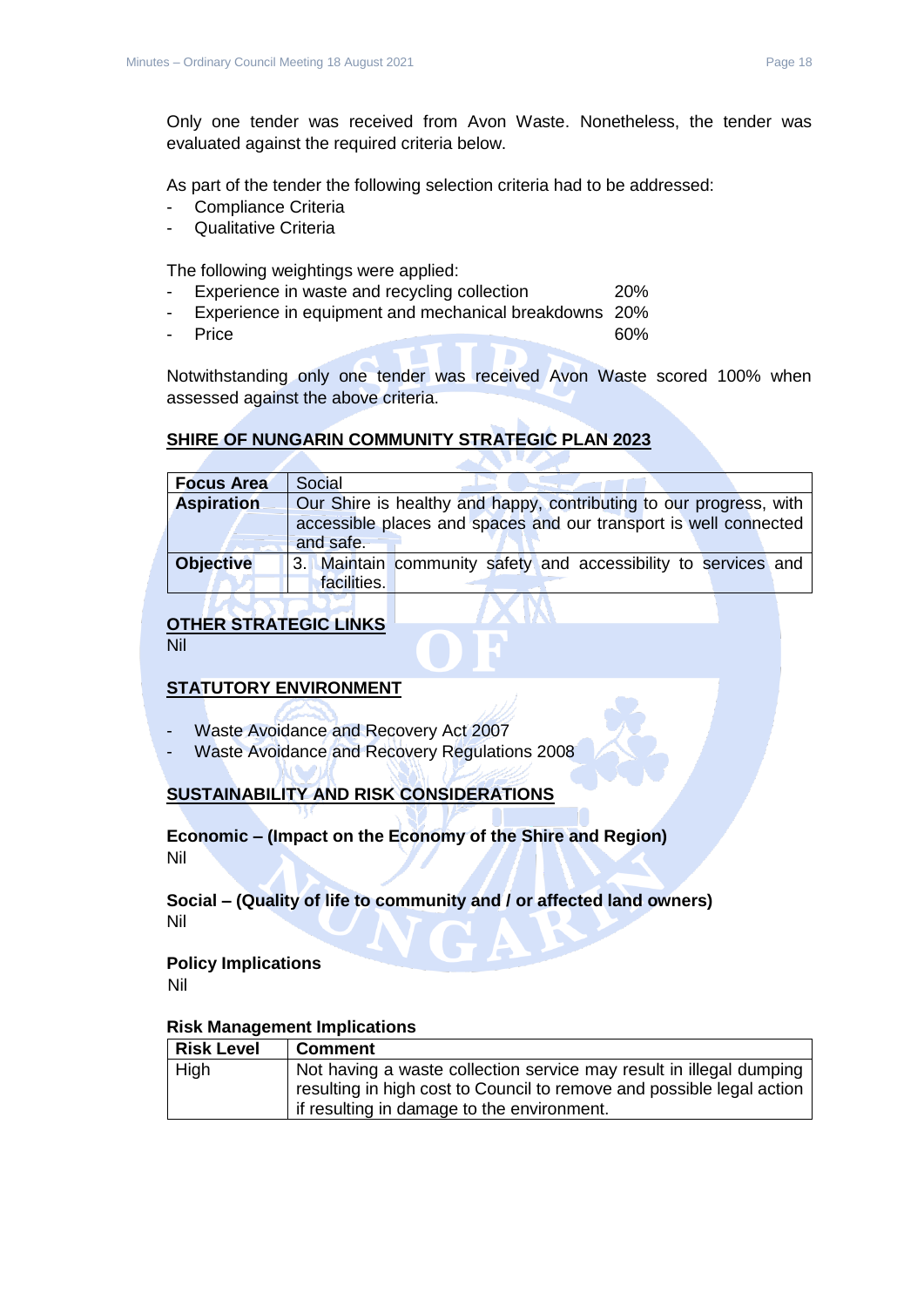#### **CONSULTATION**

- Shire of Trayning
- Shire of Koorda
- Shire of Wyalkatchem

#### **RESOURCE IMPLICATIONS**

#### **Financial**

The tender included a request to provide costings for the following:

- General waste collection per townsite lot

WUN

- Recycling collection central point
- Recycling collection per townsite lot

In terms of the proposed tender the service fees per townsite lot will be \$234.74 for domestic waste collections, equating to \$12,206.48 per annum. To recover the cost as permitted by *Local Government Act 1995*, the Waste Service Levy is proposed to be increased from \$195 to \$230 per townsite lot.

Because the recycling service is provided through a community recycle bank, the cost cannot be recovered, Council is required to cover this cost which is calculated to be \$6,700.46 per annum.

Allocations have been included in the draft 2021/22 Annual Financial Budget for both the domestic waste collection and community recycle bank.

**Workforce** Nil

#### **CONCLUSION**

The collection of domestic waste is important to ensure a safe and healthy community.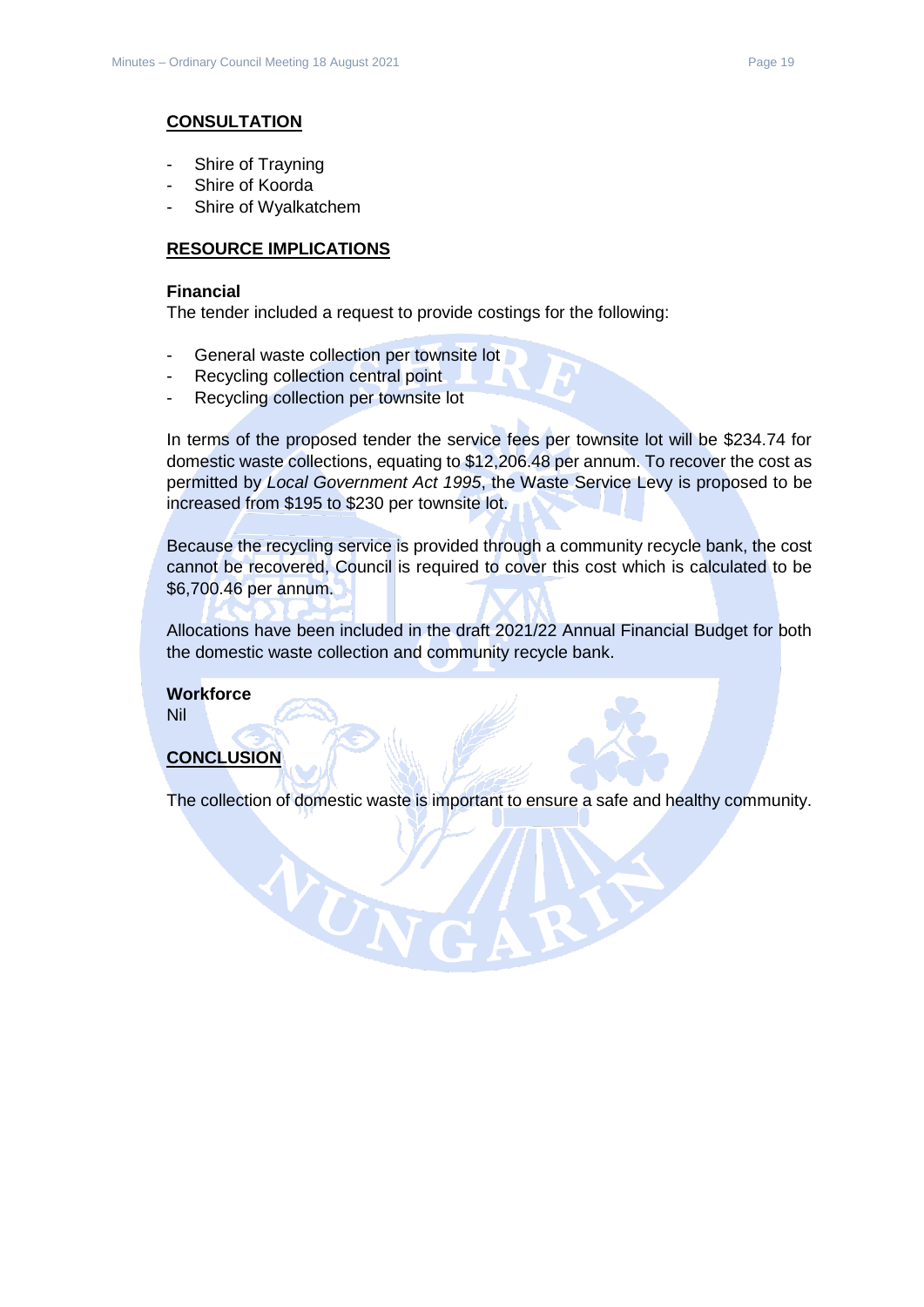<span id="page-19-0"></span>

| 8.5<br>LISTING OF PAYMENTS FOR THE MONTH OF JULY 2021 |                                              |  |
|-------------------------------------------------------|----------------------------------------------|--|
| File Ref:                                             | 161001                                       |  |
| <b>Previous Item Ref:</b>                             | Nil                                          |  |
| <b>Applicant:</b>                                     | Nil                                          |  |
| <b>Author and Title:</b>                              | Vanessa Seward, Customer Service and Records |  |
|                                                       | <b>Officer</b>                               |  |
| <b>Declaration of Interest:</b>                       | Nil                                          |  |
| <b>Voting Requirements</b>                            | <b>Simple Majority</b>                       |  |
| <b>Attachment Number:</b>                             | Attachment 8.5A - Payment List               |  |

## **COUNCIL RESOLUTION 6736:**

**That Council,** 

**1. Receives the following payments made throughout the month of July 2021:**

|                  |                             |                                  | <b>CARRIED 7/0</b> |
|------------------|-----------------------------|----------------------------------|--------------------|
| Seconded:        | Cr W Lee                    |                                  |                    |
| <b>Moved:</b>    | <b>Cr R Mizia</b>           |                                  |                    |
|                  | <b>Grand Total</b>          | 103,026.98<br>$\mathbf{s}$       |                    |
| <b>Trust</b>     | <b>Cheque - Nil</b>         | \$0.00                           |                    |
|                  |                             | \$103,026.98                     |                    |
|                  | <b>Direct Debit</b>         | 7,779.82                         |                    |
| <b>Municipal</b> | <b>Cheque</b><br><b>EFT</b> | 2,162.78<br>S<br>93,084.38<br>\$ |                    |
|                  |                             |                                  |                    |

## **IN BRIEF**

The purpose of this report is to present the listing of payments made from the Shire's Municipal and Trust funds throughout the month of July 2021.

## **BACKGROUND**

The attached appendix lists the payments from Council Municipal and Trust funds for the month applicable as per requirements of the *Local Government Act 1995* and the *Local Government (Financial Management) Regulations 1996*.

As per Regulation 13 of the *Local Government (Financial Management) Regulations 1996* the following information is required to be presented to Council.

- The Payee's name.
- The amount of the payment.
- The date of the Payment; and
- Sufficient information to identify the transaction.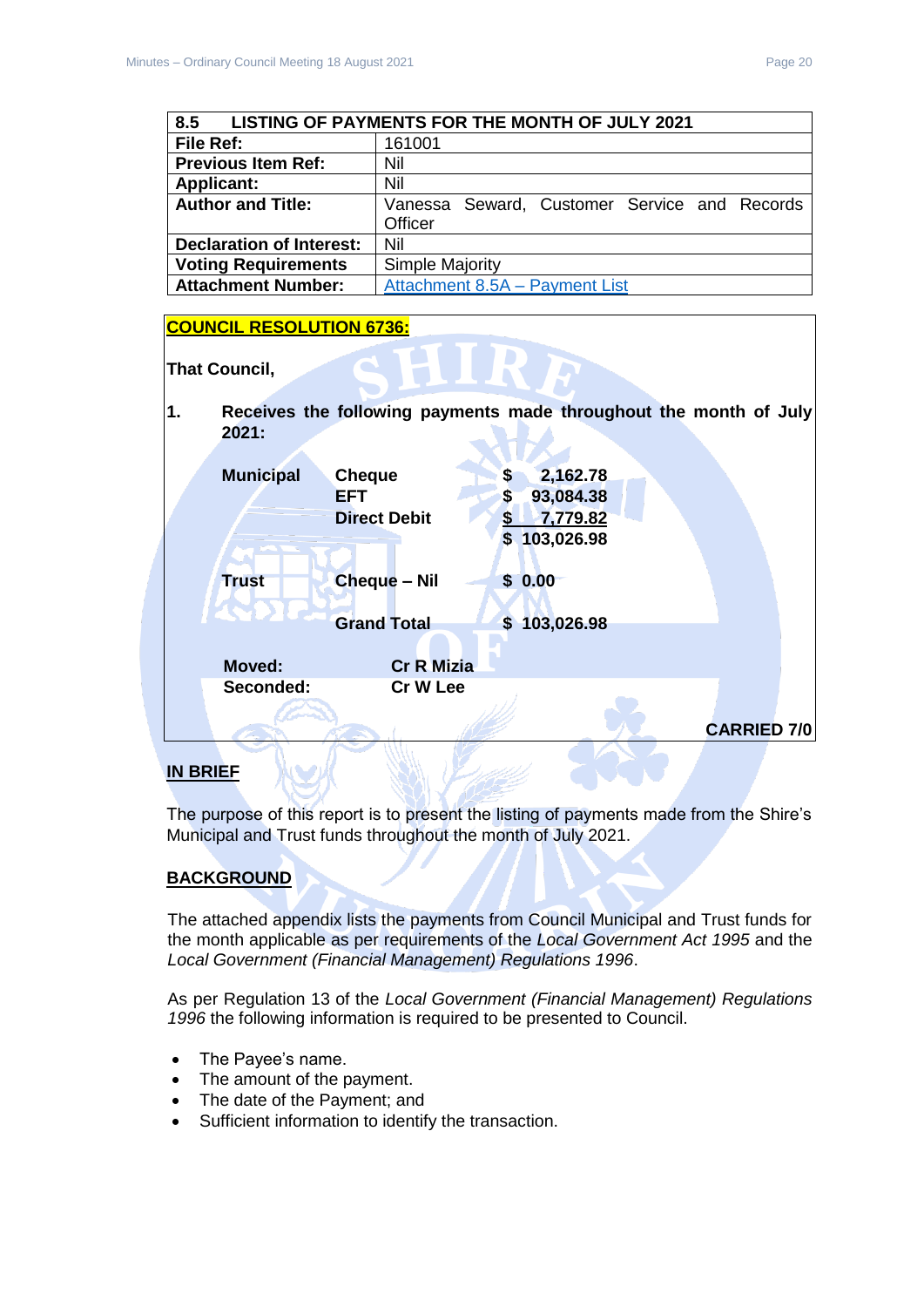#### **REPORT DETAIL**

As Council has delegated authority to the Chief Executive Officer to execute payments from the municipal fund and the trust fund a list of accounts paid are required to be submitted to Council showing the prescribe information.

#### **SHIRE OF NUNGARIN COMMUNITY STRATEGIC PLAN 2023**

| <b>Focus Area</b> | Civic Leadership                                                                          |
|-------------------|-------------------------------------------------------------------------------------------|
| <b>Aspiration</b> | A strong local democracy with an actively engaged community and<br>effective partnership. |
| Objective         | Annually review compliance methods.<br>16.7                                               |

#### **OTHER STRATEGIC LINKS**

Nil

#### **STATUTORY ENVIRONMENT**

As per Regulation 13 of the *Local Government (Financial Management) Regulations 1996* the following is required;

- *(1) If the local government has delegated to the CEO the exercise of its power to make payments from the municipal fund or the trust fund, a list of accounts paid by the CEO is to be prepared each month showing for each account paid since the last such list was prepared* 
	- *(a) the payee's name;*
	- *(b) the amount of the payment;*
	- *(c) the date of the payment; and*
	- *(d) sufficient information to identify the transaction.*
- *(2) A list of accounts for approval to be paid is to be prepared each month showing (a) for each account which requires council authorisation in that month* 
	- *(i) the payee's name;*
	- *(ii) the amount of the payment; and*
	- *(iii) sufficient information to identify the transaction.*
	- *(b) the date of the meeting of the council to which the list is to be presented.*
- *(3) A list prepared under sub regulation (1) or (2) is to be —*
	- *(a) presented to the council at the next ordinary meeting of the council after the list is prepared; and*
	- *(b) recorded in the minutes of that meeting.*

#### **SUSTAINABILITY AND RISK CONSIDERATIONS**

**Economic – (Impact on the Economy of the Shire and Region)** Nil

**Social – (Quality of life to community and / or affected land owners)** Nil

**Policy Implications** Nil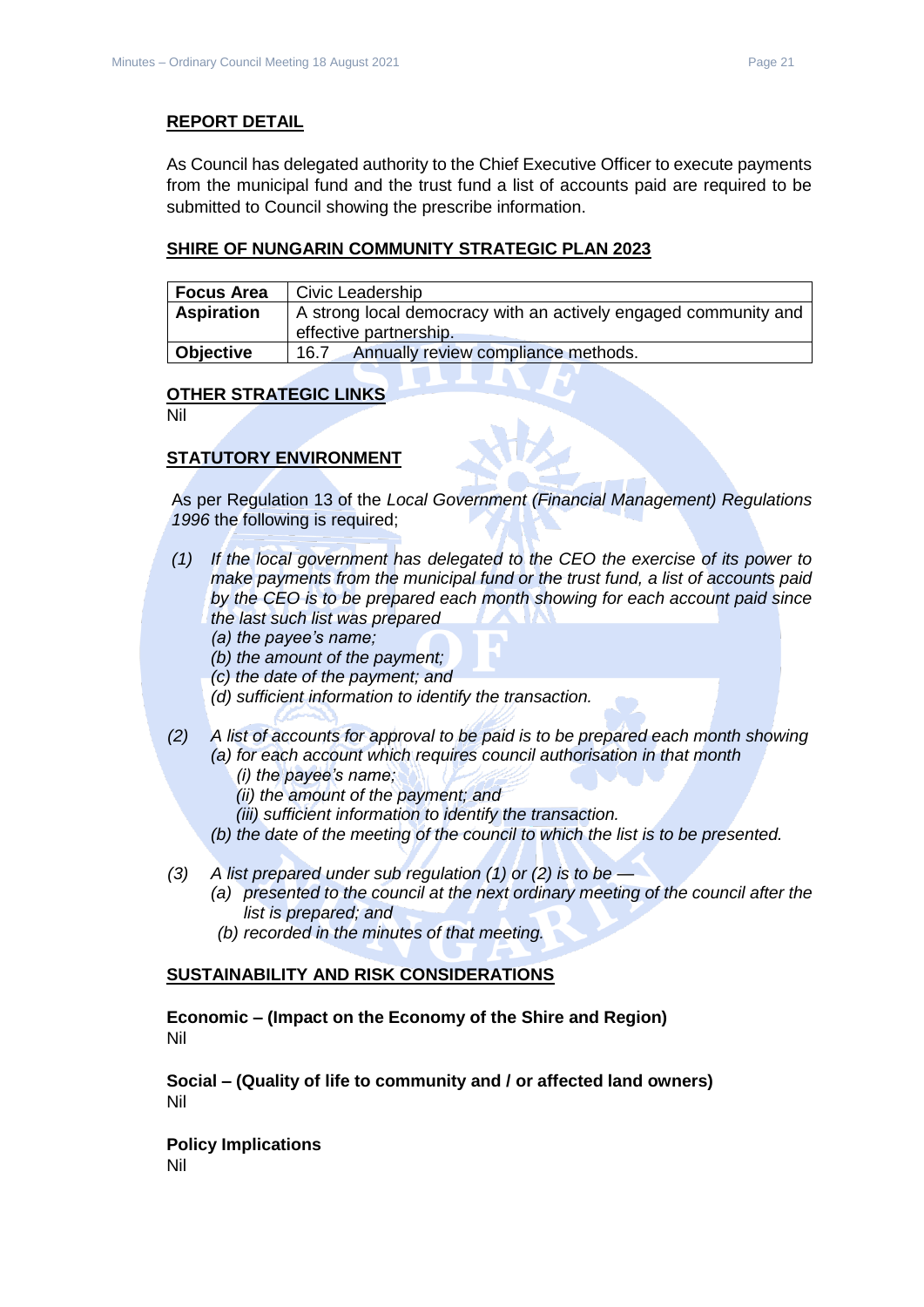#### **Risk Management Implications**

| <b>Risk Level</b> | <b>Comment</b>                                                        |
|-------------------|-----------------------------------------------------------------------|
| Moderate          | If the required information is not presented to Council in accordance |
|                   | with the Local Government (Financial Management) Regulation           |
|                   | 1996 it may result in a qualified audit report and an unclean         |
|                   | compliance return submitted to the Department of Local                |
|                   | Government, Sport & Cultural Industries.                              |

## **CONSULTATION**

Nil

#### **RESOURCE IMPLICATIONS**

**Financial** Nil

**Workforce**

Nil

## **OPTIONS**

Council has the option of:

1. Accepting the officer's recommendation.

UT

2. Amend the officer's recommendation and provide reasons.

## **CONCLUSION**

The listing of payments as per the attached **Appendix 8.5A** – Payment List, is a true reflection of the expenditure from the Municipal and Trust Fund accounts for the month of July 2021.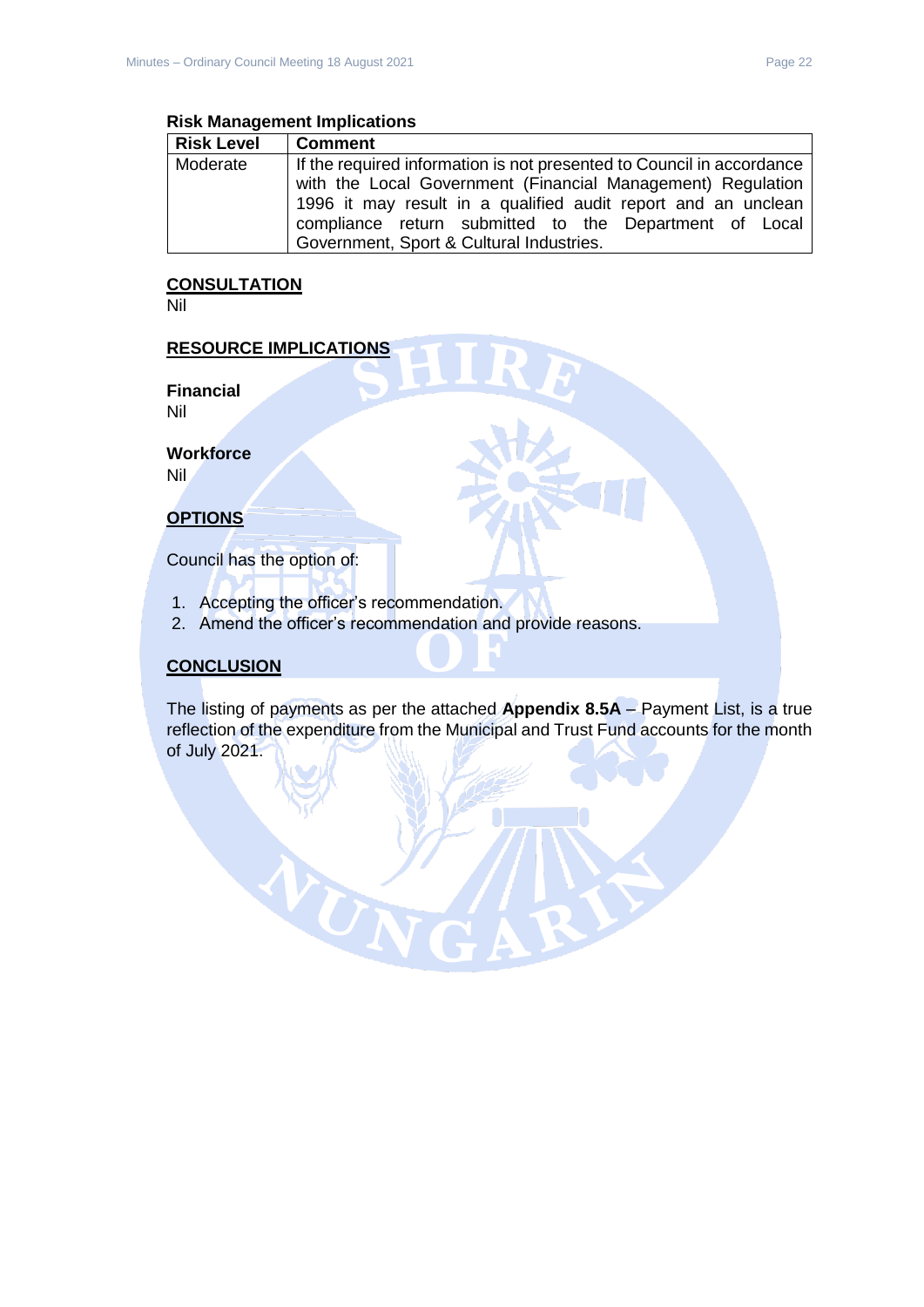## <span id="page-22-0"></span>**8.6 MONTHLY STATEMENT OF FINANCIAL ACTIVITY FOR THE PERIOD ENDING 31 JULY 2021 File Ref:** 1/1 Annual Statements

| <b>Previous Item Ref:</b>       | Nil                                   |
|---------------------------------|---------------------------------------|
| <b>Applicant:</b>               | Nil                                   |
| <b>Author and Title:</b>        | Leonard Long, Chief Executive Officer |
|                                 | Darren Long, Financial Consultant     |
| <b>Declaration of Interest:</b> | Nil                                   |
| <b>Voting Requirements</b>      | <b>Simple Majority</b>                |
| <b>Attachment Number:</b>       | Attachment 8.6A - Monthly Statement   |

## **COUNCIL RESOLUTION 6737:**

#### **That Council:**

**1. Receives the monthly financial activity statement for the period ending 31 July 2021.**

**Moved: Cr R Mizia**

**Seconded: Cr K Dayman**

**CARRIED 7/0**

## **IN BRIEF**

The purpose of this report is to present the financial position of Council as at the reporting date as per requirements of the *Local Government Act 1995* and the *Local Government (Financial Management) Regulation 1996.*

## **BACKGROUND**

The *Local Government Act 1995* in conjunction with regulation 34(1) of the *Local Government (Financial Management) Regulations 1996* requires a monthly Statement of Financial Activity to be presented to Council detailing the prescribed information within 2 months after the end of the month to which the statement relates.

#### **REPORT DETAIL**

The Shire prepares the monthly financial statements in the statutory format along with other supplementary financial reports consisting of:

- (a) Statement of Comprehensive Income by Function/Program;
- (b) Statement of Comprehensive Income by Nature/Type;
- (c) Statement of Financial Activity;
- (d) Summary of Net Current Asset Position;
- (e) Statement of Explanation of Material Variances;
- (f) Statement of Financial Position;
- (g) Statement of Cash Flows;
- (h) Detailed Operating and Non-Operating Schedules;
- (i) Statement of Cash Back Reserves;
- (j) Loan Borrowings Statement; and
- (k) Trust Statement.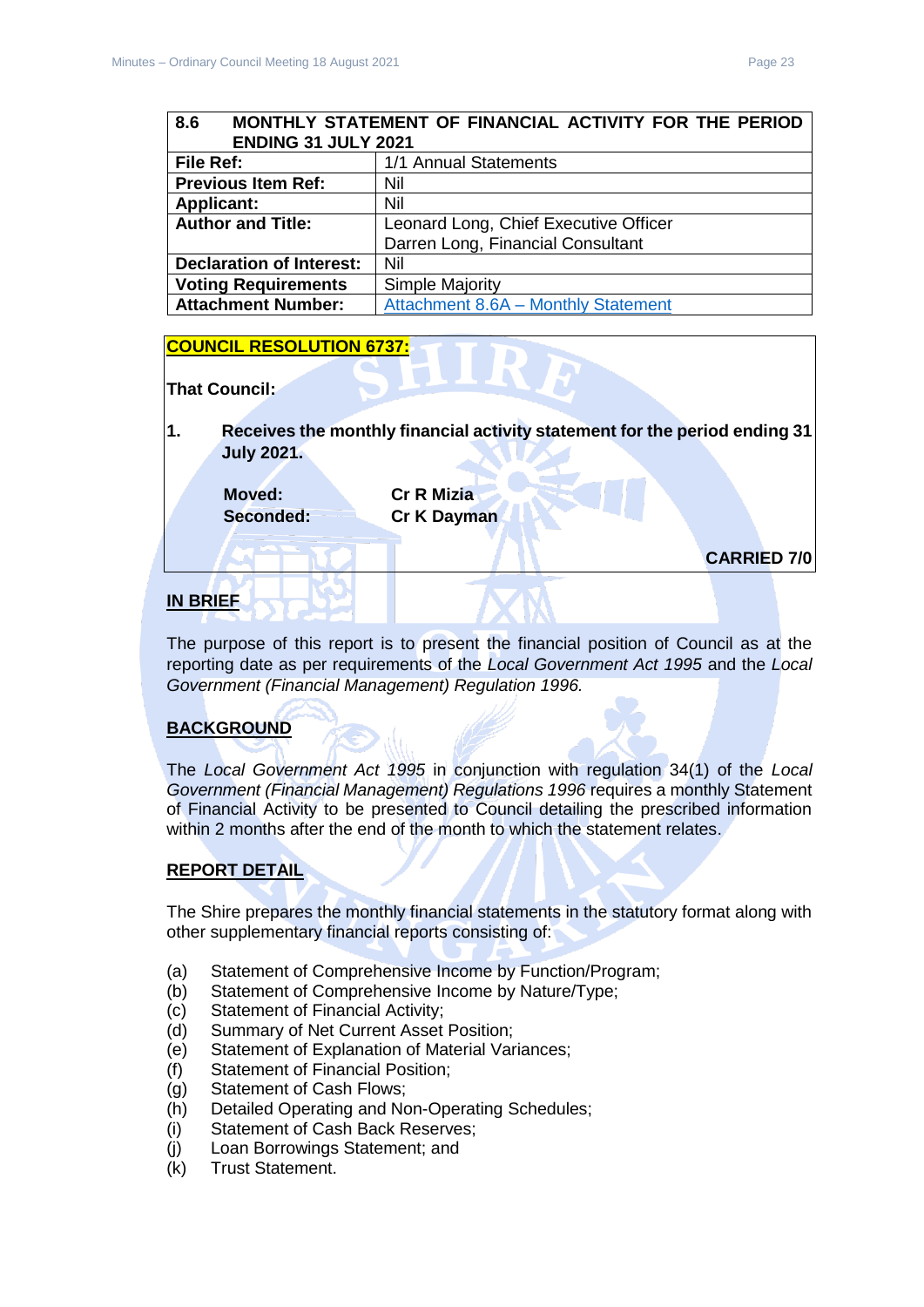#### **MATERIAL VARIANCE COMMENTARY ON YEAR TO DATE SEPTEMBER 2020**

Regulation 34 of the *Local Government (Financial Management) Regulations 1996*  require local governments to prepare annual budget estimates and month by month budget estimates so that comparatives can be made to Year to Date (YTD) Actual amounts of expenditure, revenue and income. Attached to this report is a copy of the month by month cumulative budget estimates, set out in the Statement of Financial Activity format.

As the 2021-22 budget has not yet been adopted, no comparatives are provided for this month's reporting.

The Statement of Financial Activity as at 31 July 2021 shows a closing surplus of \$1,303,3508.

#### **SHIRE OF NUNGARIN COMMUNITY STRATEGIC PLAN 2023**

| <b>Focus Area</b> | <b>Civic Leadership</b>                                         |  |
|-------------------|-----------------------------------------------------------------|--|
| <b>Aspiration</b> | A strong local democracy with an actively engaged community and |  |
|                   | effective partnership.                                          |  |
| Objective         | Annually review compliance methods.<br>16.7                     |  |

#### **OTHER STRATEGIC LINKS**

Shire of Nungarin 2021/22 Annual Budget

## **STATUTORY ENVIRONMENT**

Section 6.4 of the *Local Government Act 1995* and Regulation 34 of the *Local Government (Finance) Regulations 1996*.

*Local Government (Financial Management) Regulations 1996*: Regulation 34 states:

- (1) A local government is to prepare each month a statement of financial activity reporting on the sources and applications of funds, as set out in the annual budget under regulation 22(1)(d) for that month in the following detail:
	- (a) annual budget estimates, taking into account any expenditure incurred for an additional purpose under section 6.8(1)(b) or (c);
	- (b) budget estimates to the end of month to which the statement relates;
	- (c) actual amounts of expenditure, revenue and income to the end of the month to which the statement relates;
	- (d) material variances between the comparable amounts referred to in paragraphs (b) and (c);
	- (e) the net current assets at the end of the month to which the statement relates.

Sub regulations 2, 3, 4, 5, and 6 prescribe further details of information to be included in the monthly statement of financial activity.

#### **SUSTAINABILITY AND RISK CONSIDERATIONS**

**Economic – (Impact on the Economy of the Shire and Region)** Nil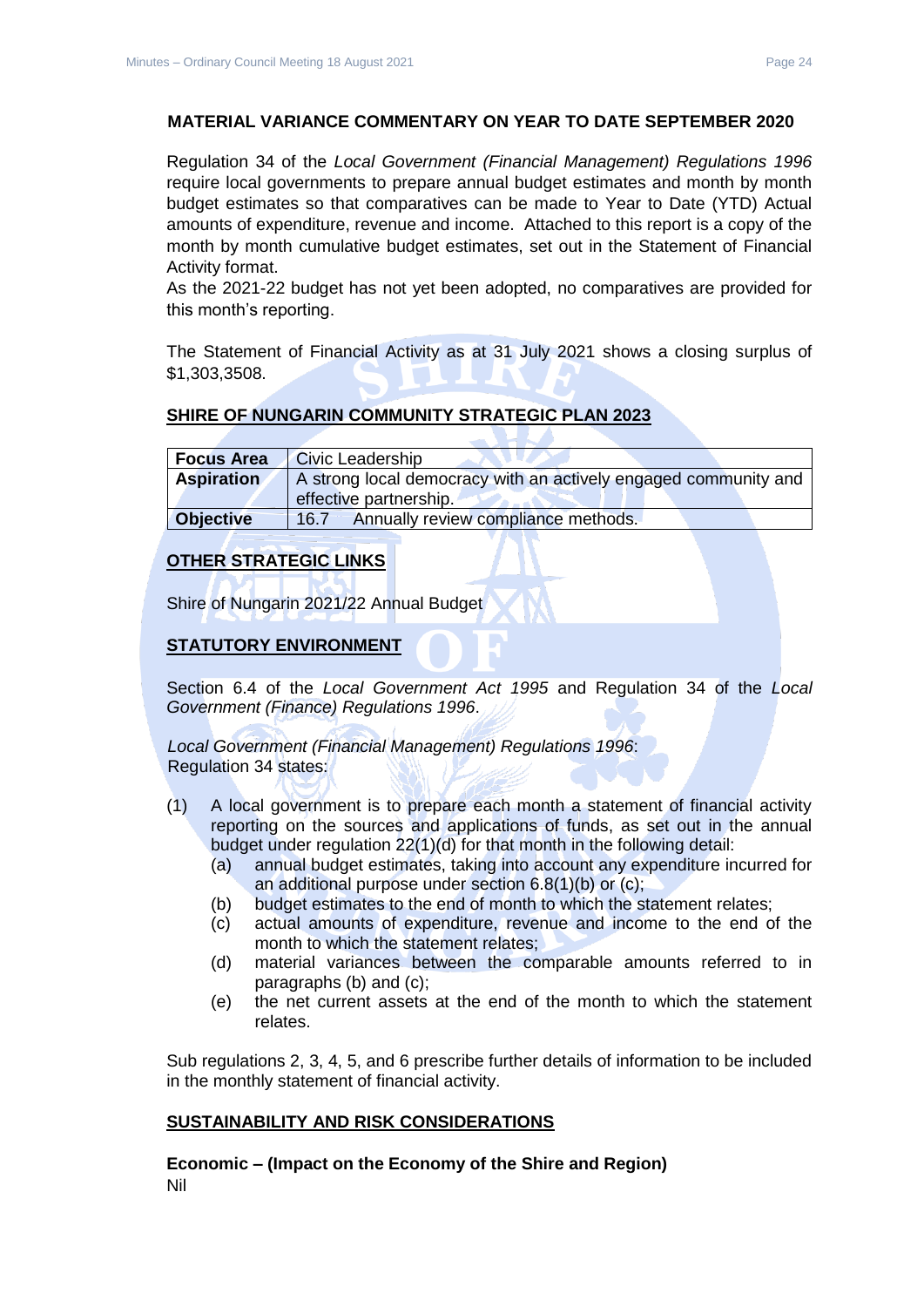#### **Social – (Quality of life to community and / or affected land owners)** Nil

## **Policy Implications**

Nil

#### **Risk Management Implications**

| <b>Risk Level</b> | Comment                                                                                                   |
|-------------------|-----------------------------------------------------------------------------------------------------------|
| Medium            | Inadequate financial performance monitoring could lead to                                                 |
|                   | over/under budget expenditure which could affect council's financial<br>position and/or financial ratios. |
|                   |                                                                                                           |

## **CONSULTATION**

Shires Financial Consultant

## **RESOURCE IMPLICATIONS**

**Financial** Nil

**Workforce**

Nil

## **OPTIONS**

Council has the option of:

- 1. Accepting the officer's recommendation.
- 2. Amend the officer's recommendation and provide reasons.

## **CONCLUSION**

The financial activity statement provides current status of the Shires financial position and is required in accordance with the *Local Government Act* 6.4 and *Local Government (Financial Management) Regulations 1996, r.*34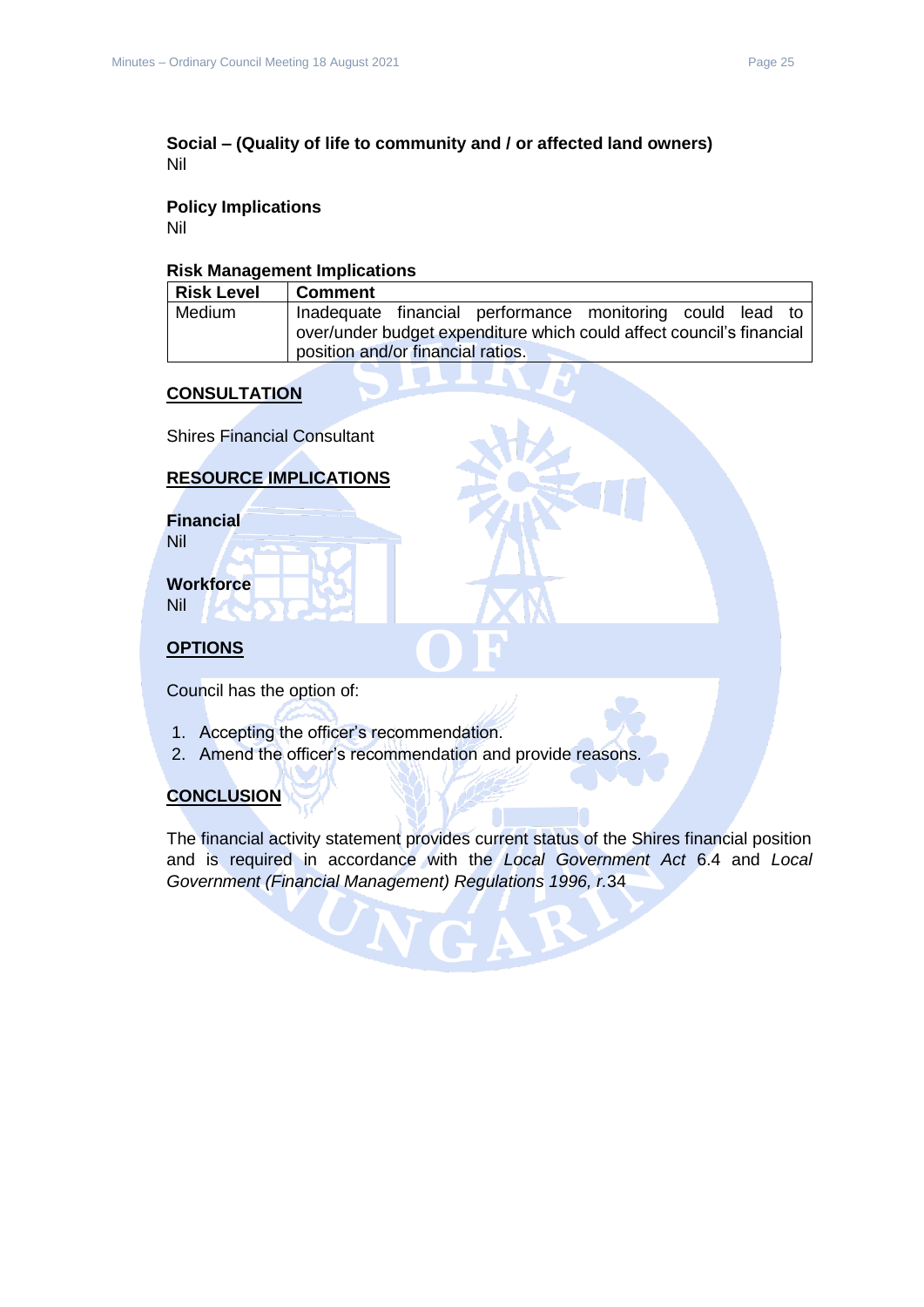## <span id="page-25-0"></span>**8.7 PAYMENT OF RATES OPTIONS AND INTEREST CHARGES FOR 2021 – 2022 ANNUAL BUDGET File Ref:** 32010

| <b>Previous Item Ref:</b>  | Nil                             |
|----------------------------|---------------------------------|
| <b>Applicant:</b>          | Nil                             |
| <b>Author and Title:</b>   | Darren Long, Finance Consultant |
| Declaration of Interest:   | Nil                             |
| <b>Voting Requirements</b> | <b>Absolute Majority</b>        |
| <b>Attachment Number:</b>  | Nil                             |

#### **COUNCIL RESOLUTION 6738:**

**That Council:** 

- **1. Pursuant to Section 6.45 of the Local Government Act 1995, offer two payment options for rates and service charges for the 2021-2022 financial year, being-**
	- **(a.) Option 1 – Payment in full by a single instalment by the due date, being 35 days from the date of issue of the rate notice;**
	- **(b.) Option 2 – Payment in two equal instalments, being** 
		- **(i) Instalment 1 - 50% of the rates and service charges within 35 days of date of issue of the rate notice;**
		- **(ii) Instalment 2 - 50% of the rates and service charges within 2 months of (i);**
	- **(c.) Option 3 - Payment in four equal instalments, being**
		- **(i) Instalment 1 - 25% of the rates and service charges within 35 days of date of issue of the rate notice;**
		- **(ii) Instalment 2 - 25% of the rates and service charges within 2 months of (i);**
		- **(iii) Instalment 3 - 25% of the rates and service charges within 2 months of (ii); and**
		- **(iii) Instalment 4 - 25% of the rates and service charges within 2 months of (iii).**
- **2. Pursuant to Section 6.45 of the Local Government Act 1995, impose an instalment administration charge of \$5 (GST Free), which is to apply to Instalment 2 under payment option 2; and Instalment 2, 3 and 4 under payment option 3.**
- **3. Pursuant to Section 6.45 of the Local Government Act 1995, impose an instalment interest charge of 3.00%, which is to apply to Instalment 2 under payment option 2; and Instalments 2, 3 and 4 under payment option 3.**
- **4. Pursuant to Section 6.51 of the Local Government Act 1995, impose a 7.00% rate of penalty interest on overdue rates and service charges that remain unpaid after the due date.**

| Moved:    | <b>Cr G Coumbe</b> |                                                  |
|-----------|--------------------|--------------------------------------------------|
| Seconded: |                    | Cr RE O'Connell CARRIED BY ABSOLUTE MAJORITY 7/0 |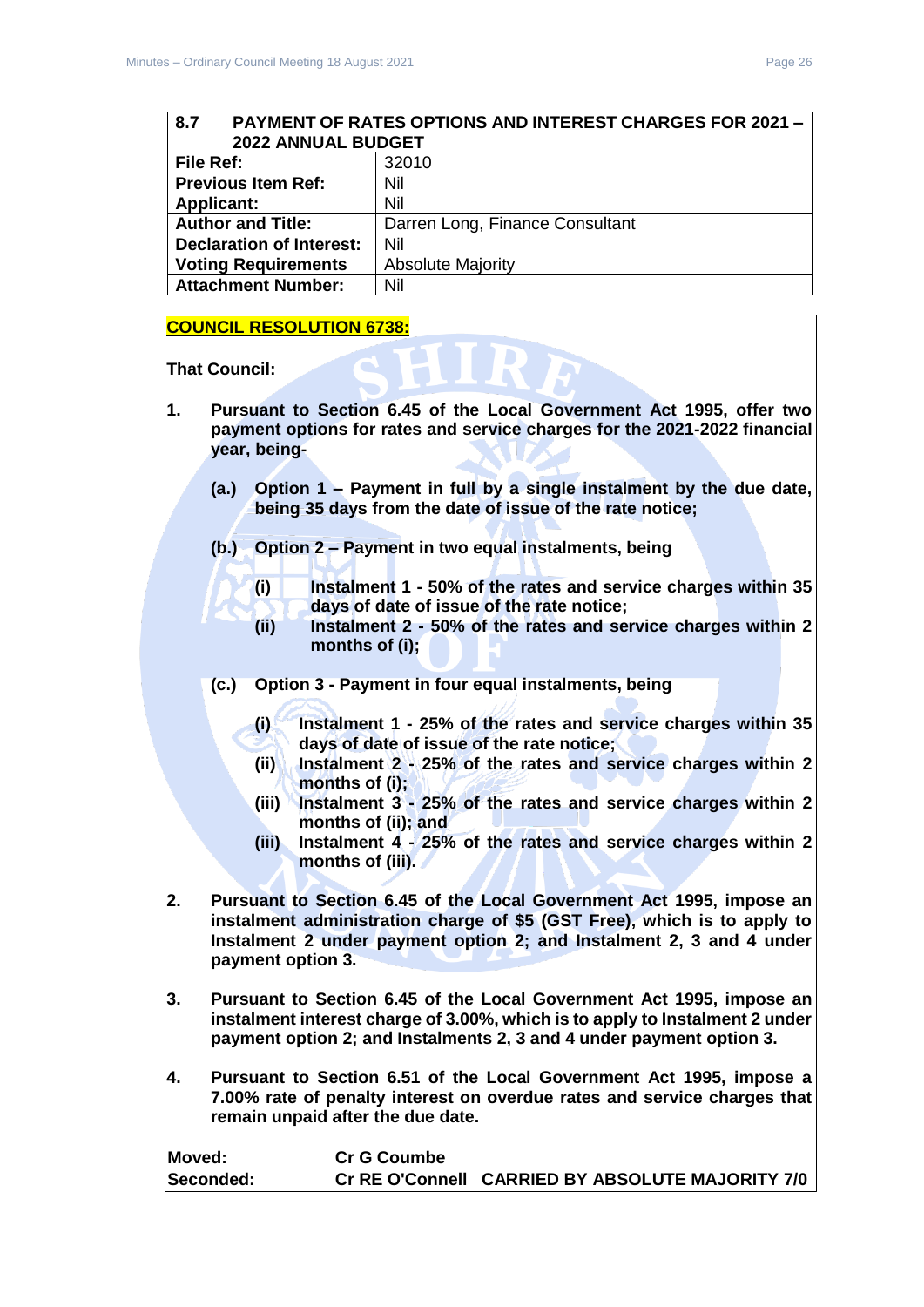#### **IN BRIEF**

The purpose of this report is for Council to give consideration to the-

- 1. Setting of options for the payment of rates and service charges for the 2021-2022 financial year;
- 2. Imposition of an administration fee and instalment interest charge for payments made by instalments; and
- 3. Imposition of a rate of interest on overdue rates and service charges for the 2021- 2022 financial year.

## **BACKGROUND**

Section 6.45 requires a local government to set the options for the payment of rates or service charges; as well as the ability to impose an administration fee and an instalment interest charge applicable to those payment options.

Section 6.45 of the *Local Government Act 1995* states-

#### *6.45. Options for payment of rates or service charges*

- *(1) A rate or service charge is ordinarily payable to a local government by a single payment but the person liable for the payment of a rate or service charge may elect to make that payment to a local government, subject to subsection (3), by:*
	- *(a) 4 equal or nearly equal instalments; or*
	- *(b) such other method of payment by instalments as is set forth in the local government's annual budget.*
- *(2) Where, during a financial year, a rate notice is given after a reassessment of rates under section 6.40 the person to whom the notice is given may pay the rate or service charge:*
	- *(a) by a single payment; or*
	- *(b) by such instalments as are remaining under subsection (1)(a) or (b) for the remainder of that financial year.*
- *(3) A local government may impose an additional charge (including an amount by way of interest) where payment of a rate or service charge is made by instalments and that additional charge is, for the purpose of its recovery, taken to be a rate or service charge, as the case requires, that is due and payable.*
- *(4) Regulations may:*
	- *(a) provide for the manner of making an election to pay by instalments under subsection (1) or (2); and*
	- *(b) prescribe circumstances in which payments may or may not be made by instalments; and*
	- *(c) prohibit or regulate any matters relating to payments by instalments; and*
	- *(d) provide for the time when, and manner in which, instalments are to be paid; and*
	- *(e) prescribe the maximum amount (including the maximum interest component) which may be imposed under subsection (3) by way of an additional charge; and*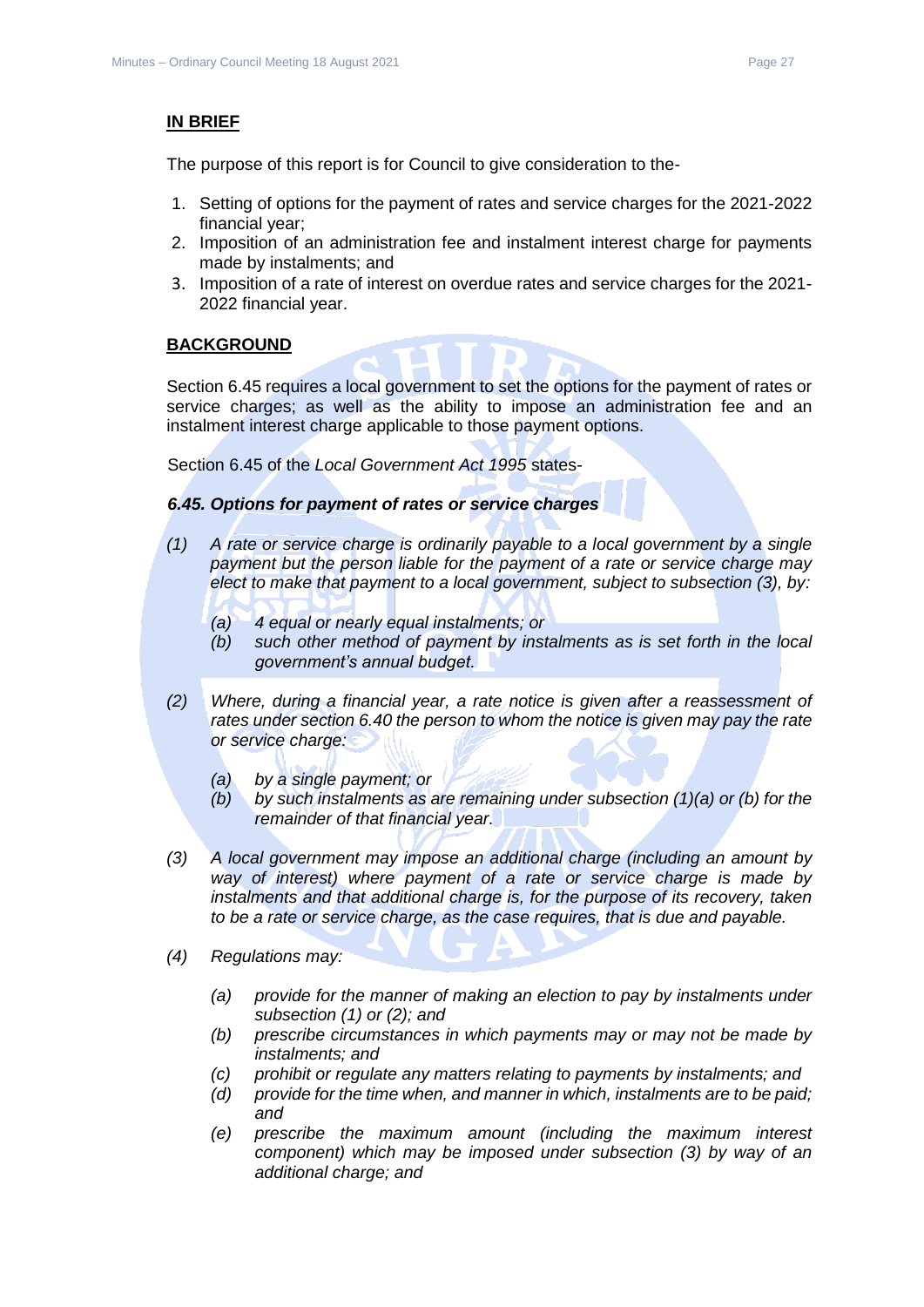*(f) provide for any other matter relating to the payment of rates or service charges.*

Section 6.51 provides for a local government to impose an interest charge on a rate of service charge that remains unpaid after becoming due and payable.

#### *6.51. Accrual of interest on overdue rates or service charges*

- *(1) A local government may at the time of imposing a rate or service charge resolve\* to impose interest (at the rate set in its annual budget) on:*
	- *(a) a rate or service charge (or any instalment of a rate or service charge); and*
	- *(b) any costs of proceedings to recover any such charge, that remains unpaid after becoming due and payable.*
		- *\* Absolute majority required.*

#### **REPORT DETAIL**

#### *Payment options*

The Shire has traditionally offered three payment options:

| Option 1 | Payment in full by the due date. |
|----------|----------------------------------|
|----------|----------------------------------|

Option 2 Payment in two equal instalments, being:

- (a) Instalment 1 50% of the rates and service charges within 35 days of date of issue;
- (b) Instalment 2 50% of the rates and service charges within 2 months of (a);

Option 3 Payment in four equal instalments, being:

- (a) Instalment 1 25% of the rates and service charges within 35 days of date of issue;
- (b) Instalment  $2 25%$  of the rates and service charges within 2 months of (a);
- (c) Instalment 3 25% of the rates and service charges within 2 months of (b); and
- (d) Instalment 4 25% of the rates and service charges within 2 months of (c).

It is suggested that these payment options continue.

#### *Administration fee and instalment interest charge*

Section 6.45 of the Act permits Council to impose an administration charge where a payment of rate or service charge is made by instalments.

Regulations 67 and 68 of the *Local Government (Financial Management) Regulations 1996* limit how much can be imposed as an administration charge and as an instalment interest charge.

Traditionally the Shire has imposed an administration fee of \$5 on the second, third and fourth instalment payments. It is suggested that a \$5 administration fee continue to apply to the second, third and fourth instalment payments.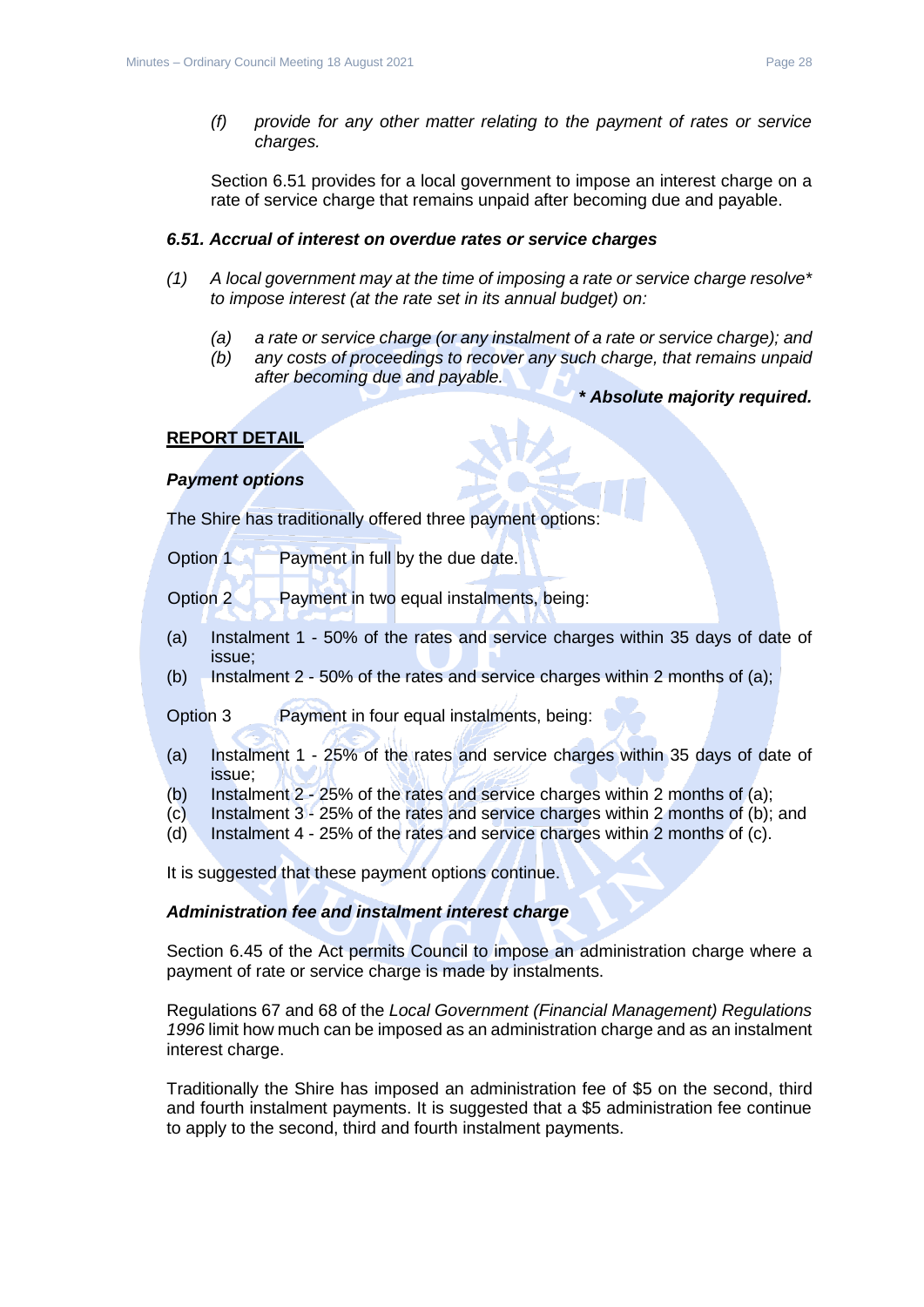The Shire has also previously imposed an instalment interest charge of 5.5% when option 2 or option 3 is selected by ratepayers. Regulation 68 of the *Local Government (Financial Management) Regulations 1996* limits the maximum interest component to be imposed as an instalment interest charge to 5.5%.

However, the State Government passed the *Local Government Amendment (COVID-19 Response) Act 2020* on 16 April 2020. This Act provided the power to the Minister for Local Government, Heritage, Culture and the Arts to modify or suspend provisions of the *Local Government Act 1995*. The Minister published an Order on 8 May 2020 that limited the percentage of interest charged on rates instalments to 3.0%, unless the local government has a Financial Hardship Policy in place.

As Council does not have a Financial Hardship Policy, the maximum instalment interest charge that can be applied is 3.0%.

#### *Accrual of interest on overdue rates or service charges*

Section 6.51 of the Act permits Council to impose an interest charge on overdue rates or service charges.

Regulation 70 of *Local Government (Financial Management) Regulations 1996* limits the maximum rate of interest that can be imposed on overdue rates or service charges to 11%. However, the State Government passed the *Local Government Amendment (COVID-19 Response) Act 2020* on 16 April 2020. This Act provided the power to the Minister for Local Government, Heritage, Culture and the Arts to modify or suspend provisions of the *Local Government Act 1995*. The Minister published an Order on 8 May 2020 that limited the percentage of interest charged on late payment of rates and charges to 8.00%.

The Minister published an amendment to the COVID-19 Response Order on 1 June 2021 that Limited the percentage of interest charged on late payment of rates and charges to 7.00%

## **SHIRE OF NUNGARIN COMMUNITY STRATEGIC PLAN 2023**

| <b>Focus Area</b> | <b>Civic Leadership</b>                                                                   |
|-------------------|-------------------------------------------------------------------------------------------|
| <b>Aspiration</b> | A strong local democracy with an actively engaged community and<br>effective partnership. |
| <b>Objective</b>  | Annually review compliance methods.<br>16.7                                               |

#### **OTHER STRATEGIC LINKS**

Shire of Nungarin 2020/21 Annual Budget

#### **STATUTORY ENVIRONMENT**

*Local Government Act 1995* s.6.45, 6.50, 6.51. *Local Government (Financial Management) Regulations 1996*, Regulations 67, 68, 70 and 71.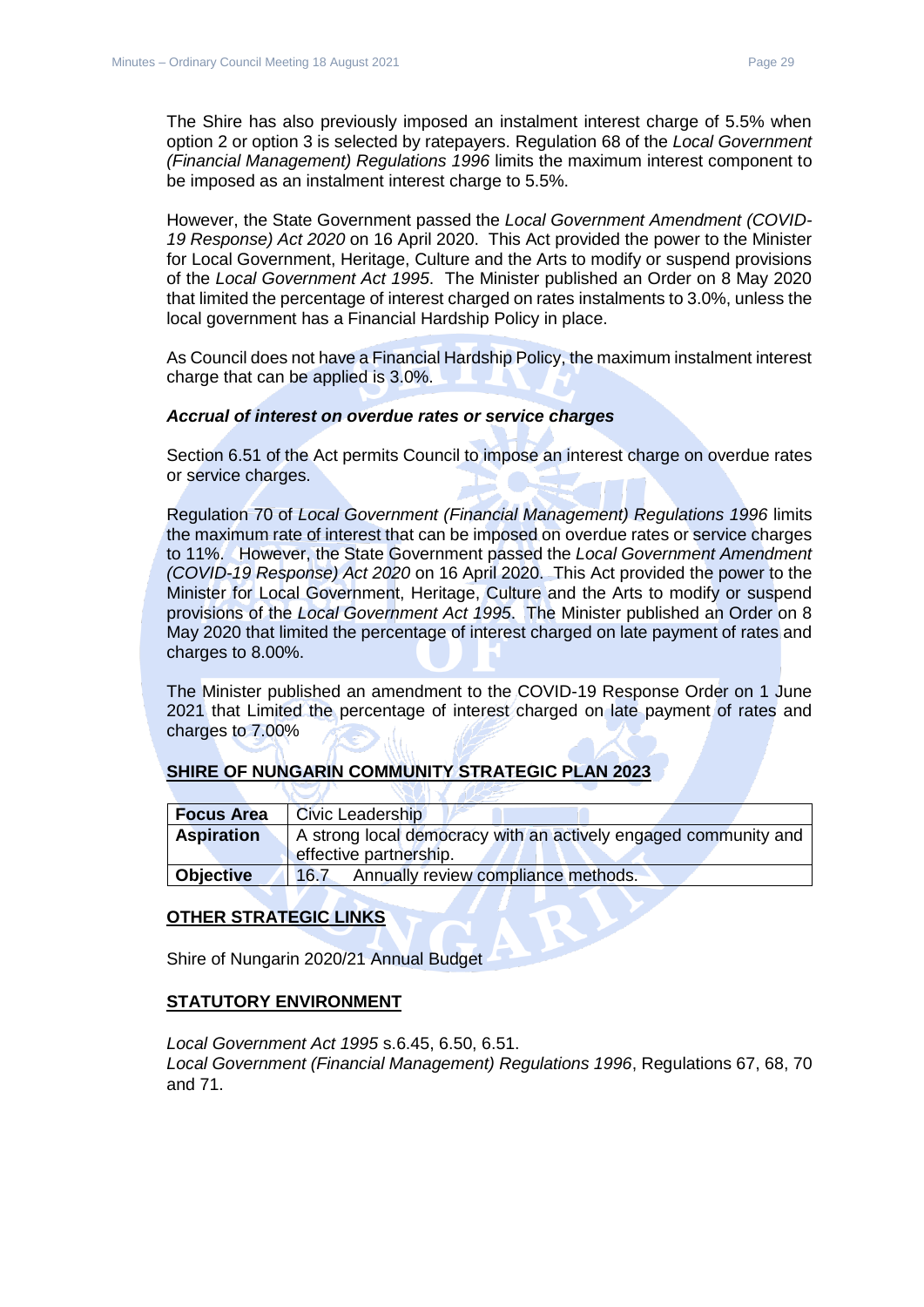#### **SUSTAINABILITY AND RISK CONSIDERATIONS**

#### **Economic – (Impact on the Economy of the Shire and Region)**

This report forms part of the 2021-2022 Annual Budget. The 2021-2022 Annual Budget has taken into consideration the actions listed in the Corporate Business Plan, where fiscally possible.

**Social – (Quality of life to community and / or affected land owners)** Nil

**Policy Implications** Nil

#### **Risk Management Implications**

| <b>Risk Level</b> | <b>Comment</b>                                                   |
|-------------------|------------------------------------------------------------------|
| <b>Medium</b>     | The imposition is as per legislative requirements and allows the |
|                   | Council to recover costs.                                        |

## **CONSULTATION**

Nil

## **RESOURCE IMPLICATIONS**

#### **Financial**

This report forms part of the 2021-2022 Annual Budget and relevant information is disclosed in the Notes to the Annual Budget.

#### **Workforce**

Nil

#### **CONCLUSION**

Entering payment options results in additional administrative work to be done, to account for the cost of the additional work the small fee is charged to cover a small portion of the cost involved in the additional administrative work.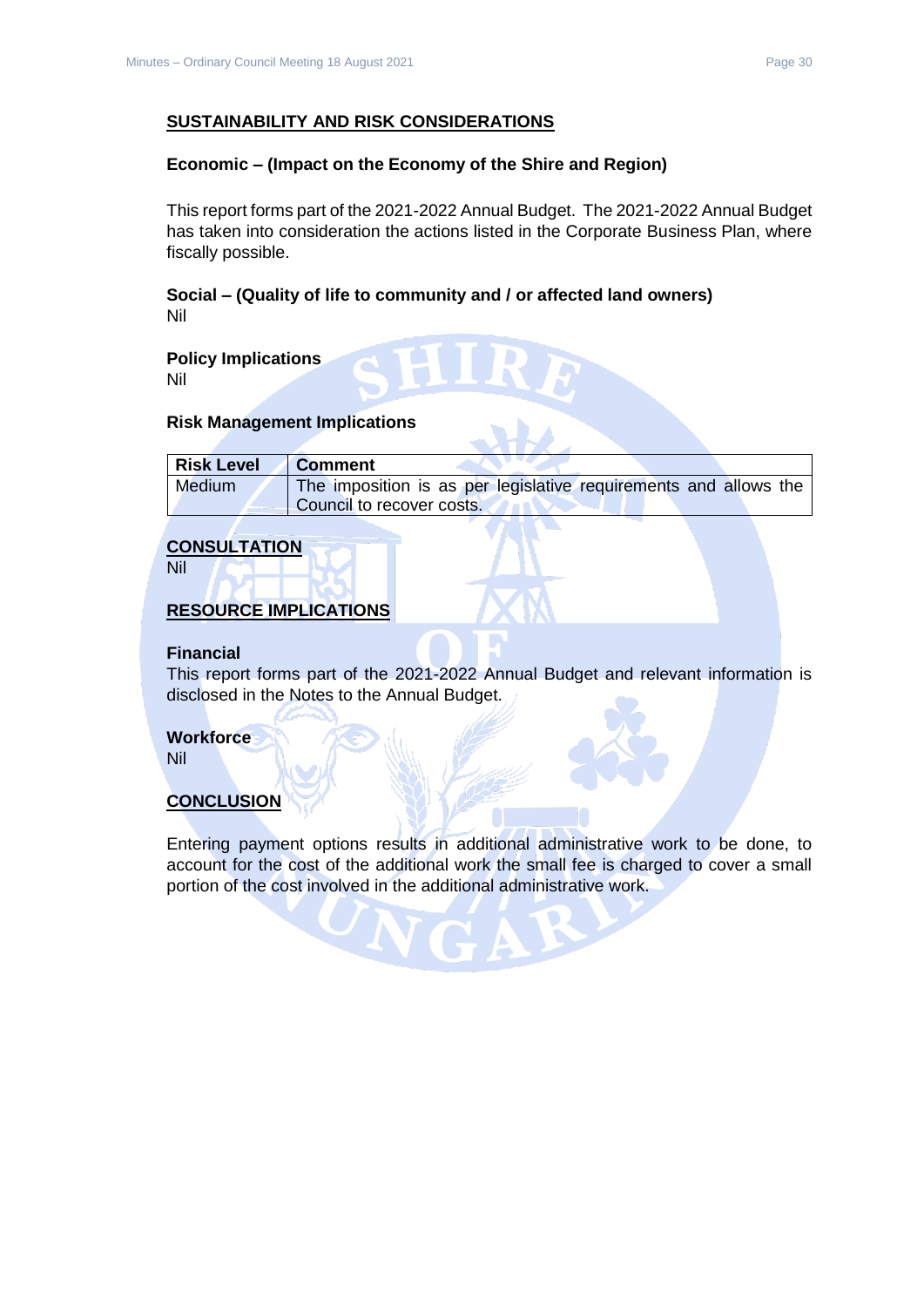<span id="page-30-0"></span>

| 8.8<br><b>FEES AND CHARGES</b>  |                                       |
|---------------------------------|---------------------------------------|
| File Ref:                       | 41001                                 |
| <b>Previous Item Ref:</b>       | Nil                                   |
| <b>Applicant:</b>               | Nil                                   |
| <b>Author and Title:</b>        | Leonard Long, Chief Executive Officer |
| <b>Declaration of Interest:</b> | Nil                                   |
| <b>Voting Requirements</b>      | <b>Absolute Majority</b>              |
| <b>Attachment:</b>              | Attachment 8.8A - Fees & Charges      |

## **COUNCIL RESOLUTION 6739:**

**That Council:**

**1. Revokes Council Resolution 6725 of 21 July 2021.**

**(Note: this recommendation will need three (3) Councillors to support this, being a mover, seconder and a third Councillor)**

**Moved: Cr K Dayman Seconded: Cr RE O'Connell Third Councillor: Cr R Mizia**

## **CARRIED BY ABSOLUTE MAJORITY 7/0**

## **COUNCIL RESOLUTION 6740:**

**That Council: 1. Approves the 2021/22 Fees and Charges (ATTACHMENT 8.8A) to be included in the 2021/22 Financial Budget. Moved: VIA Cr W Lee Seconded: Cr J Davis**

# **CARRIED BY ABSOLUTE MAJORITY 7/0**

## **IN BRIEF**

Due to a small number of amendments required to the approved 2021/22 Fees and Charges, Councillors are requested to re-consider the attached amended 2021/22 Fees and Charges (**ATTACHMENT 8.8A**).

## **BACKGROUND**

Following the adoption of the fees and charges at Councils Ordinary Council Meeting of 21 July 2021, several amendments have been required to ensure the Fees and Charges are in line with legislative requirements as well as the draft budget expectations.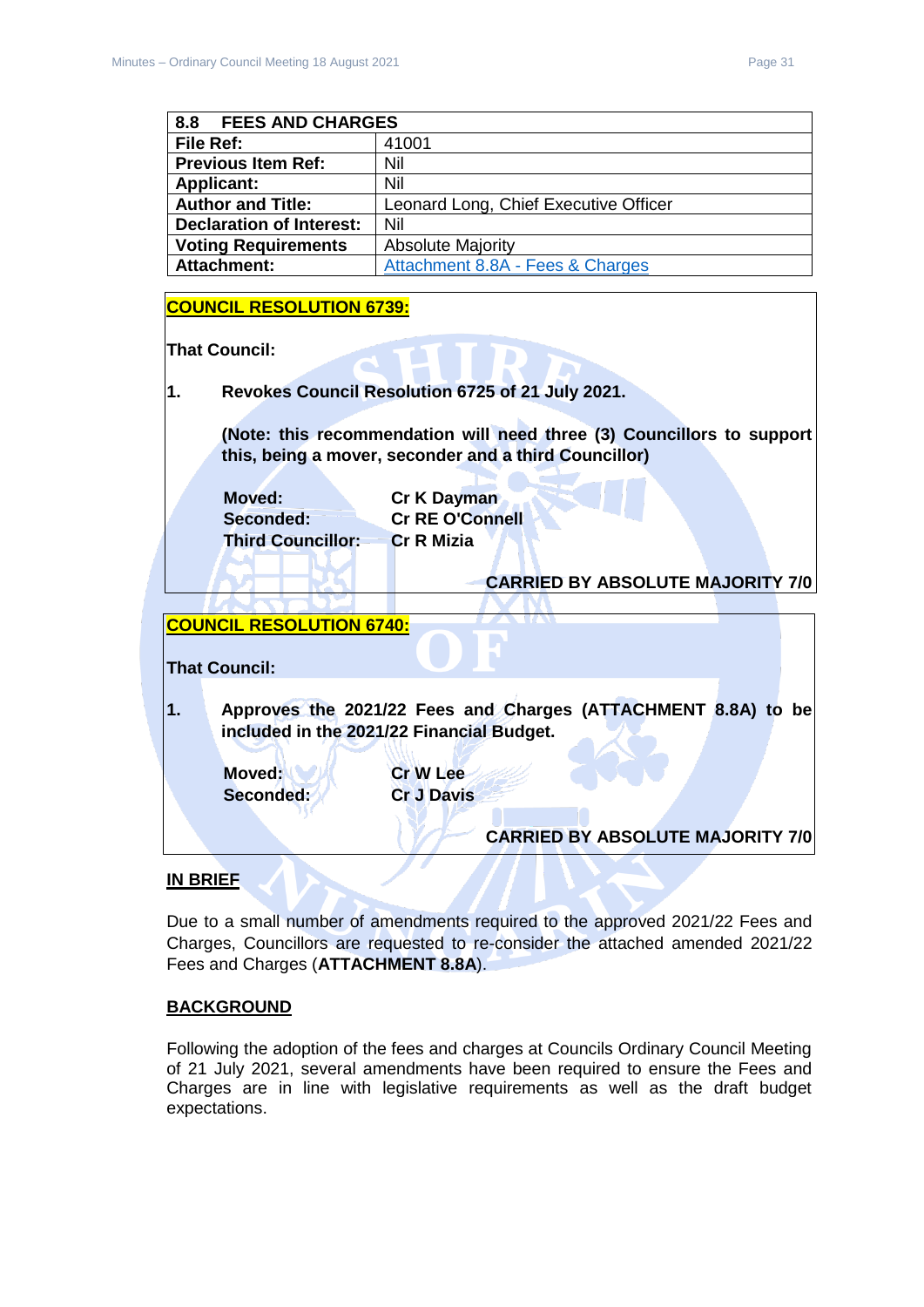## **REPORT DETAIL**

After further discussions with the Shire's Financial Consultant the following amendments have been made to the approved 2021/22 Fees and Charges:

| <b>General Purpose Funding</b> |          |          |
|--------------------------------|----------|----------|
| Rate Instalments               | Approved | Proposed |
| Two Instalments                | \$20     | \$5      |
| Four Instalments               | \$30     | \$15     |
| Instalment Interest            | 5.5%     | 3.0%     |

Traditionally the Shire has imposed an administration fee of \$5 on the second, third and fourth instalment payments. It is suggested that a \$5 administration fee continue to apply to the second, third and fourth instalment payments.

The Shire has also previously imposed an instalment interest charge of 5.5% when option 2 or option 3 is selected by ratepayers. Regulation 68 of the *Local Government (Financial Management) Regulations 1996* limits the maximum interest component to be imposed as an instalment interest charge to 5.5%.

However, the State Government passed the *Local Government Amendment (COVID-19 Response) Act 2020* on 16 April 2020. This Act provided the power to the Minister for Local Government, Heritage, Culture and the Arts to modify or suspend provisions of the *Local Government Act 1995*. The Minister published an Order on 8 May 2020 that limited the percentage of interest charged on rates instalments to 3.0%, unless the local government has a Financial Hardship Policy in place.

As Council does not have a Financial Hardship Policy, the maximum instalment interest charge that can be applied is 3.0%.  $\overline{\phantom{a}}$ 

|                            | Caravan Park and Camping |  |
|----------------------------|--------------------------|--|
| <b>Mangowine Homestead</b> |                          |  |
|                            | Unpowered Bays           |  |
|                            |                          |  |

Following the approval of the 2021/22 Fees and Charges it was noted the Mangowine Homestead promotional pamphlets already produced for 2021/22 indicate the cost for an unpowered bay being \$10.

These pamphlets are produced by on behalf of the Shire by Pioneer Pathway. Changing the price now will cause confusion for tourists who expect to pay what is listed in the pamphlet.

| <b>Community Amenities</b>    |       |       |
|-------------------------------|-------|-------|
| Sanitation - Household Refuse |       |       |
| <b>Waste Service Levy</b>     | \$195 | \$230 |

In terms of the proposed tender the service fees per townsite lot will be \$234.74 for domestic waste collections, equating to \$12,206.48 per annum. To recover the cost as permitted by *Local Government Act 1995*, the Waste Service Levy is proposed to be increased from \$195 to \$230 per townsite lot.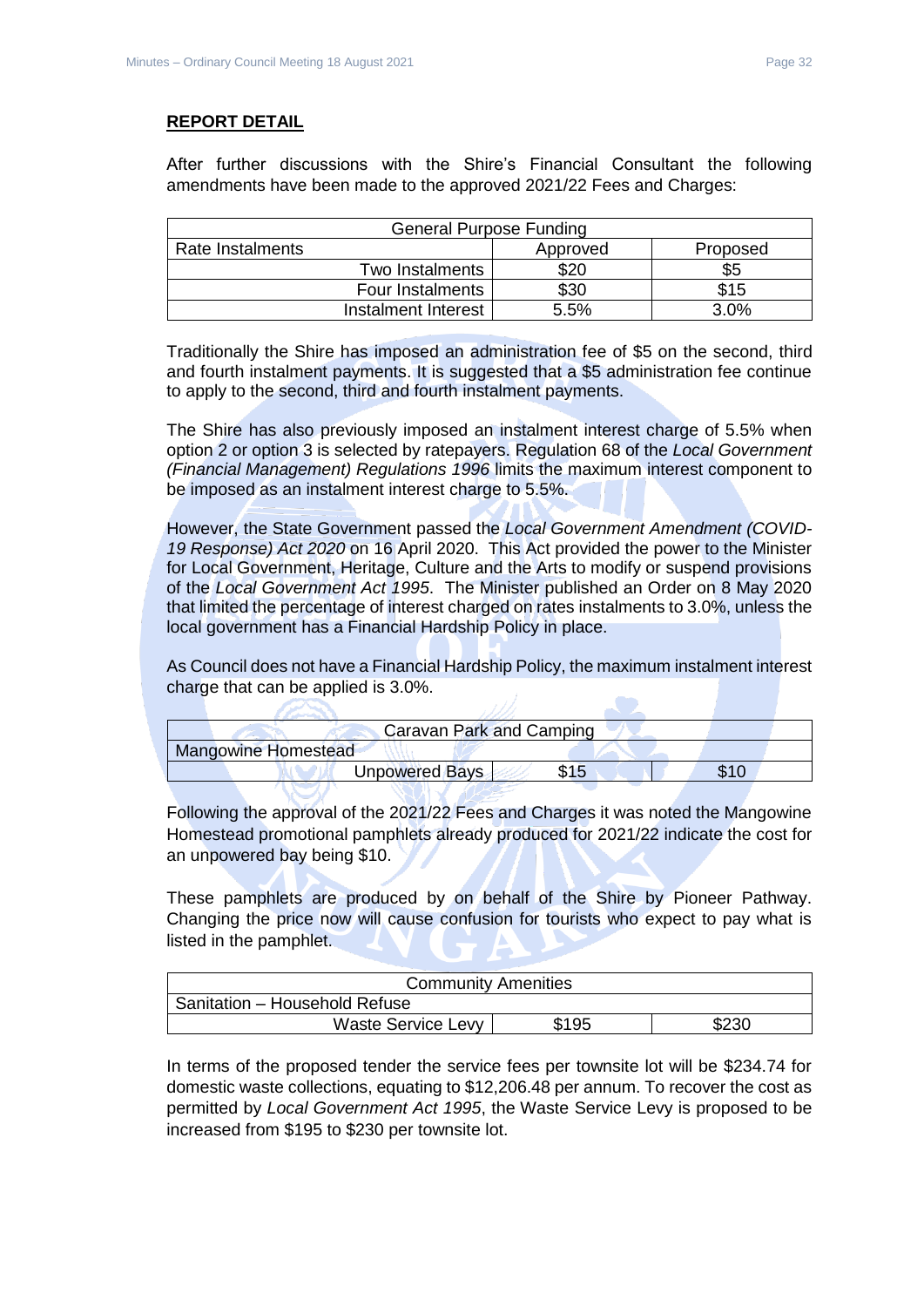| <b>Private Works</b>                                                            |     |       |
|---------------------------------------------------------------------------------|-----|-------|
| Plant Hire within Shire boundaries only Excluding hire to surrounding LG's (Wet |     |       |
| Hire Only)                                                                      |     |       |
| Bond for Portable Toilet & Tree Planter                                         | \$0 | \$100 |

The bond for the above equipment was omitted from the approved 2021/22 Fees and Charges. The replacement or repair of any of the equipment is costly, the bond proposed would not be able to replace the equipment but would provide an incentive to anyone hiring the equipment to return the equipment in the same state as received.

## **SHIRE OF NUNGARIN COMMUNITY STRATEGIC PLAN 2023**

| <b>Focus Area</b> | <b>Civic Leadership</b>                                            |
|-------------------|--------------------------------------------------------------------|
| <b>Aspiration</b> | A strong local democracy with an actively engaged community and    |
|                   | effective partnership.                                             |
| <b>Objective</b>  | 16.3 Provide excellent customer service functions to all community |
|                   | members and rate payers.                                           |

## **OTHER STRATEGIC LINKS**

Nil

## **STATUTORY ENVIRONMENT**

Fees and charges are either prescribed by the following acts or provide the ability for the local government to set a fee and charge.

- *Local Government Act 1995*
- Planning and Development Regs 2009
- *Western Australia Freedom of Information Act 1992*
- *Cat Act 2011*
- *Dog Act 1976*
- *Building Regulations 2012*
- *Caravan and Camping Grounds Act 1005*
- *Food Act 2008*
- *Health Act 1911*
- *Litter Act 1979*

## **SUSTAINABILITY AND RISK CONSIDERATIONS**

#### **Economic – (Impact on the Economy of the Shire and Region)**

Fees and charges form part of the annual financial budget allowing the Shire to maintain assets and facilities thereby attracting people / tourist to the town. This in turn positively impacts upon the economy of the Shire.

#### **Social – (Quality of life to community and / or affected land owners)**

Through the ability to maintain the Shires assets and facilities to a good standard the quality of life of the community is improved / maintained.

#### **Policy Implications**

Nil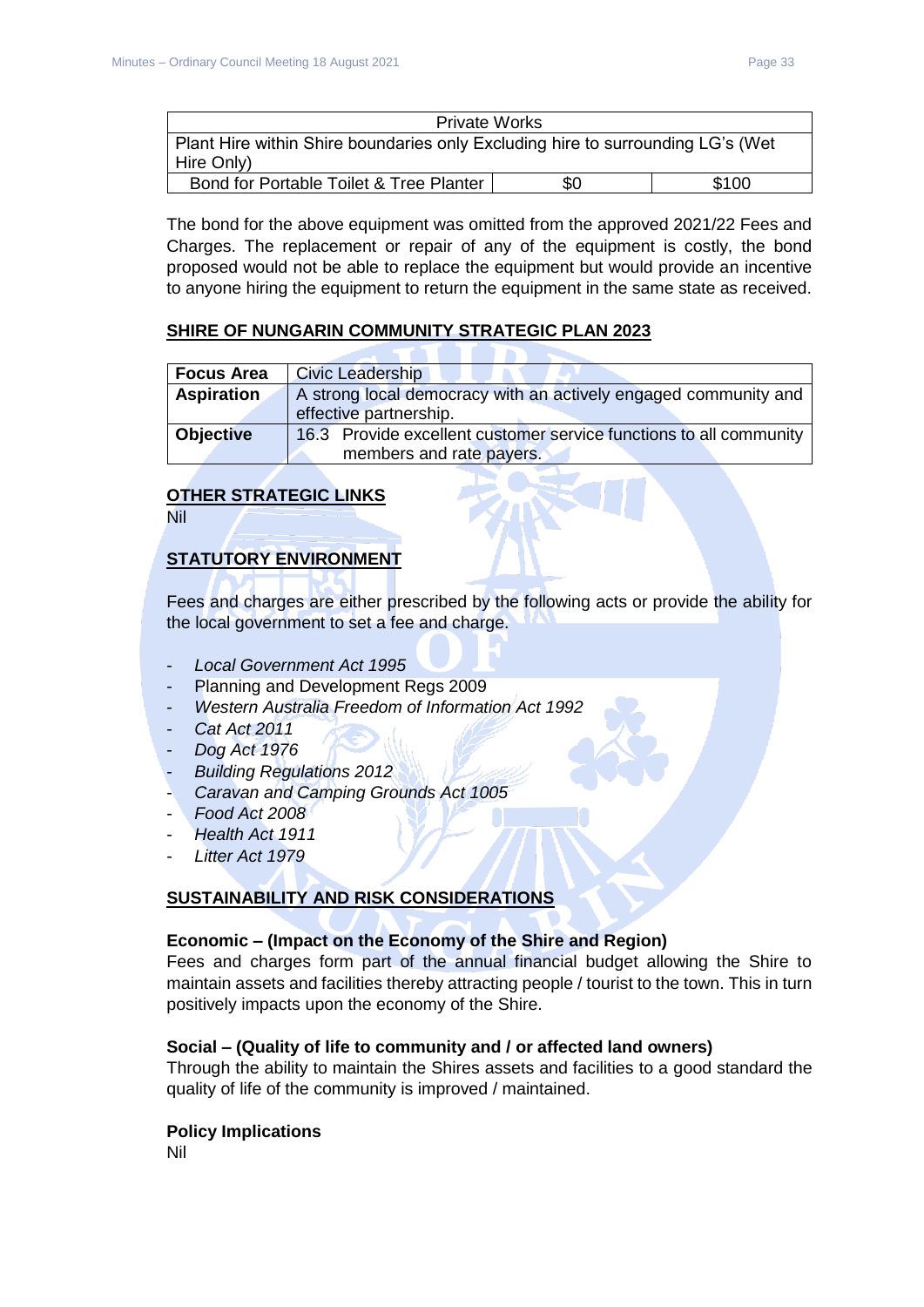#### **Risk Management Implications**

| <b>Risk Level</b> | <b>Comment</b>                                                      |
|-------------------|---------------------------------------------------------------------|
| High              | Not imposing fees and charges will have an impact on the ability of |
|                   | the Shire to maintain its assets and facilities.                    |

#### **CONSULTATION**

- Shire Financial Consultant
- Pioneer Pathway

#### **RESOURCE IMPLICATIONS**

#### **Financial**

Fees and charges form part of the Council's annual financial budget. To keep up with inflation of goods and services.

#### **Workforce**

Nil

## **OPTIONS**

Council has the option of:

1. Accepting the officer's recommendation.

VON

2. Amend the officer's recommendation and provide reasons.

#### **CONCLUSION**

Fees and charges form part of the annual financial budget allowing the Shire to maintain assets and facilities thereby attracting people / tourist to the town. If these fees are not reviewed on an annual basis and increased to at least meet the cost of inflation it puts a burden on Council funds. Maintenance on assets and facilities cannot be ignored and without the fees and charges may result in rates needing to be considered to fill the shortfall.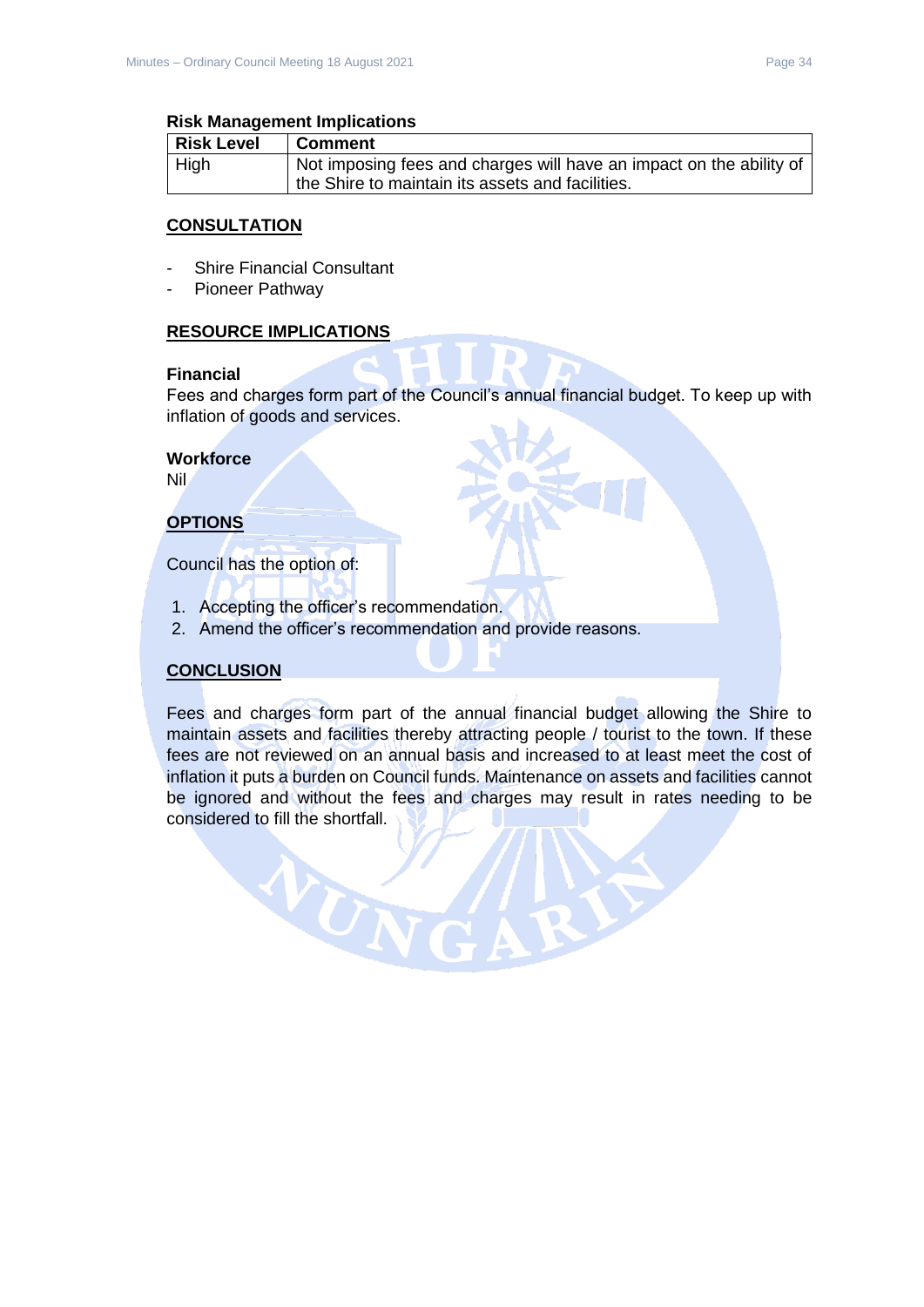<span id="page-34-0"></span>

| 8.9                             | VALUATIONS AND GENERAL RATES FOR 2021 - 2022 ANNUAL                   |
|---------------------------------|-----------------------------------------------------------------------|
| <b>BUDGET</b>                   |                                                                       |
| File Ref:                       | 32010                                                                 |
| <b>Previous Item Ref:</b>       | Nil                                                                   |
| <b>Applicant:</b>               | Nil                                                                   |
| <b>Author and Title:</b>        | Darren Long, Finance Consultant                                       |
| <b>Declaration of Interest:</b> | Nil                                                                   |
| <b>Voting Requirements</b>      | <b>Absolute Majority</b>                                              |
| <b>Attachment Number:</b>       | Attachment 8.11A - Draft 2021 - 2022 Annual Budget                    |
|                                 |                                                                       |
| <b>COUNCIL RESOLUTION 6741:</b> |                                                                       |
|                                 |                                                                       |
| <b>That Council:</b>            |                                                                       |
|                                 |                                                                       |
|                                 |                                                                       |
|                                 |                                                                       |
| 1.                              | Adopts the valuations, as supplied by the Valuer General's Office and |
|                                 | recorded in the Rate Book, for the 2021 - 2022 year.                  |
|                                 |                                                                       |
| a. Gross Rental Valuations      | \$331,079                                                             |
| b. Unimproved Valuations        | \$28,214,388                                                          |
|                                 |                                                                       |
| 2.                              | Pursuant to Section 6.32 of the Local Government Act 1995, impose the |
|                                 | following general rates for 2021 - 2022                               |
|                                 |                                                                       |
| a. GRV properties               | 12.6798 cents in the dollar                                           |
| b. UV properties                | 1.9179 cents in the dollar                                            |
|                                 |                                                                       |
| Moved:<br>Seconded:             | <b>Cr K Dayman</b><br><b>Cr RE O'Connell</b>                          |

## **IN BRIEF**

The purpose of this report is for Council to give consideration to the adoption of applicable valuations and the imposition of general rates on rateable property*.*

**CARRIED BY ABSOLUTE MAJORITY 7/0**

## **BACKGROUND**

Section 6.32 of the *Local Government Act 1995* states

#### *6.32. Rates and service charges-*

- *(1) When adopting the annual budget, a local government* 
	- *(a) in order to make up the budget deficiency, is to impose\* a general rate on rateable land within its district, which rate may be imposed either:* 
		- *(i) uniformly; or*
		- *(ii) differentially; and*
	- *(b) may impose\* on rateable land within its district* 
		- *(i) a specified area rate; or*
		- *(ii) a minimum payment; and*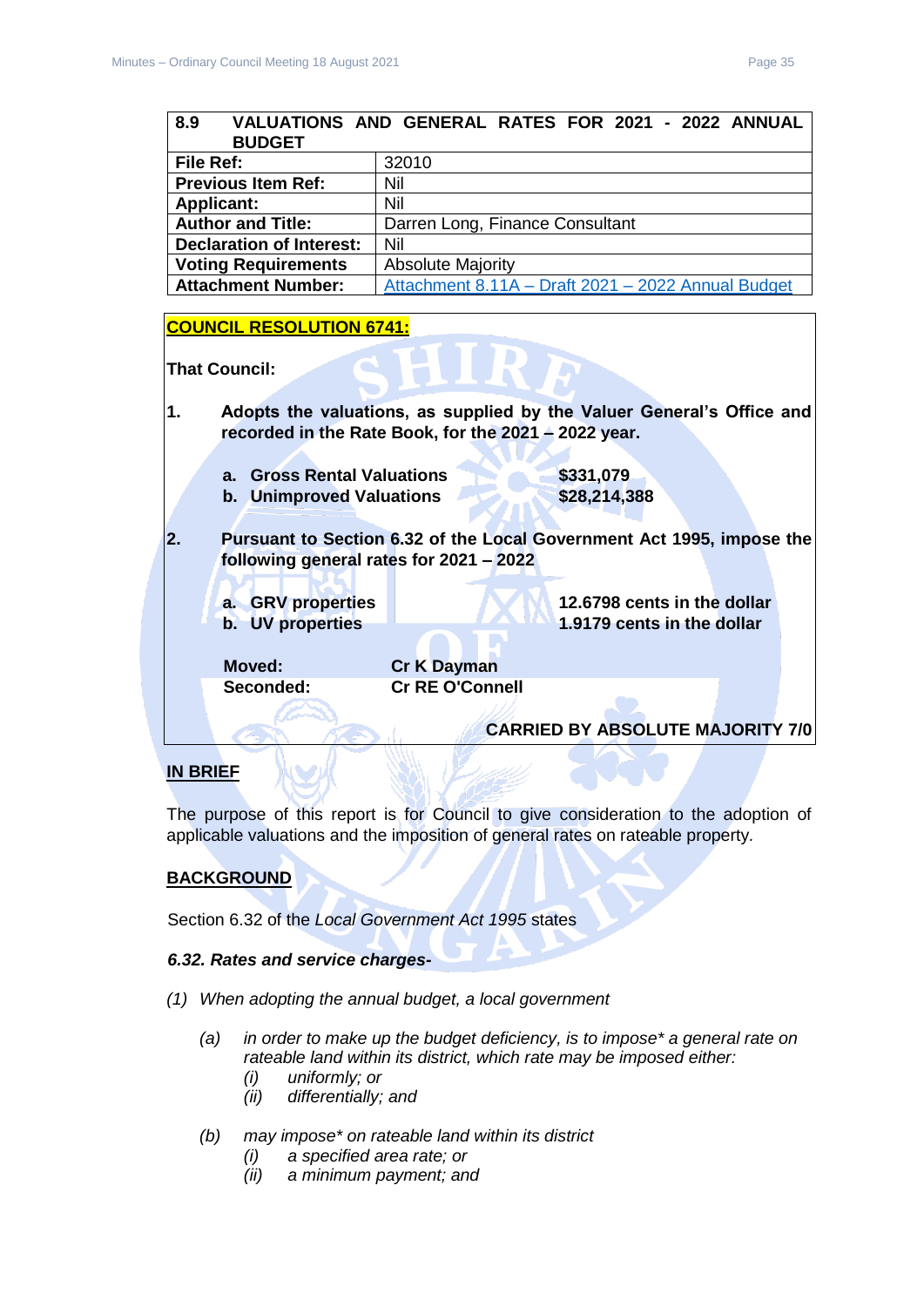*(c) may impose\* a service charge on land within its district.* 

*\* Absolute majority required.* 

- *(2) Where a local government resolves to impose a rate it is required to:* 
	- *(a) set a rate which is expressed as a rate in the dollar of the gross rental value of rateable land within its district to be rated on gross rental value; and*
	- *(b) set a rate which is expressed as a rate in the dollar of the unimproved value of rateable land within its district to be rated on unimproved value.*

#### **REPORT DETAIL**

Following the draft budget workshops held during July 2021, the following general rates are presented for Councils consideration.

Every year, the unimproved value (UV) of each property is reassessed by the State's Valuer Generals Office. The gross rental valuation (GRV) of each property for country local governments is reassessed by the State's Valuer Generals Office every five (5) years, with the most recent valuation occurring in June 2017.

The following valuations are currently recorded in Council's rate book-

- (a) Unimproved Valuations (UV) \$28,214,388, of which \$188,138 are minimum values;
- (b) Gross Rental Valuations (GRV) \$331,079, of which \$28,640 are minimum values.

The Shire bases the determination of annual property rates payable upon the unimproved values (UV) for rural properties and the gross rental values (GRV) for nonrural properties; with the values set by the Valuer General. The Shire applies a rate in the dollar charge for each valuation category, which is multiplied against a property's valuation.

The rate in the dollar for the 2020-2021 financial year was set, for UV properties at 2.1021 cents, and for GRV properties at 12.3105 cents. This becomes the base rate in the dollar when determining the following year's rate in the dollar. When properties are revalued, the previous year's rate in the dollar is adjusted in consideration of the whether the valuation has increased or decreased. This allows for a revised base rate that would have generated the same amount of revenue using the revalued property valuations. The increase in UV valuations of 13.26% has necessitated an adjustment to the UV rate in the dollar as follows-

- 1. UV from 2.1021 cents to 1.8620 cents to account for the valuation increment;
- (a) GRV rate in the dollar for 2021-2022 will increase from 12.3105 cents to 12.6798 cents, equating to a 3.00% increase; and
- (b) UV rate in the dollar for 2021-2022 will increase from 1.8620 cents to 1.9179 cents, equating to a 3.00% increase.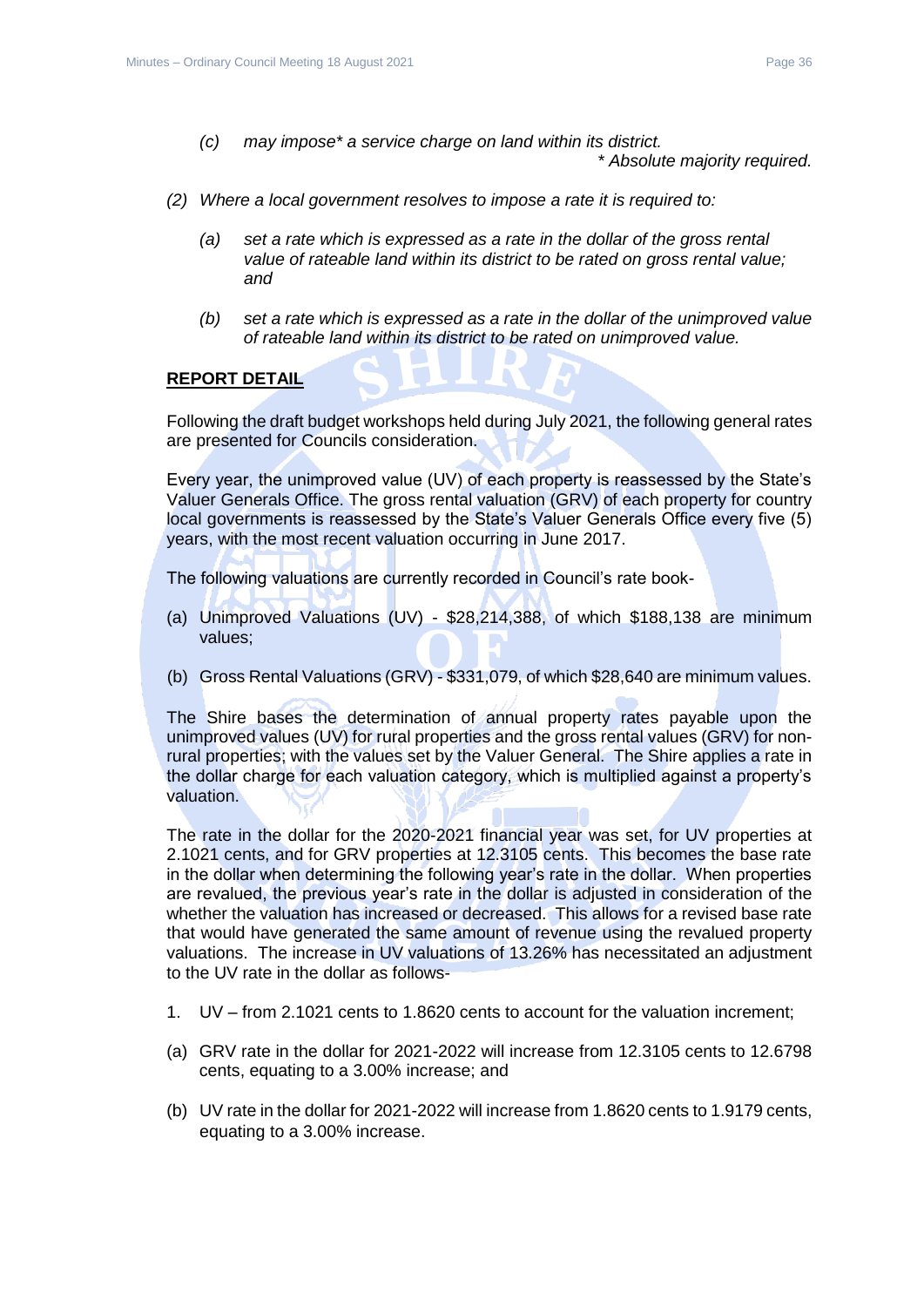#### **SHIRE OF NUNGARIN COMMUNITY STRATEGIC PLAN 2023**

| <b>Focus Area</b> | Civic Leadership                                                |  |
|-------------------|-----------------------------------------------------------------|--|
| <b>Aspiration</b> | A strong local democracy with an actively engaged community and |  |
|                   | effective partnership.                                          |  |
| <b>Objective</b>  | Annually review compliance methods.<br>16.7                     |  |

#### **OTHER STRATEGIC LINKS**

Shire of Nungarin 2020/21 Annual Budget

#### **STATUTORY ENVIRONMENT**

Section 6.32 of the *Local Government Act 1995*

#### **SUSTAINABILITY AND RISK CONSIDERATIONS**

#### **Economic – (Impact on the Economy of the Shire and Region)**

This report forms part of the 2021-2022 Annual Budget. The 2021-2022 Annual Budget has taken into consideration the actions listed in the Corporate Business Plan, where fiscally possible.

# **Social – (Quality of life to community and / or affected land owners)**

Nil

#### **Policy Implications** Nil

#### **Risk Management Implications**

| <b>Risk Level</b> | ∣ Comment                                                       |
|-------------------|-----------------------------------------------------------------|
| High              | Setting the rates is an important aspect of ensuring a budget a |
|                   | I balanced budget can be achieved.                              |

## **CONSULTATION**

Councillors second budget workshop in July 2021.

#### **RESOURCE IMPLICATIONS**

#### **Financial**

This report forms part of the 2021-2022 Annual Budget and relevant information is disclosed in the Statement of Rating Information.

#### **Workforce**

Nil

#### **CONCLUSION**

The setting of rates is an important aspect of the budget and ensures services to the community can be continued as well as maintenance of community facilities.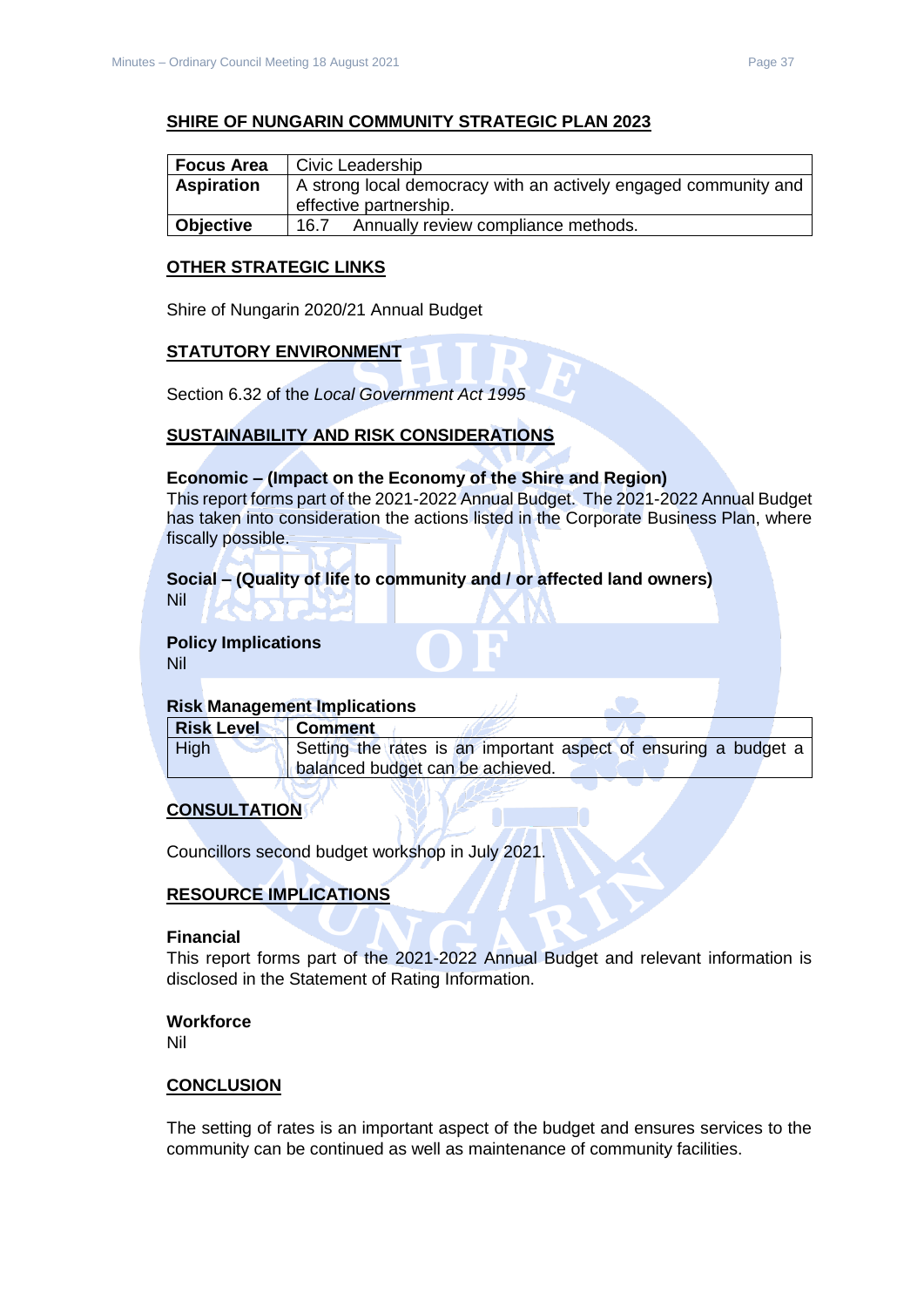<span id="page-37-0"></span>

| 8.10<br><b>MINIMUM RATES PAYMENT FOR 2021 - 2022 ANNUAL BUDGET</b> |                                                    |  |
|--------------------------------------------------------------------|----------------------------------------------------|--|
| File Ref:                                                          | 32010                                              |  |
| <b>Previous Item Ref:</b>                                          | Nil                                                |  |
| <b>Applicant:</b>                                                  | Nil                                                |  |
| <b>Author and Title:</b>                                           | Darren Long, Finance Consultant                    |  |
| <b>Declaration of Interest:</b>                                    | Nil                                                |  |
| <b>Voting Requirements</b>                                         | <b>Absolute Majority</b>                           |  |
| <b>Attachment Number:</b>                                          | Attachment 8.11A - Draft 2021 - 2022 Annual Budget |  |

## **COUNCIL RESOLUTION 6742:**

#### **That Council:**

- **1. Pursuant to Section 6.32 and 6.35 of the** *Local Government Act 1995***, impose the following Minimum Rates Payment for 2021 – 2022**
	- **a. GRV properties \$440 per rateable assessment b.** UV properties **\$440 per rateable assessment Moved: Cr G Coumbe**

**Seconded: Cr R Mizia**

**CARRIED BY ABSOLUTE MAJORITY 7/0**

## **IN BRIEF**

The purpose of this report is for Council to give consideration to the imposition of the Minimum Payment on rateable property for 2021 - 2022.

## **BACKGROUND**

Section 6.32 of the *Local Government Act 1995* states

#### *6.32. Rates and service charges-*

- *(3) When adopting the annual budget, a local government* 
	- *(a) in order to make up the budget deficiency, is to impose\* a general rate on rateable land within its district, which rate may be imposed either:* 
		- *(i) uniformly; or*
		- *(ii) differentially; and*
	- *(b) may impose\* on rateable land within its district* 
		- *(i) a specified area rate; or*
		- *(ii) a minimum payment; and*
	- *(c) may impose\* a service charge on land within its district.*

*\* Absolute majority required.* 

*(4) Where a local government resolves to impose a rate it is required to:*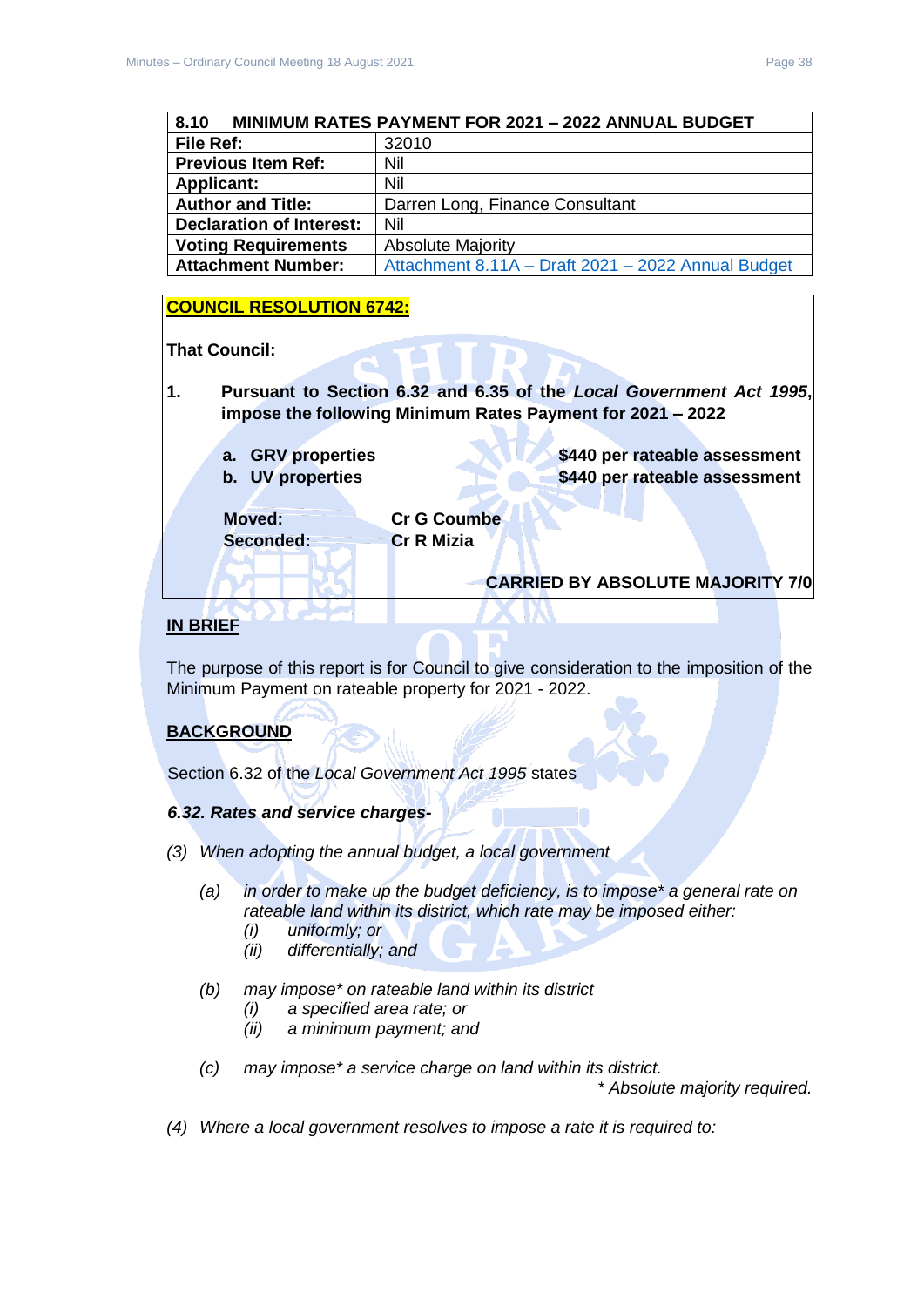*(b) set a rate which is expressed as a rate in the dollar of the unimproved value of rateable land within its district to be rated on unimproved value.*

#### *6.35. Minimum payment*

- *(1) Subject to this section, a local government may impose on any rateable land in its district a minimum payment which is greater than the general rate which would otherwise be payable on that land.*
- *(2) A minimum payment is to be a general minimum but, subject to subsection (3), a lesser minimum may be imposed in respect of any portion of the district.*
- *(3) In applying subsection (2) the local government is to ensure the general minimum is imposed on not less than —*
	- *(a) 50% of the total number of separately rated properties in the district; or*
	- *(b) 50% of the number of properties in each category referred to in subsection (6),*

*on which a minimum payment is imposed.*

- *(4) A minimum payment is not to be imposed on more than the prescribed percentage of —*
	- *(a) the number of separately rated properties in the district; or*
	- *(b) the number of properties in each category referred to in subsection (6),*

*unless the general minimum does not exceed the prescribed amount.*

- *(5) If a local government imposes a differential general rate on any land on the basis that the land is vacant land it may, with the approval of the Minister, impose a minimum payment in a manner that does not comply with subsections (2), (3) and (4) for that land.*
- *(6) For the purposes of this section a minimum payment is to be applied separately, in accordance with the principles set forth in subsections (2), (3) and (4) in respect of each of the following categories —*
	- *(a) to land rated on gross rental value; and*
	- *(b) to land rated on unimproved value; and*
	- *(c) to each differential rating category where a differential general rate is imposed.*

## **REPORT DETAIL**

Following the last draft budget workshop held July 2021, the following minimum payments for rateable property are presented for Councils consideration.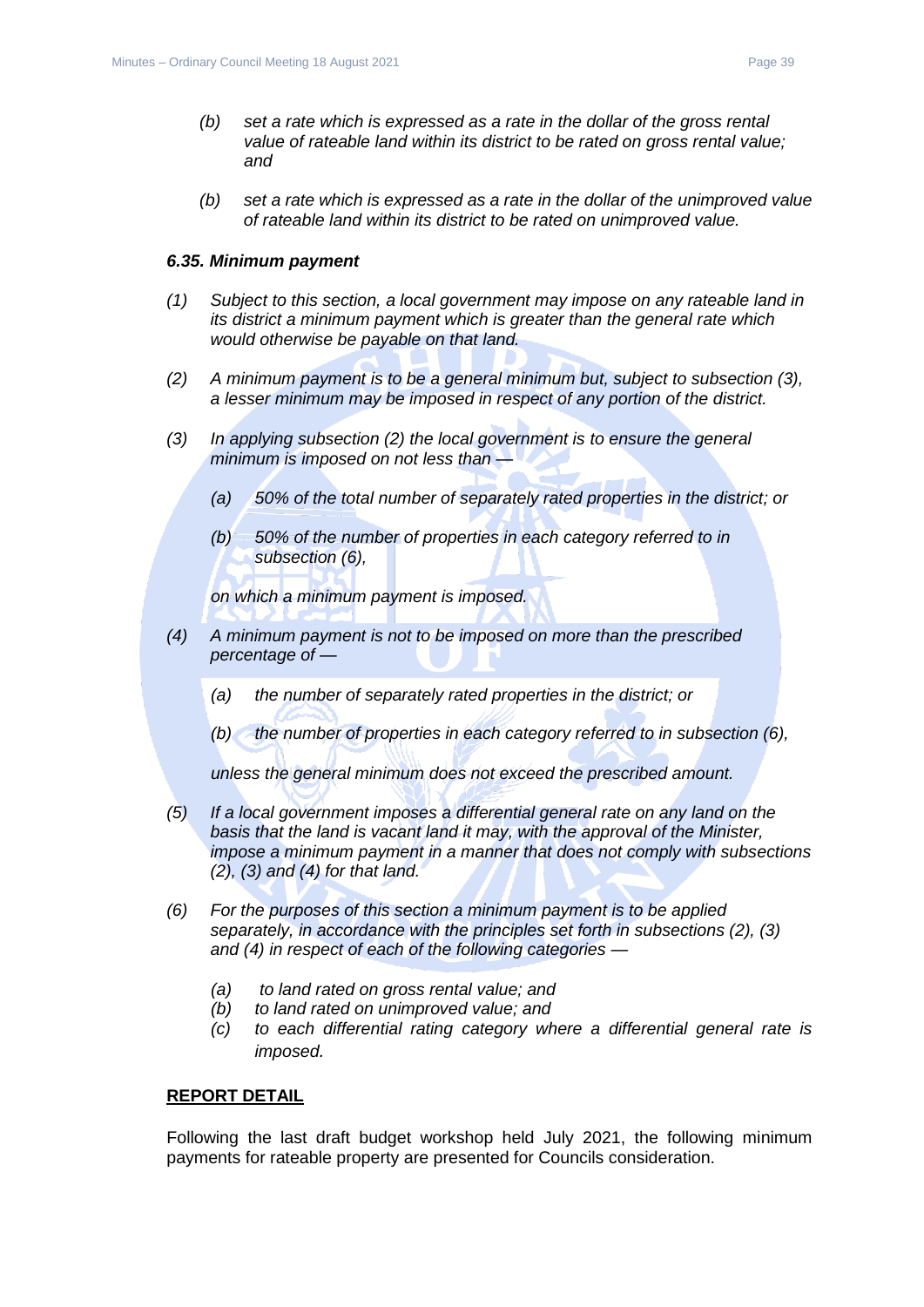The Minimum Payment for both UV and GRV properties is proposed to increase by 3.00% to \$440.

The proposed 2021-2022 UV Minimum Payment will be imposed on 25 UV property assessments, being 18.5% of the total UV property assessments.

The proposed 2021-2022 GRV Minimum Payment will be imposed on 25 GRV property assessments, being 34.7% of the total GRV property assessments.

#### **SHIRE OF NUNGARIN COMMUNITY STRATEGIC PLAN 2023**

| <b>Focus Area</b> | Civic Leadership                                                |  |
|-------------------|-----------------------------------------------------------------|--|
| <b>Aspiration</b> | A strong local democracy with an actively engaged community and |  |
|                   | effective partnership.                                          |  |
| Objective         | Annually review compliance methods.<br>16.7                     |  |

#### **OTHER STRATEGIC LINKS**

Shire of Nungarin 2020/21 Annual Budget

## **STATUTORY ENVIRONMENT**

*Local Government Act 1995* s.6.35.

The imposition of the proposed Minimum Payment complies with the percentage requirements of subclause (3) of Section 6.35.

#### **SUSTAINABILITY AND RISK CONSIDERATIONS**

#### **Economic – (Impact on the Economy of the Shire and Region)**

This report forms part of the 2021-2022 Annual Budget. The 2021-2022 Annual Budget has taken into consideration the actions listed in the Corporate Business Plan, where fiscally possible.

#### **Social – (Quality of life to community and / or affected land owners)**

Nil

#### **Policy Implications**

Nil

#### **Risk Management Implications**

| <b>Risk Level</b> | ∣ Comment                                                       |
|-------------------|-----------------------------------------------------------------|
| $ $ High          | Setting the rates is an important aspect of ensuring a budget a |
|                   | balanced budget can be achieved.                                |

#### **CONSULTATION**

Councillors second budget workshop in July 2021.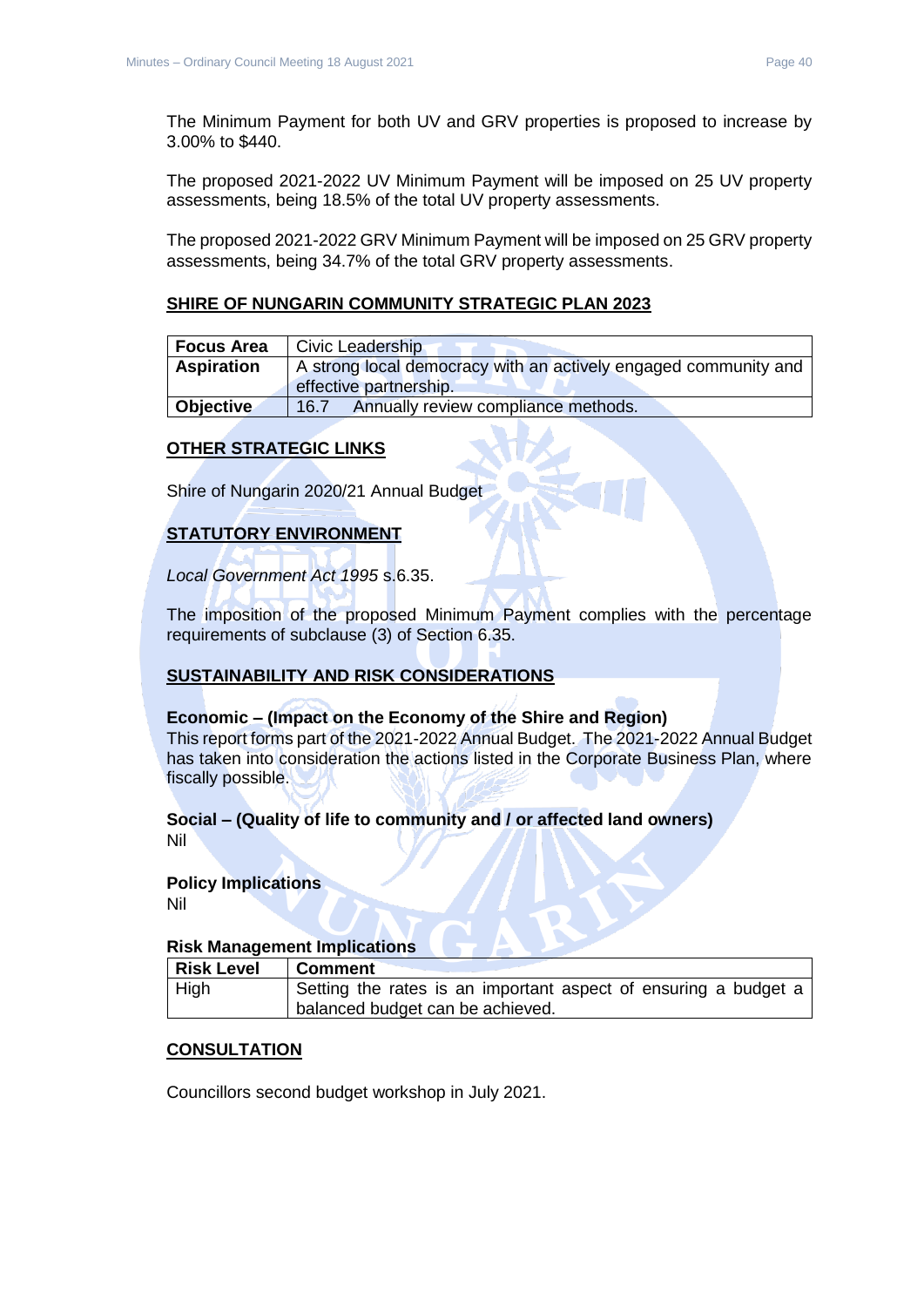#### **RESOURCE IMPLICATIONS**

## **Financial**

This report forms part of the 2021-2022 Annual Budget and relevant information is disclosed in the Statement of Rating Information.

## **Workforce**

Nil

## **CONCLUSION**

The setting of minimum rates is an important aspect of the budget and ensures services to the community can be continued as well as maintenance of community facilities.

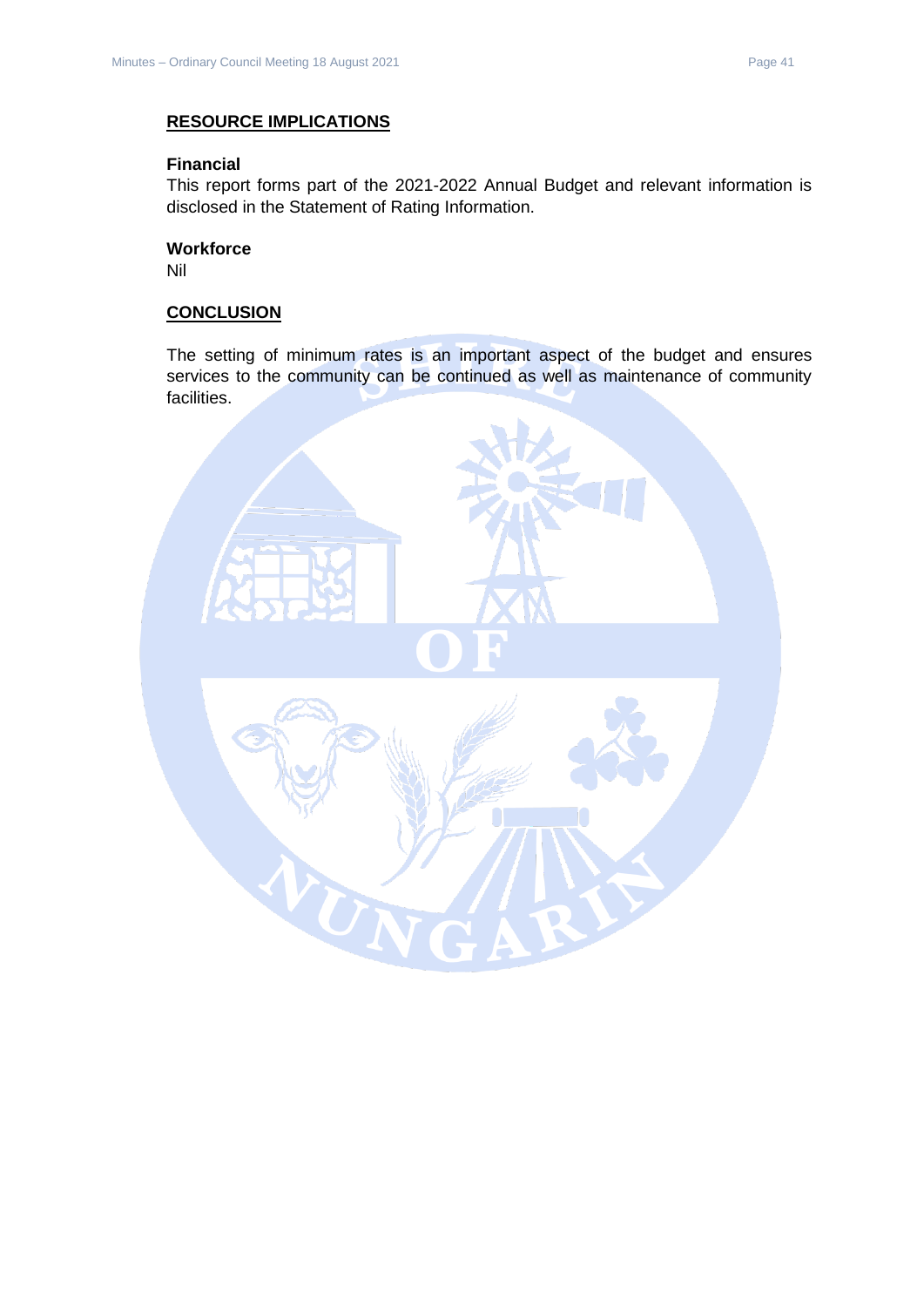<span id="page-41-0"></span>

| ADOPTION OF 2021 - 2022 ANNUAL BUDGET<br>8.11 |                                                |  |
|-----------------------------------------------|------------------------------------------------|--|
| File Ref:                                     | 161002                                         |  |
| <b>Previous Item Ref:</b>                     |                                                |  |
| <b>Applicant:</b>                             | Nil                                            |  |
| <b>Author and Title:</b>                      | Darren Long, Finance Consultant                |  |
| <b>Declaration of Interest:</b>               | Nil                                            |  |
| <b>Voting Requirements</b>                    | <b>Absolute Majority</b>                       |  |
| <b>Attachment Number:</b>                     | Attachment 8.11A - Draft 2021/22 Annual Budget |  |

#### **COUNCIL RESOLUTION 6743:**

#### **That Council:**

- **1. Pursuant to Section 6.2 of the Local Government Act 1995 and the Local Government (Financial Management) Regulations Part 3, Regulations 22 to 33, adopt the 2021-22 Annual Budget (as contained in Attachment 8.11A) for the Shire of Nungarin, including the following-**
	- **(a) Budget Statement of Comprehensive Income by Nature/Type for the year ending 30 June 2022 showing a net result of (\$333,088);**
	- **(b) Budget Statement of Comprehensive Income by Program for the year ending 30 June 2022 showing a net result of (\$333,088);**
	- **(c) Budget Statement of Cash Flows for the year ending 30 June 2022;**
	- **(d) Budget Rate Setting Statement by Program for the year ending 30 June 2022 showing an amount required to be raised from general rates of \$599,320;**
	- **(e) Rates;**
	- **(f) Net Current Assets;**
	- **(g) Reconciliation of Cash;**
	- **(h) Fixed Asset Acquisitions;**
	- **(i) Asset Disposals;**
	- **(j) Asset Depreciation;**
	- **(k) Borrowings;**
	- **(l) Cash Backed Reserves;**
	- **(m) Fees and Charges;**
	- **(n) Grant Revenue;**
	- **(o) Elected member remuneration;**
	- **(p) Other Information;**
	- **(q) Trust information;**
	- **(r) Significant Accounting Policies;**
	- **(s) Detailed Operating and Capital Budget papers;**
	- **(t) Schedule of Fees and Charges for 2021-2022.**
- **2. Pursuant to Regulation 34(5) of the Local Government (Financial Management) Regulations 1996, adopts the following as the materiality threshold for 2021-2022:**
	- **(a) \$5,000 or 10%, whichever is the greater.**
- **3. Rename the description for GL 412326 from Wheeled Loader to Excavator.**

| Moved:    | Cr K Dayman                             |
|-----------|-----------------------------------------|
| Seconded: | <b>Cr R Mizia</b>                       |
|           | <b>CARRIED BY ABSOLUTE MAJORITY 7/0</b> |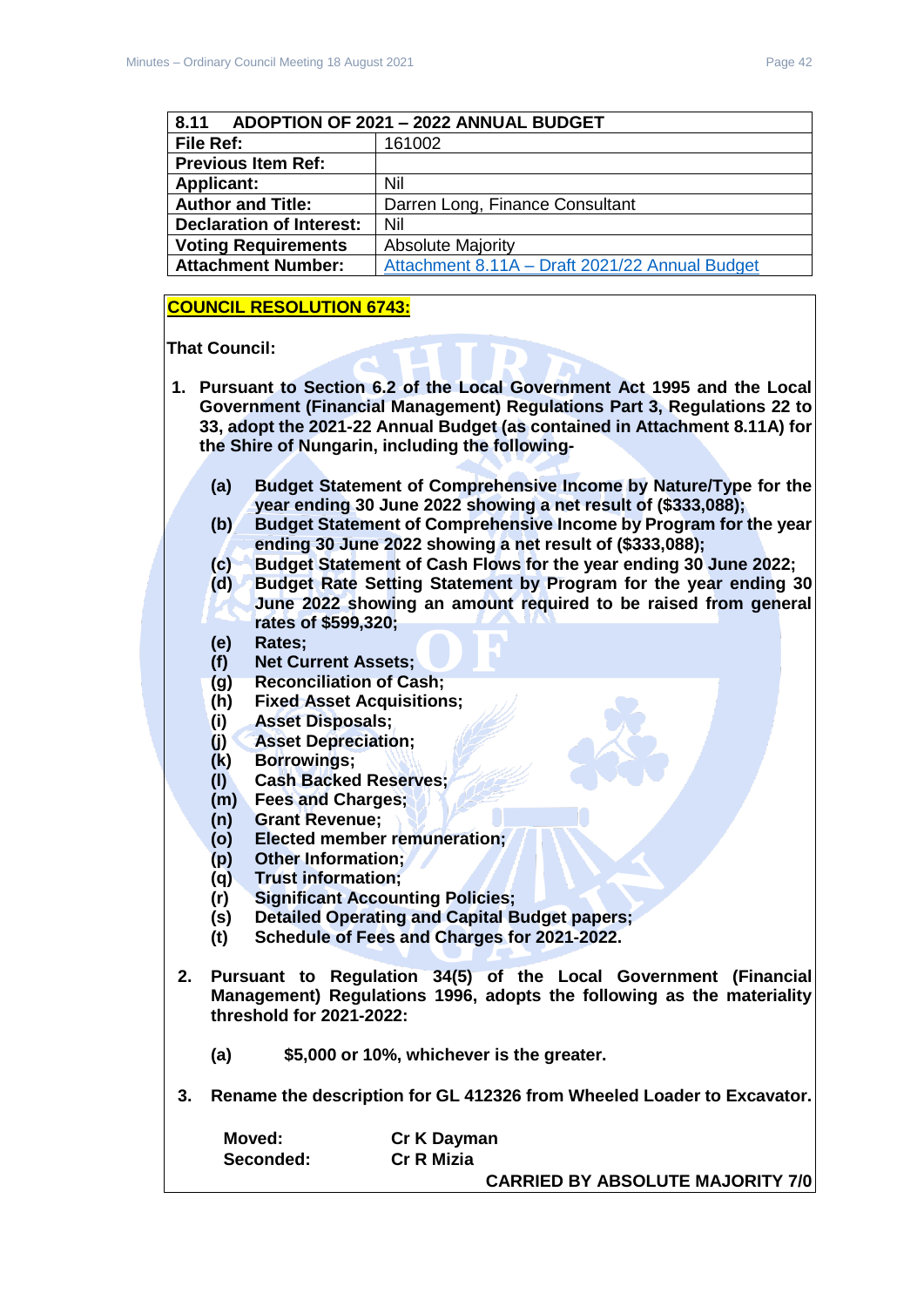#### **IN BRIEF**

Council is requested to consider and adopt the 2021 – 2022 Annual Budget.

#### **BACKGROUND**

The draft budget has been prepared in accordance with the presentations made to Councillors at two workshops held during July 2021. The following draft Annual Budget is presented to Council for consideration and adoption.

The 2021 -2022 Annual Budget has been prepared in accordance with Section 6.2 of the *Local Government Act 1995* and the *Local Government (Financial Management) Regulations* Part 3, Regulations 22 to 33.

#### **REPORT DETAIL**

The 2021-2022 Annual Budget comprises the following information-

- 1. Budget Statement of Comprehensive Income By Nature/Type for the Year Ending 30 June 2022
- 2. Budget Statement of Comprehensive Income By Program for the Year Ending 30 June 2022
- 3. Budget Statement of Cash Flows for the Year Ending 30 June 2022
- 4. Budget Rate Setting Statement by Program for the Year Ending 30 June 2022
- 5. Budget Statement of Financial Activity for the Year Ending 30 June 2022
- 6. Notes to the Budget
- 7. Detailed Operating & Non-Operating Statements

#### *Budget Highlights*

#### **Governance**

An allocation of \$19,000 has be set aside in the budget to review and update Integrated Planning documents, including Asset Management Plans and Long Term Financial Plan.

An allocation of \$15,000 has be set aside in the budget to undertake fair values for Land & Buildings, and Other Infrastructure asset classes.

#### Community Amenities

An allocation of \$13,286 has be set aside in the budget for NRM projects. These costs will be offset by Landcare grant funding of \$13,286 held as restricted cash.

#### Recreation & Culture

An allocation of \$25,000 has be set aside in the budget for urgent maintenance works to the sport dam.

#### **Transport**

An allocation of \$382,297 has been set aside for road maintenance.

#### Economic Services

An allocation of \$51,707 has be set aside in the budget for the control of noxious weeds/pest plants. These costs will be offset by a grant of \$51,707.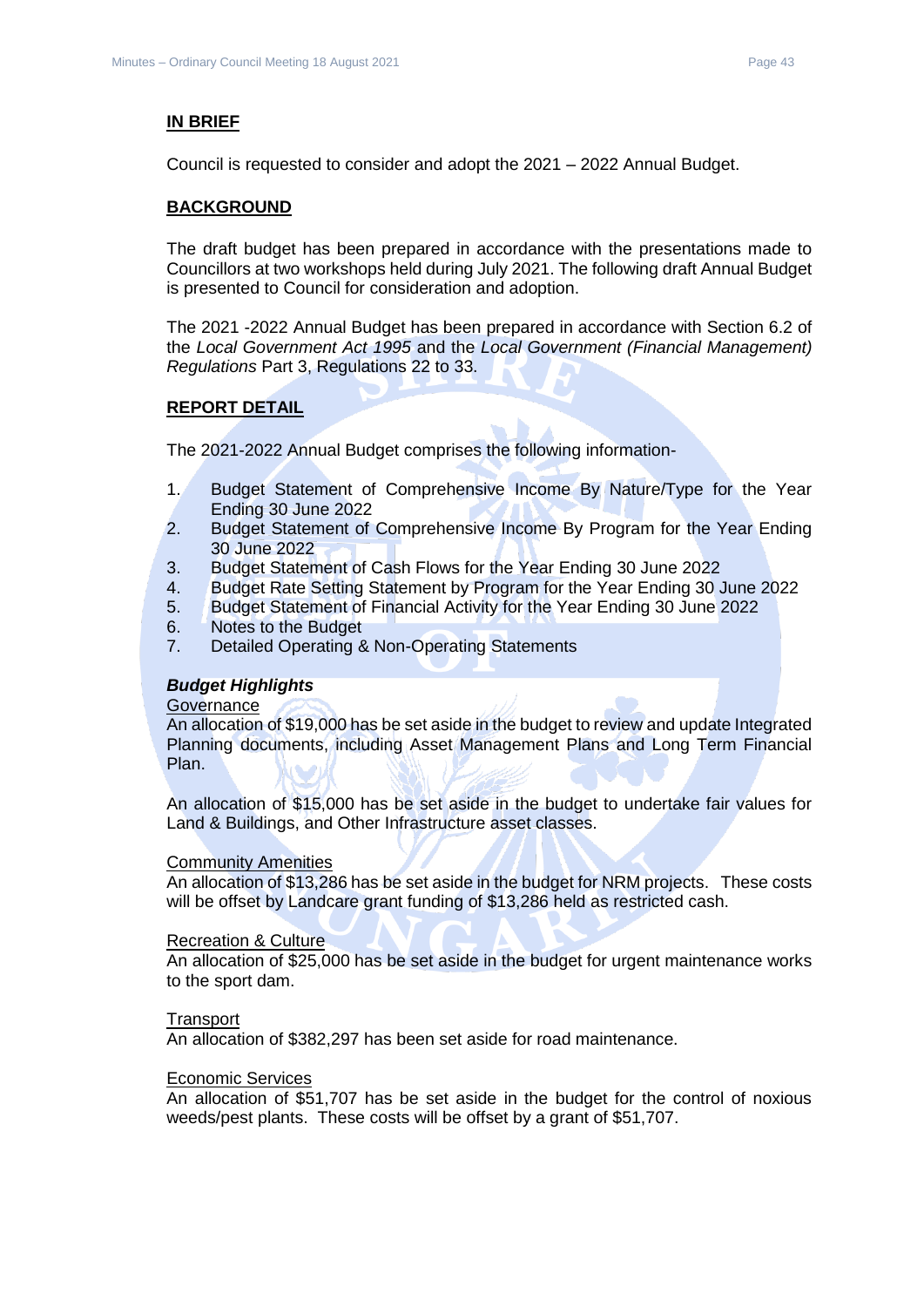\$76,500 has been set aside for Transfer to the Plant Reserve to assist fund future plant purchases.

\$7,500 has been set aside in the budget to install equipment for the records room.

\$37,414 has been set aside in the budget to refurbish the bathroom at Lot 186 Danberrin Road.

\$373,700 has been set aside in the budget to fund the construction of a new fire brigade building. This will be mostly funded by an ESL grant of \$323,700.

\$47,000 has be set aside in the budget for renewal works to Council housing stock.

\$180,635 has be set aside in the budget for renewal works to the Post Office building, with funding from the Local Roads and Community Infrastructure Program, and a contribution of \$70,000 from the CRC.

Provision has been made in the budget for renewal works to the Recreation Centre of \$195,000, works to the Museum of \$58,000 and to McCorry's Hotel for \$70,000.

\$357,800 has been set aside for the replacement of heavy plant and light vehicles.

\$282,591 will be spent on Danberrin Road, with \$188,394 of grant funding coming from the Regional Road Group funding pool.

Provision has been made in the budget for \$194,009 of Roads to Recovery projects, with \$194,009 of grant funding coming from the Commonwealth Government.

\$77,816 will be spent on Councils own road construction projects. \$200,000 has been set aside for streetscape works.

\$51,247 has been set aside for the upgrade works to the caravan park.

#### **SHIRE OF NUNGARIN COMMUNITY STRATEGIC PLAN 2023**

| <b>Focus Area</b>     |                          | Civic Leadership                                                   |  |  |
|-----------------------|--------------------------|--------------------------------------------------------------------|--|--|
| <b>Aspiration</b>     |                          | A strong local democracy with an actively engaged community and    |  |  |
|                       | effective partnership.   |                                                                    |  |  |
| <b>Objective</b>      |                          | 16.3 Provide excellent customer service functions to all community |  |  |
|                       | members and rate payers. |                                                                    |  |  |
|                       |                          |                                                                    |  |  |
| OTHER STRATEGIC LINKS |                          |                                                                    |  |  |

#### **OTHER STRATEGIC LINKS** Nil

#### **STATUTORY ENVIRONMENT**

*Local Government Act (1995)* s.6.2. (1) states that each Local Government is to prepare an annual budget prior to 31 August, unless an extension from the Minister is granted.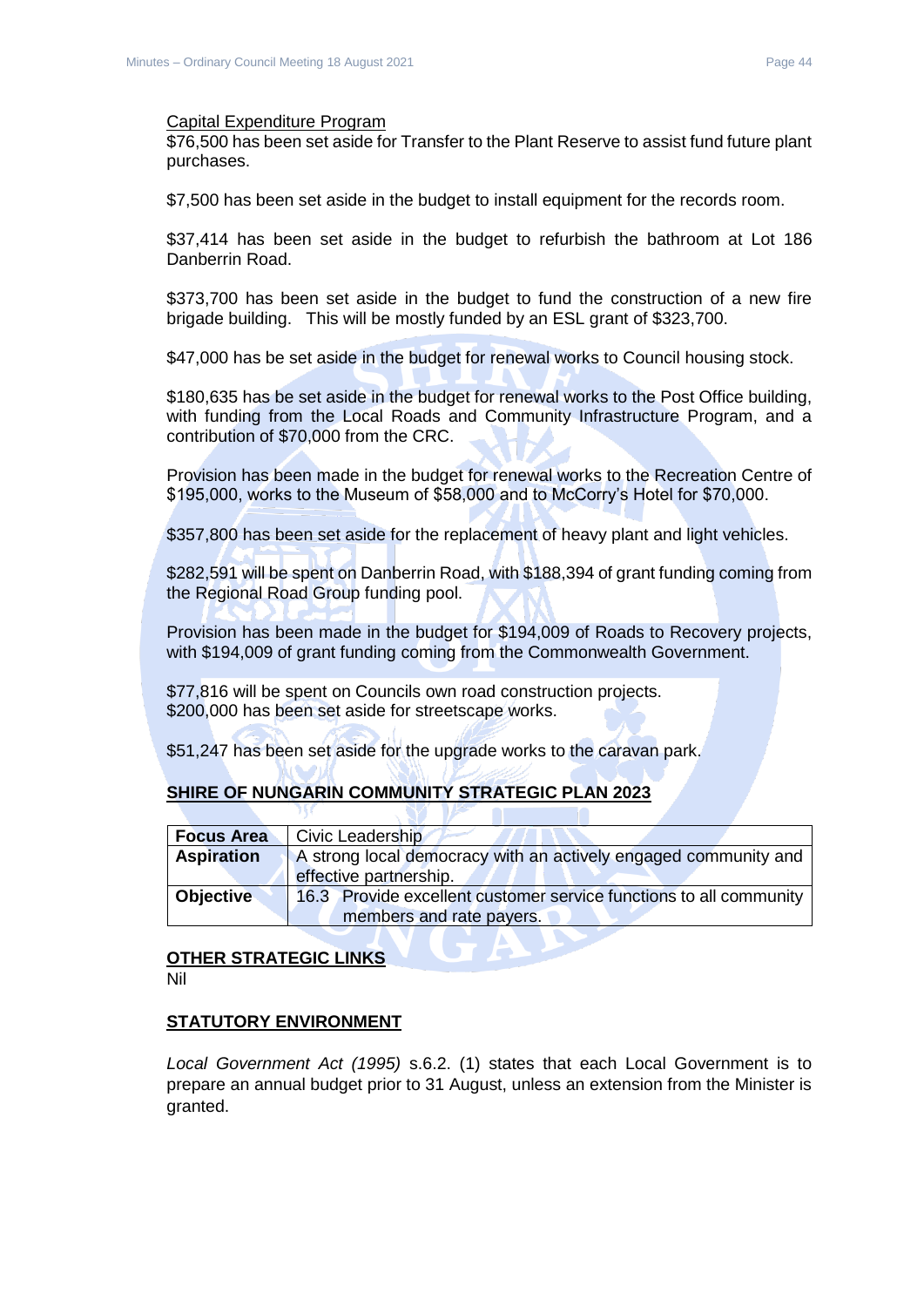#### **SUSTAINABILITY AND RISK CONSIDERATIONS**

#### **Economic – (Impact on the Economy of the Shire and Region)**

This draft budget has been developed based on sound financial management and accountability principles and is considered to support activities that drive a sustainable economic outcome for the community.

#### **Social – (Quality of life to community and / or affected land owners)**

The draft budget contains financial resourcing for a wide range of programs that deliver important community services to the Nungarin Shire residents. It is based on the principles of maintaining all services that are presently available to the community with an increased focus on efficiency.

#### **Policy Implications**

Nil

#### **Risk Management Implications**

| <b>Risk Level</b> | <b>Comment</b>                                                       |
|-------------------|----------------------------------------------------------------------|
| <b>High</b>       | To ensure the continued operations, it is imperative for the Council |
|                   | to consider and adopt the budget.                                    |

## **CONSULTATION**

Two workshops were held with Councillors during July to work through the budget.

## **RESOURCE IMPLICATIONS**

#### **Financial**

The draft 2021 – 2022 lists all matters of an operational and capital nature, together with income sources and supporting information.

#### **Workforce**

The adoption of the budget includes several projects that will be undertaken by staff during the financial year.

#### **OPTIONS**

Council has the option of:

- 1. Adopting the budget as presented.
- 2. Amend the budget, noting that if there are amendments, the formal adoption of the budget will be delayed, which will likely affect cash flows and the implementation of some proposed services and initiative.

#### **CONCLUSION**

The proposed budget forms an integral part of Councils overall strategic planning.

The 2021 – 2022 budget presented for adoption is seen as responsible given there was no increase in 2020 -21 because of COVID-19. The document must also recognise the requirement to ensure the long-term sustainability of the Shire.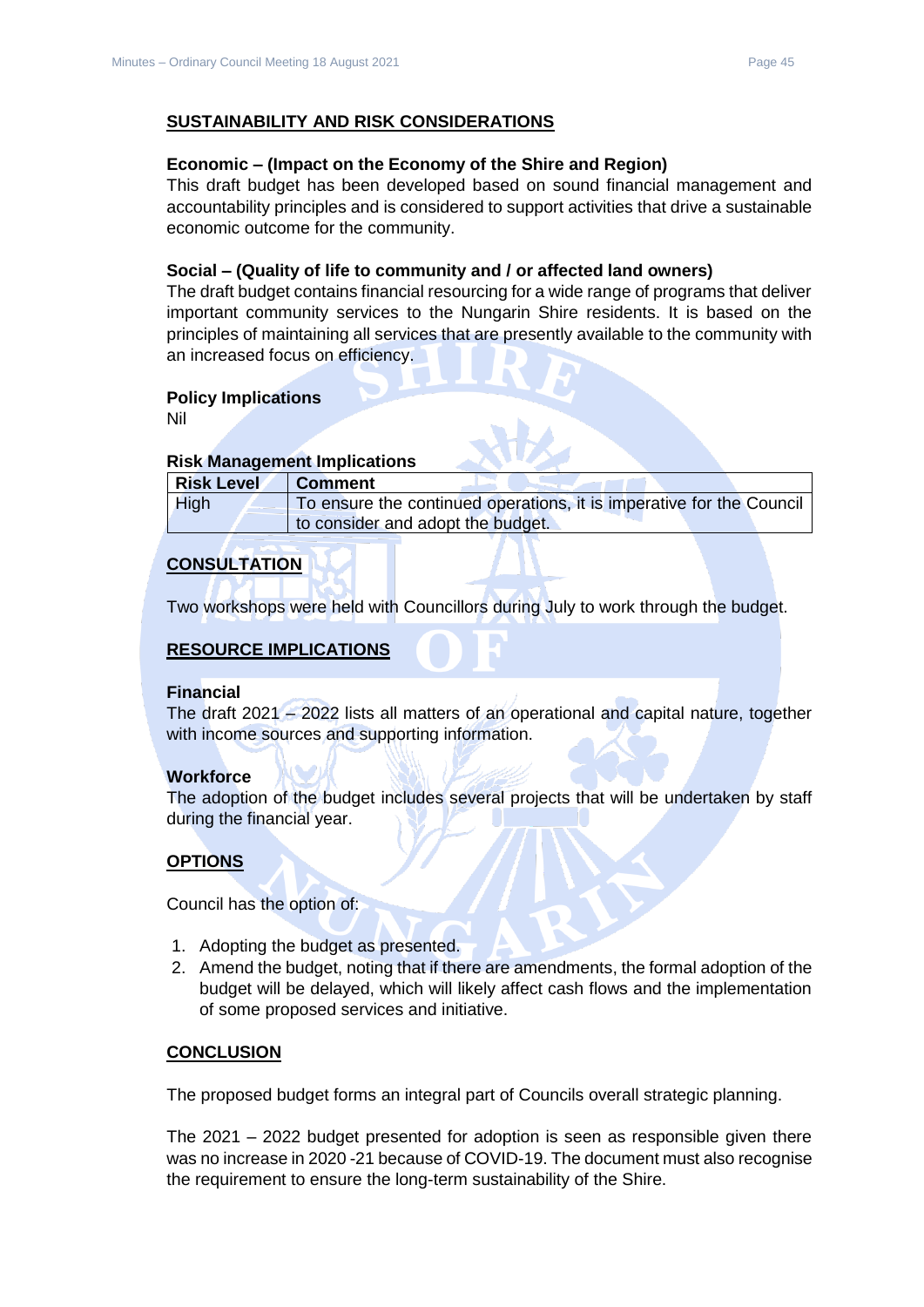<span id="page-45-0"></span>

| 8.12 CHIEF EXECUTIVE OFFICERS - KEY PERFORMANCE INDICATORS |                                             |
|------------------------------------------------------------|---------------------------------------------|
| <b>STATUS.</b>                                             |                                             |
| File Ref:                                                  | 41081                                       |
| <b>Previous Item Ref:</b>                                  | Council Resolution 6675 of 17 February 2021 |
| <b>Applicant:</b>                                          | Nil                                         |
| <b>Author and Title:</b>                                   | Leonard Long, Chief Executive Officer       |
| <b>Declaration of Interest:</b>                            | Nil                                         |
| <b>Voting Requirements</b>                                 | Simple Majority                             |
| <b>Attachment Number:</b>                                  | Nil                                         |

#### **COUNCIL RESOLUTION 6744:**

**That Council:**

**1. Notes the progress on the Chief Executive Officers Key Performance Indicators.**

**Moved: Cr G Coumbe**

**Seconded: Cr RE O'Connell**

**CARRIED 7/0**

## **IN BRIEF**

This report is to provide Councillors with an update on the progress achieved to date by the Chief Executive Officer with regard to the approved Key Performance Indicators (KPI's).

## **BACKGROUND**

As per the Chief Executive Officers employment contract approved at the Ordinary Council Meeting of 21 October 2021. KPI's are generally associated with the Community Strategic Plan (CSP), however, the current CSP needs to be reviewed. As such the KPI's allocated related to matter considered important to Council.

#### **REPORT DETAIL**

The following table outlines the current status and progress of the KPI's allocated to the Chief Executive Officer:

| a. Meet all statutory functions required by $\ $<br>the CEO.                              | Ongoing                                                                                    |
|-------------------------------------------------------------------------------------------|--------------------------------------------------------------------------------------------|
| b. Implement a five-year maintenance<br>program for all Council owned<br>buildings.       | Currently approximately 50% complete                                                       |
| c. Implement a record Keeping system in<br>accordance with the State Records Act<br>2000. | The new records module has been<br>installed and is up and running.                        |
| d. Continue working with DFES to finalise<br>the construction of the VBBF.                | The contract has been awarded with<br>works to commence within the next<br>couple of weeks |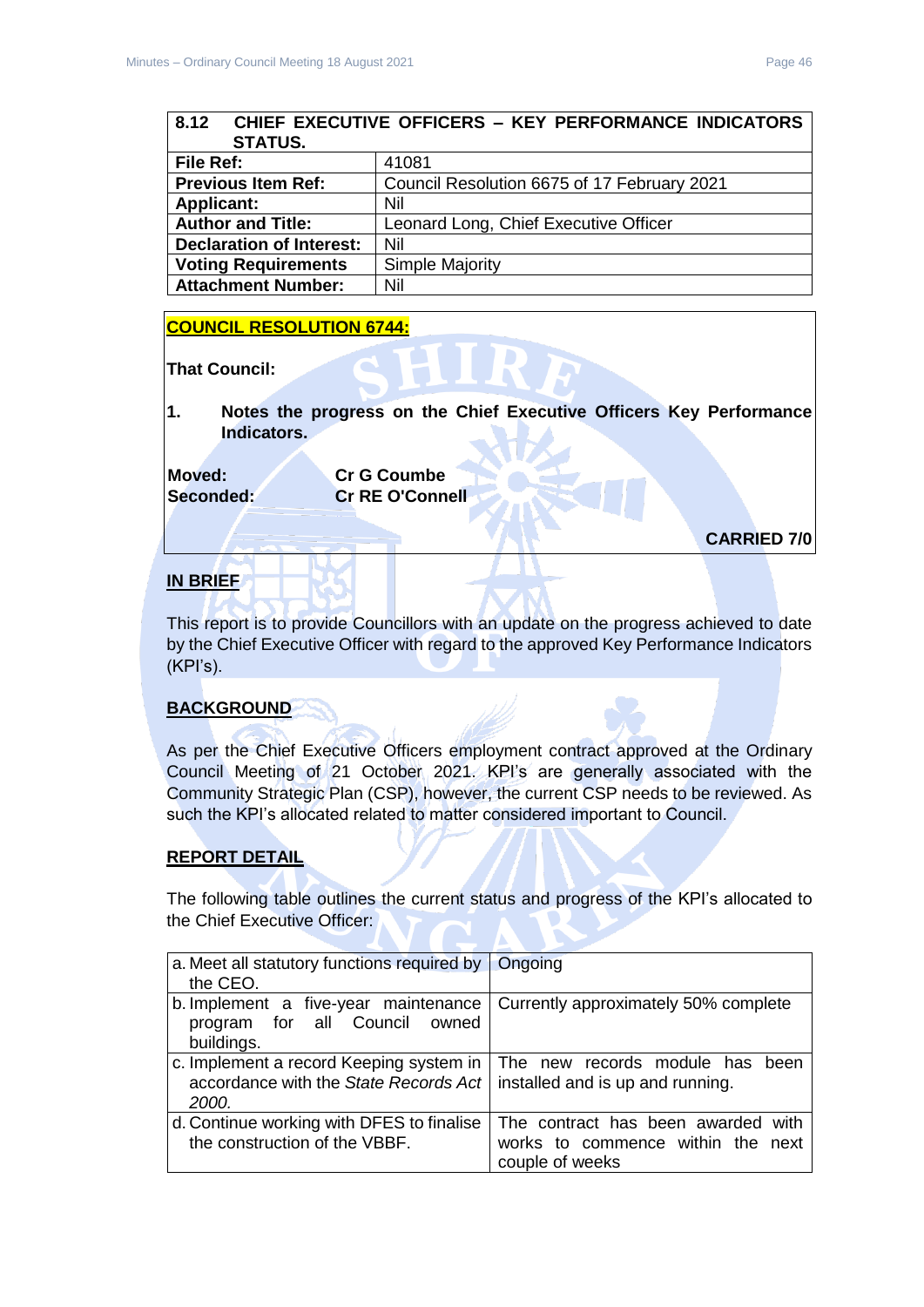|  | e. Begin the process for the renewal of<br>the Community Strategic Plan. | Currently approximately 60% complete,<br>with the first round of community<br>consultation completed and a draft<br>document ready. |
|--|--------------------------------------------------------------------------|-------------------------------------------------------------------------------------------------------------------------------------|
|  | f. Resolve the effluent disposal issue                                   | Completed with a<br>saving<br>. of                                                                                                  |
|  | linked to Grangarin Units.                                               | approximately \$60,000 a year. The new                                                                                              |
|  |                                                                          | system is being monitored.                                                                                                          |
|  | g. Complete the 2 <sup>nd</sup> round of the LRCI                        | Approximately 80% complete, with the                                                                                                |
|  | funded projects by December 2021                                         | final 20% to be incorporated into the                                                                                               |
|  |                                                                          | round 3 LRCI funding. Other projects                                                                                                |
|  |                                                                          | associated with the round 2 LRCI funding                                                                                            |
|  |                                                                          |                                                                                                                                     |
|  |                                                                          | has been completed.                                                                                                                 |
|  | h. Work towards<br>creating<br>economic                                  | ongoing                                                                                                                             |

#### **SHIRE OF NUNGARIN COMMUNITY STRATEGIC PLAN 2023**

|                   | <b>Civic Leadership</b>                                         |
|-------------------|-----------------------------------------------------------------|
| <b>Aspiration</b> | A strong local democracy with an actively engaged community and |
|                   | effective partnerships.                                         |
| <b>Objective</b>  | 16.8 Human Resource Excellence                                  |

## **OTHER STRATEGIC LINKS**

- Chief Executive Officer Employment Contract

## **STATUTORY ENVIRONMENT**

*Local Government Act 1995*

#### **SUSTAINABILITY AND RISK CONSIDERATIONS**

*Economic - (Impact on the Economy of the Shire and Region)* Nil

#### *Social - (Quality of life to community and/or affected landowners)* Nil

## *Policy Implications*

Nil

#### **Risk Management Implications**

| <b>Risk Level</b> | Comment                                                                           |
|-------------------|-----------------------------------------------------------------------------------|
| Moderate          | It is important to be able to review the CEO's performance against                |
|                   | tangible measures to enable Council to determine the effectiveness<br>of the CEO. |

## **CONSULTATION**

Nil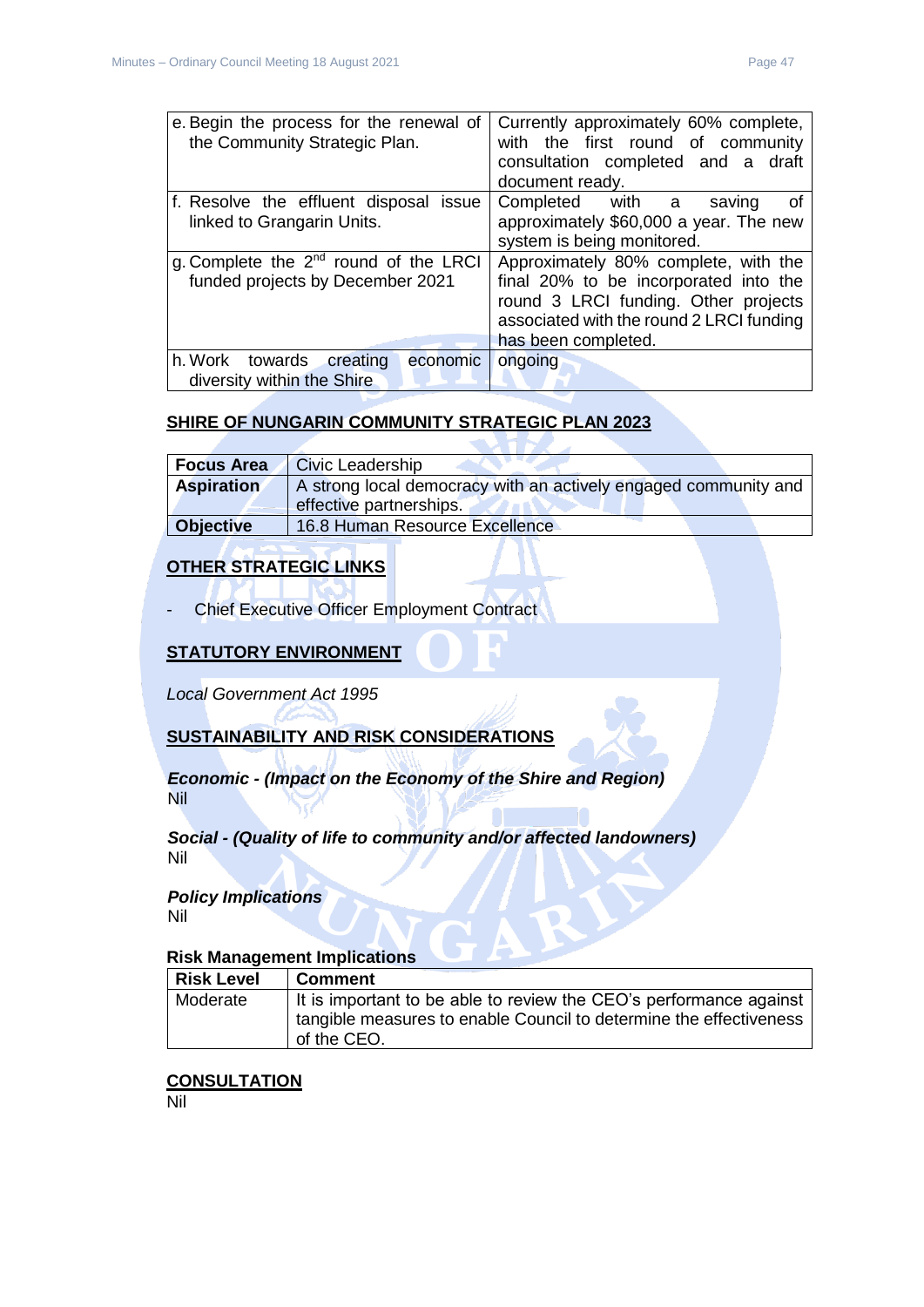#### **RESOURCE IMPLICATIONS**

**Financial** Nil

**Workforce** Nil

#### **CONCLUSION**

It is important for Councillors to remain informed of the progress of the Chief Executive Officer KPI's, this provides the Council the opportunity to query and / or clarify matter associated with the KPI's. This also ensure the seamless performance review undertaken annually on the CEO's performance.

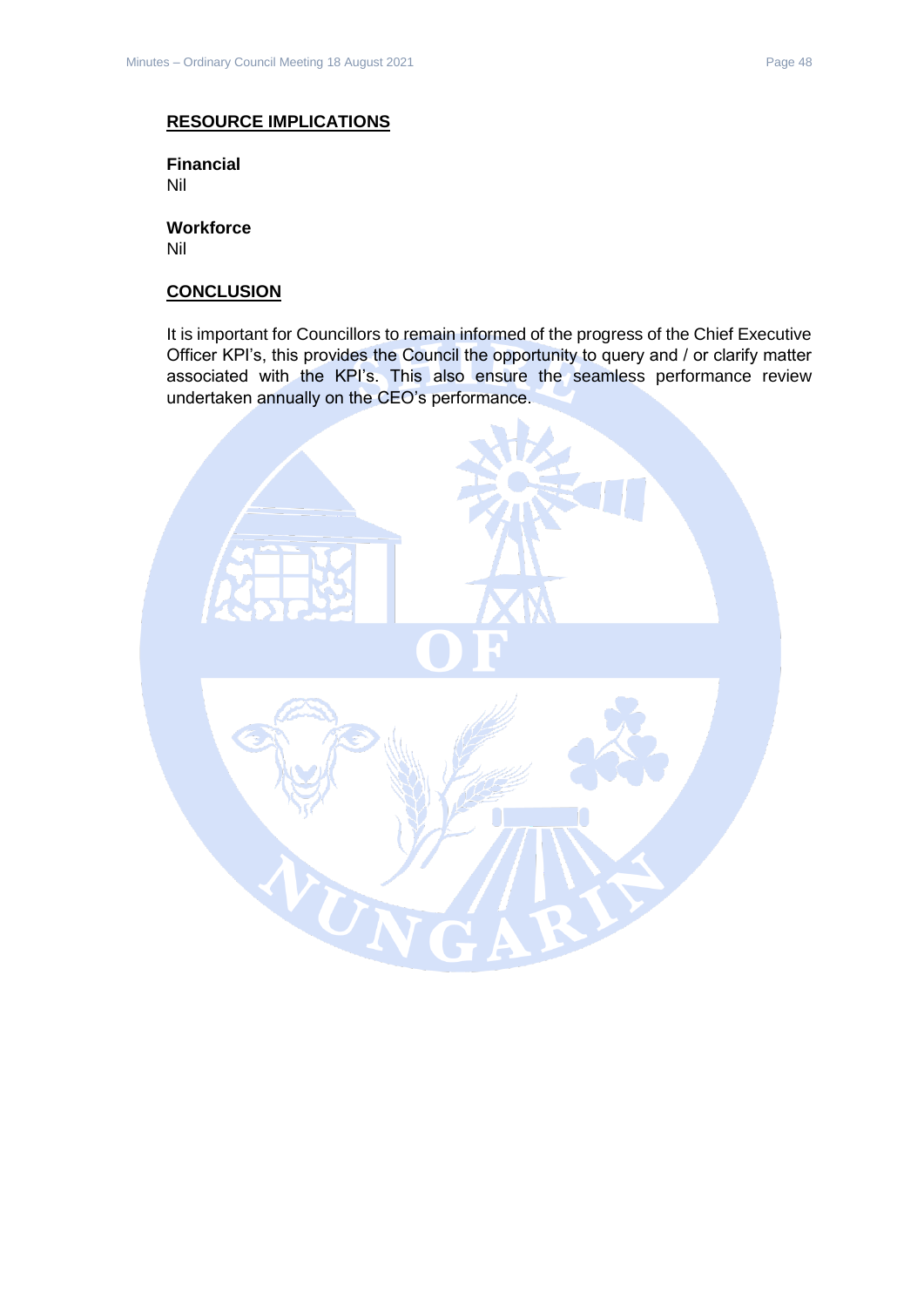#### <span id="page-48-0"></span>**9. DELEGATES REPORTS**

(Elected member who are delegates to other Forums may present a verbal or written report)

<span id="page-48-1"></span>9.1 Cr O'Connell,

Attended LHAG Meeting which will be moved to the  $4<sup>th</sup>$  Friday of the month (**[APPENDIX 9.1A](../../../AGENDAS/2021%20-%20Council%20Meetings/18%20August%202021/ATTACHMENTS/Attachment%209.1A%20-%20Cr%20O)**).

- <span id="page-48-2"></span>9.2 Cr Mizia, Attended NEWTRAVEL meeting.
- <span id="page-48-3"></span>9.3 Cr Coumbe,

Attended Agri-Tourism meeting, Museum looking at introducing a military tour, new Stewart tank now in the exhibition.

- <span id="page-48-4"></span>**10. NEW BUSINESS OF AN URGENT NATURE** Nil
- <span id="page-48-5"></span>**11. CONFIDENTIAL ITEMS OF BUSINESS**

## **COUNCIL RESOLUTION 6745:**

**That Council proceeds behind closed doors as per Section 5.23(2) of the Local Government Act for considering item 11.1, the time being 4:11pm** 

**Moved: Cr RE O'Connell Seconded: Cr R Mizia**

**CARRIED 7/0**

Manager Works and Services left the chambers, the time being 4:11pm Cr Lee left the chambers at 4:11pm and returned at 4:18pm Cr Davis left the chambers at 4:21pm and returned at 4:22pm

<span id="page-48-6"></span>**11.1 [Default Rate Payers for 2020/21 Financial year.](../../../AGENDAS/2021%20-%20Council%20Meetings/18%20August%202021/Confidential%20Item%2011.1.docx)**

**COUNCIL RESOLUTION 6746:**

**Note: Council Resolution 6746 remain confidential in accordance with Regulation 14(2) of the Local Government (Administration) Regulations 1996.**

**COUNCIL RESOLUTION 6747:**

**That the meeting proceeds in public, the time being 4:31pm** 

| Moved:    | <b>Cr RE O'Connell</b> |
|-----------|------------------------|
| Seconded: | Cr K Dayman            |

**CARRIED 7/0**

Manager Works and Services returned to the chambers, the time being 4:31pm